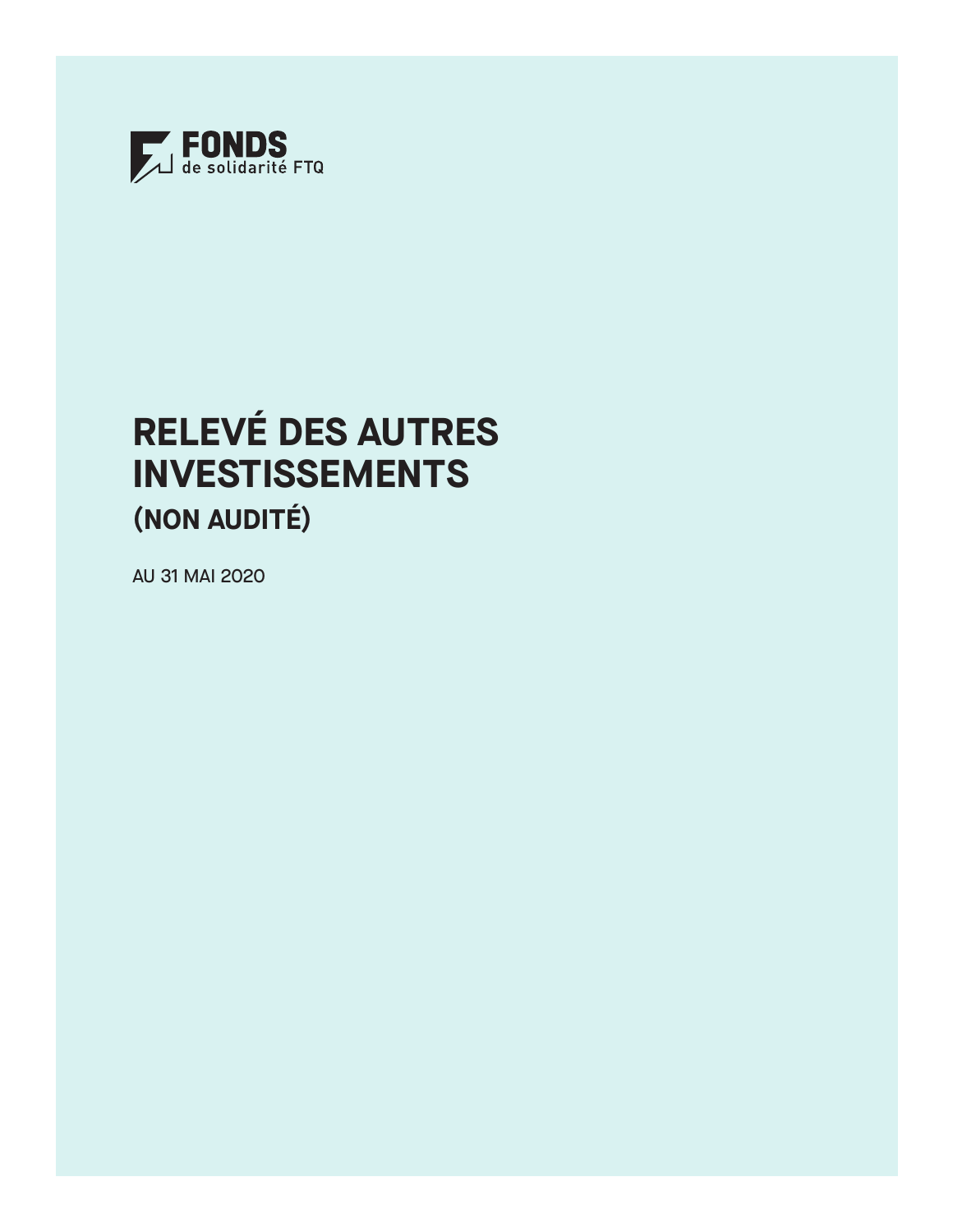| <b>Description</b>                             | Quantité | Coût<br>(en milliers \$) | Juste<br>valeur<br>(en milliers \$) |
|------------------------------------------------|----------|--------------------------|-------------------------------------|
| <b>Actions et parts</b>                        |          |                          |                                     |
| 3i Group plc                                   | 37 067   | 488                      | 520                                 |
| 3M Co.                                         | 53 000   | 10 096                   | 11 460                              |
| A.P. Moller - Maersk AS, classe A              | 446      | 843                      | 563                                 |
| A.P. Moller - Maersk AS, classe B              | 12       | 16                       | 16                                  |
| <b>ABB Ltd</b>                                 | 52 796   | 1 3 0 1                  | 1 4 3 5                             |
| <b>Abbott Laboratories</b>                     | 41 100   | 4 181                    | 5 3 9 2                             |
| AbbVie inc.                                    | 54 584   | 4883                     | 6991                                |
| ABC-Mart inc.                                  | 7700     | 518                      | 647                                 |
| Abiomed inc.                                   | 1 0 0 0  | 333                      | 309                                 |
| Accenture plc                                  | 57 100   | 10 128                   | 15913                               |
| Accor SA                                       | 672      | 35                       | 26                                  |
| Activision Blizzard inc.                       | 9 4 0 0  | 557                      | 935                                 |
| Adidas AG                                      | 13743    | 3 3 1 8                  | 5012                                |
| Adobe Systems inc.                             | 27 437   | 9486                     | 14 661                              |
| Advance Auto Parts inc.                        | 2 100    | 356                      | 404                                 |
|                                                |          |                          |                                     |
| Advanced Micro Devices inc.                    | 58 503   | 2 2 2 3                  | 4 3 5 1                             |
| Advantest Corp.                                | 10 400   | 422                      | 710                                 |
| Aegon NV                                       | 88 967   | 528                      | 329                                 |
| Aena SA                                        | 4 3 6 4  | 961                      | 860                                 |
| Aeon Co. Ltd                                   | 56 000   | 1 207                    | 1712                                |
| AerCap Holdings NV                             | 4 4 4 8  | 260                      | 198                                 |
| AES Corp.                                      | 36 500   | 626                      | 630                                 |
| Aflac inc.                                     | 34 500   | 2 0 2 8                  | 1739                                |
| Agilent Technologies inc.                      | 48 200   | 4 0 4 7                  | 5872                                |
| Agnico Eagle Mines Ltd                         | 98 704   | 5454                     | 8696                                |
| AIA Group Ltd                                  | 321 000  | 2 4 5 6                  | 3 5 9 8                             |
| Air Canada                                     | 281 343  | 3684                     | 4 4 7 3                             |
| Air Products & Chemicals inc.                  | 15 100   | 4 3 3 9                  | 5 0 4 3                             |
| Airbus Group SE                                | 18 621   | 1831                     | 1623                                |
| Ajinomoto Co. inc.                             | 20 400   | 387                      | 481                                 |
| Akamai Technologies inc.                       | 12 900   | 1886                     | 1886                                |
| Akzo Nobel NV                                  | 28 4 36  | 3 0 3 6                  | 3 2 1 8                             |
| Albemarle Corp.                                | 3 3 0 0  | 433                      | 349                                 |
| Alcon inc.                                     | 18 960   | 1 1 3 9                  | 1688                                |
| Alfa Laval AB                                  | 23 330   | 706                      | 650                                 |
| Alfresa Holdings Corp.                         | 19700    | 587                      | 549                                 |
| Algonquin Power & Utilities Corp.              | 259 097  | 3747                     | 4 9 9 6                             |
| Align Technology inc.                          | 1 200    | 317                      | 407                                 |
| Alimentation Couche-Tard inc., classe B        | 170 835  | 6645                     | 7 3 6 3                             |
| Alleghany Corp.                                | 800      | 529                      | 567                                 |
| Allegion plc                                   | 13 700   | 1821                     | 1888                                |
| Alliant Energy Corp.                           | 9400     | 575                      | 641                                 |
| Allianz SE                                     | 45 826   | 12 40 6                  | 11 472                              |
| Allied Properties Real Estate Investment Trust | 100 391  | 4 0 3 1                  | 4 0 16                              |
| Allstate Corp.                                 | 24 300   | 2 4 5 9                  | 3 2 8 5                             |
| Ally Financial inc.                            | 50 800   | 1740                     | 1 2 2 5                             |
|                                                |          |                          |                                     |
| Alphabet inc., classe A                        | 6 108    | 5895                     | 12 103                              |
| Alphabet inc., classe C                        | 9 0 2 0  | 8948                     | 17815                               |
| Alstom SA                                      | 4 2 7 2  | 235                      | 249                                 |
| AltaGas Ltd                                    | 516410   | 11 163                   | 7632                                |
| Amadeus IT Holding SA                          | 3685     | 236                      | 266                                 |
| Amazon.com inc.                                | 9771     | 13 684                   | 32 986                              |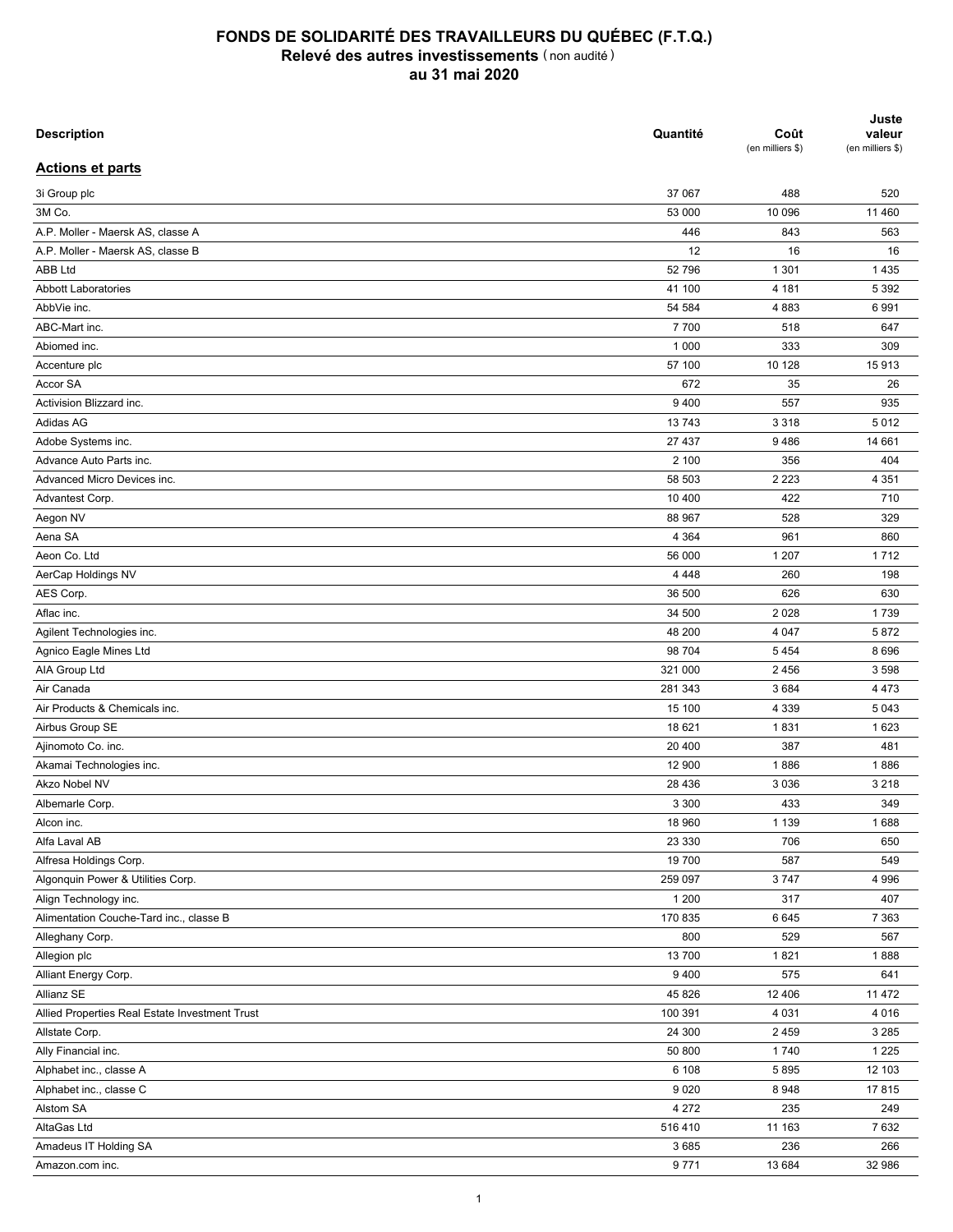| <b>Description</b>                          | Quantité | Coût<br>(en milliers \$) | Juste<br>valeur<br>(en milliers \$) |
|---------------------------------------------|----------|--------------------------|-------------------------------------|
| <b>Actions et parts</b>                     |          |                          |                                     |
| Amcor Ltd                                   | 38 030   | 518                      | 519                                 |
| Amcor plc                                   | 197 193  | 2 5 8 9                  | 2782                                |
| Amerco                                      | 3 3 0 0  | 1662                     | 1471                                |
| Ameren Corp.                                | 9 2 0 0  | 817                      | 950                                 |
| American Electric Power Co. inc.            | 36 500   | 2820                     | 4 3 0 1                             |
| American Express Co.                        | 57 900   | 7 5 5 8                  | 7608                                |
| American Tower Corp.                        | 31 869   | 6 3 6 7                  | 11 371                              |
| American Water Works Co. inc.               | 9800     | 960                      | 1720                                |
| Ameriprise Financial inc.                   | 1 500    | 171                      | 290                                 |
| AmerisourceBergen Corp.                     | 5 4 0 0  | 528                      | 712                                 |
| Amgen inc.                                  | 24 600   | 4 9 3 0                  | 7810                                |
| Amphenol Corp., classe A                    | 36 800   | 3 4 8 7                  | 4912                                |
| Amundi SA                                   | 3876     | 384                      | 399                                 |
| ANA Holdings inc.                           | 21 500   | 955                      | 717                                 |
| Anheuser-Busch InBev NV                     | 43 965   | 3790                     | 2833                                |
| Annaly Capital Management inc.              | 92 400   | 1 1 1 3                  | 787                                 |
| Ansys inc.                                  | 400      | 135                      | 156                                 |
| Anthem inc.                                 | 8 4 6 3  | 1941                     | 3 4 4 0                             |
| Aon plc                                     | 8 0 6 0  | 1431                     | 2 1 9 4                             |
| <b>APA Group</b>                            | 196 847  | 1830                     | 2 0 9 7                             |
| Apple inc.                                  | 206 376  | 29 4 19                  | 90 693                              |
| Applied Materials inc.                      | 97 200   | 4 3 8 2                  | 7 5 4 8                             |
| Aptiv plc                                   | 18898    | 2 0 5 6                  | 1968                                |
| <b>ARC Resources Ltd</b>                    | 657 040  | 5579                     | 3647                                |
| ArcelorMittal                               | 51 669   | 1 1 8 8                  | 684                                 |
| Arch Capital Group Ltd                      | 38 700   | 1 0 7 5                  | 1510                                |
| Aristocrat Leisure Ltd                      | 34 351   | 829                      | 811                                 |
| Arthur J. Gallagher & Co.                   | 13 000   | 1478                     | 1694                                |
| Asahi Glass Co. Ltd                         | 6700     | 250                      | 262                                 |
| Asahi Kasei Corp.                           | 73 000   | 804                      | 796                                 |
| ASM Pacific Technology Ltd                  | 7 900    | 126                      | 99                                  |
| <b>ASML Holding NV</b>                      | 38 459   | 7841                     | 17 322                              |
| Assicurazioni Generali SPA                  | 43 211   | 960                      | 829                                 |
| Astellas Pharma inc.                        | 62 400   | 948                      | 1 5 3 3                             |
| AstraZeneca plc                             | 75 213   | 6 3 6 8                  | 11 0 28                             |
| <b>ASX Ltd</b>                              | 13 0 78  | 862                      | 1 0 5 8                             |
| AT&T inc.                                   |          |                          | 6 3 4 9                             |
|                                             | 148 856  | 6 0 7 1                  | 1 1 2 9                             |
| Atlas Copco AB, classe A                    | 20 832   | 701                      |                                     |
| Atlas Copco AB, classe B                    | 27 854   | 703                      | 1 3 5 8                             |
| Atos SE                                     | 13 057   | 1 3 5 5                  | 1 3 6 1                             |
| Auckland International Airport Ltd          | 255 374  | 1811                     | 1421                                |
| Aurizon Holdings Ltd                        | 137 906  | 590                      | 601                                 |
| Australia and New Zealand Banking Group Ltd | 115 236  | 2953                     | 1892                                |
| Autodesk inc.                               | 10 400   | 1860                     | 3 0 24                              |
| Autoliv inc.                                | 1 900    | 162                      | 167                                 |
| Automatic Data Processing inc.              | 24 700   | 3 0 0 7                  | 5 0 0 1                             |
| Autozone inc.                               | 1 1 9 9  | 759                      | 1 9 0 2                             |
| AvalonBay Communities inc.                  | 8 5 0 0  | 1769                     | 1833                                |
| Avery Dennison Corp.                        | 2 9 0 0  | 470                      | 444                                 |
| <b>AVEVA Group plc</b>                      | 1957     | 155                      | 137                                 |
| Aviva plc                                   | 200 853  | 1 3 1 7                  | 850                                 |
| Axa SA                                      | 313 960  | 8839                     | 7 9 0 7                             |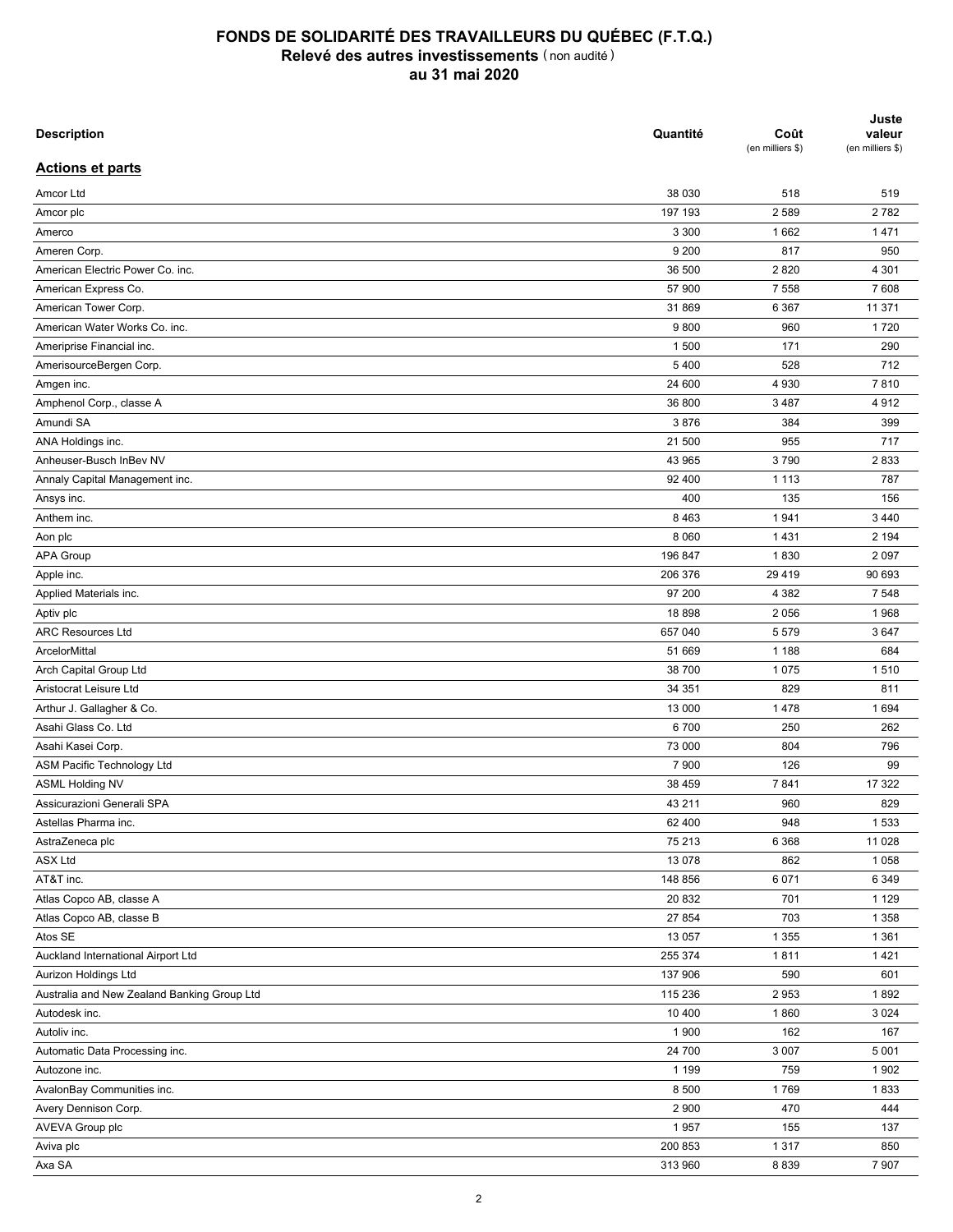| <b>Description</b>                         | Quantité  | Coût<br>(en milliers \$) | Juste<br>valeur<br>(en milliers \$) |
|--------------------------------------------|-----------|--------------------------|-------------------------------------|
| <b>Actions et parts</b>                    |           |                          |                                     |
| Axalta Coating Systems Ltd                 | 51 034    | 1 6 6 4                  | 1630                                |
| B2Gold Corp.                               | 771 200   | 4 1 6 7                  | 5853                                |
| Baker Hughes Co.                           | 140 700   | 4 3 0 3                  | 3 2 1 0                             |
| Ball Corp.                                 | 13 688    | 931                      | 1 3 4 8                             |
| Banco Bilbao Vizcaya Argentaria SA         | 1508666   | 10 753                   | 6479                                |
| <b>Banco Santander SA</b>                  | 548 662   | 4 2 9 8                  | 1719                                |
| <b>Bank Hapoalim BM</b>                    | 339 680   | 3 0 7 8                  | 2882                                |
| Bank Leumi Le-Israel BM                    | 102 236   | 722                      | 748                                 |
| Bank of America Corp.                      | 67 600    | 1 3 1 5                  | 2 2 5 4                             |
|                                            |           |                          |                                     |
| Bank of East Asia Ltd                      | 100 600   | 301                      | 251                                 |
| Banque Canadienne Impériale de Commerce    | 176 580   | 16 975                   | 15 590                              |
| Banque de Montréal                         | 177 113   | 12 602                   | 12 0 29                             |
| Banque Nationale du Canada                 | 143 989   | 8747                     | 8633                                |
| Banque Royale du Canada                    | 539 340   | 45 104                   | 48 180                              |
| <b>Banque Toronto-Dominion</b>             | 519 396   | 29 863                   | 30 635                              |
| Barratt Developments plc                   | 102 773   | 943                      | 873                                 |
| Barry Callebaut AG                         | 186       | 352                      | 517                                 |
| Baxter International inc.                  | 21 900    | 1 2 8 5                  | 2725                                |
| Bayerische Motoren Werke AG                | 9605      | 1 0 5 5                  | 777                                 |
| Bayerische Motoren Werke AG - PRF          | 2 1 1 9   | 135                      | 135                                 |
| BCE inc.                                   | 363 696   | 20 135                   | 20815                               |
| Becton Dickinson and Co.                   | 6 2 4 4   | 1 2 3 1                  | 2 1 3 1                             |
| <b>Beiersdorf AG</b>                       | 11 098    | 1 644                    | 1608                                |
| <b>BeiGene Ltd</b>                         | 1 4 0 0   | 367                      | 320                                 |
| Benesse Holdings inc.                      | 16 400    | 535                      | 614                                 |
| Berkshire Hathaway inc., classe B          | 8700      | 1411                     | 2 2 3 2                             |
| Best Buy Co. inc.                          | 45 400    | 4 0 68                   | 4 900                               |
| Biogen inc.                                | 8 2 5 2   | 2770                     | 3 5 0 3                             |
| <b>Birchcliff Energy Ltd</b>               | 370 000   | 1769                     | 518                                 |
| Black Knight inc.                          | 38 900    | 3 2 7 2                  | 4 1 3 9                             |
| BlackRock inc.                             | 8 5 3 4   | 4 4 2 8                  | 6 2 3 6                             |
| BOC Hong Kong Holdings Ltd                 | 688 500   | 3 2 8 7                  | 2652                                |
|                                            |           |                          |                                     |
| <b>Boliden AB</b>                          | 58 632    | 1722                     | 1757                                |
| Bombardier inc., classe B                  | 2 050 000 | 6443                     | 912                                 |
| Booz Allen Hamilton Holding Corp.          | 15 700    | 1532                     | 1731                                |
| BorgWarner inc.                            | 13 000    | 679                      | 577                                 |
| Boston Properties inc.                     | 10 800    | 1714                     | 1 2 8 3                             |
| Boyd Group Services inc.                   | 19616     | 2941                     | 4 1 3 4                             |
| <b>Brambles Ltd</b>                        | 212 888   | 2 2 6 9                  | 2 2 7 4                             |
| <b>Brenntag AG</b>                         | 8841      | 572                      | 644                                 |
| Bridgestone Corp.                          | 23 200    | 1 2 1 7                  | 1 0 6 5                             |
| Bristol Myers Squibb Co.                   | 79 200    | 5 207                    | 6537                                |
| British Land Co. plc                       | 186 610   | 1684                     | 1 2 9 9                             |
| Broadcom inc.                              | 13 592    | 3 1 8 8                  | 5472                                |
| Broadridge Financial Solutions inc.        | 8 2 0 0   | 989                      | 1 3 7 3                             |
| Brookfield Asset Management inc., classe A | 426 098   | 16 337                   | 18 4 21                             |
| Brookfield Infrastructure Partners L.P.    | 216 959   | 12 239                   | 12 152                              |
| Brookfield Property Partners, L.P.         | 374 200   | 8 0 3 3                  | 5 3 2 1                             |
| Brookfield Renewable Energy Partners L.P.  | 101744    | 5 1 0 2                  | 6858                                |
| Brown & Brown inc.                         | 32 700    | 1662                     | 1817                                |
| Brown-Forman Corp., classe B               | 14 950    | 929                      | 1 3 6 2                             |
| BRP inc.                                   | 85 871    | 3632                     | 4 0 9 5                             |
|                                            |           |                          |                                     |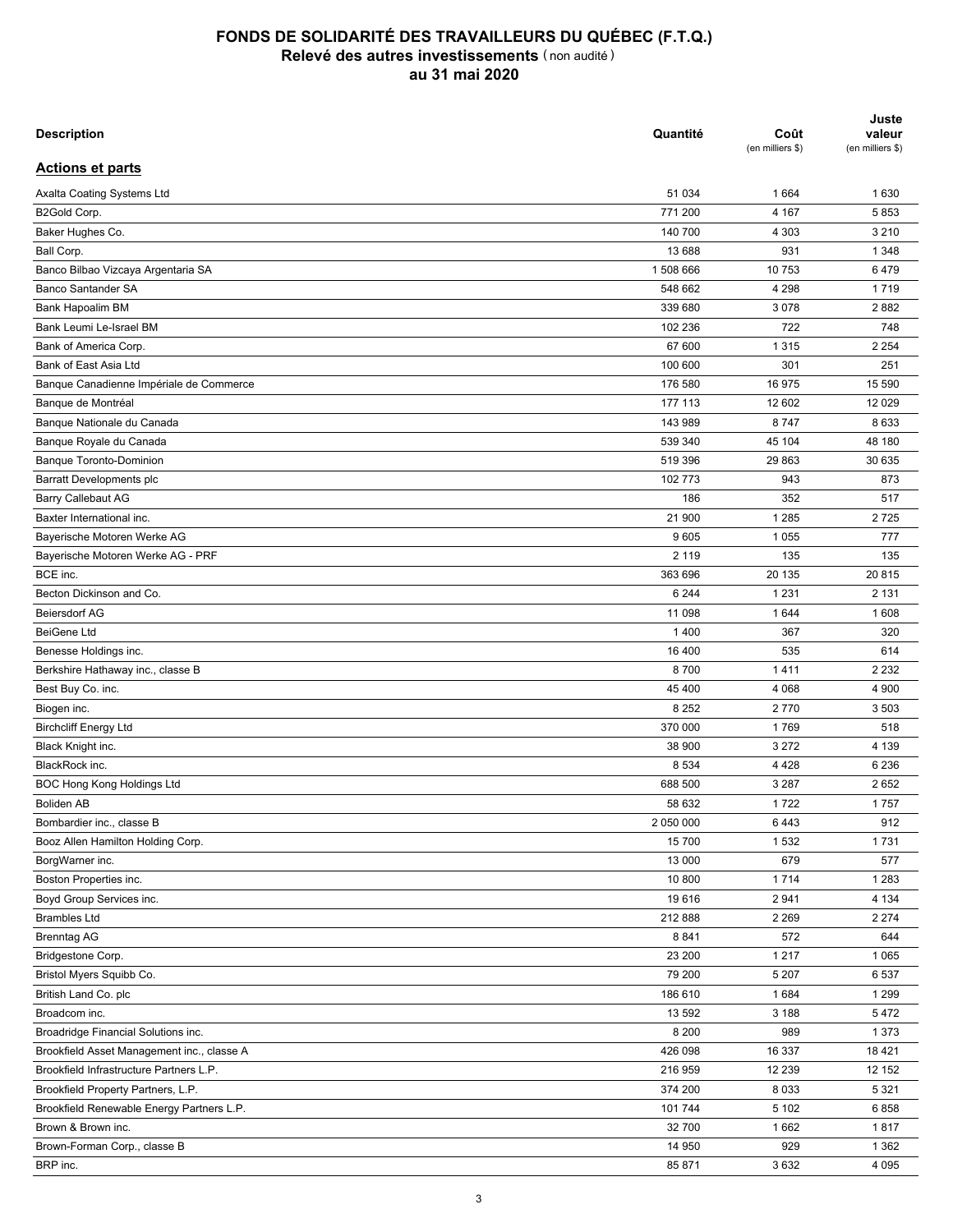| <b>Description</b>                                         | Quantité | Coût<br>(en milliers \$) | Juste<br>valeur<br>(en milliers \$) |
|------------------------------------------------------------|----------|--------------------------|-------------------------------------|
| <b>Actions et parts</b>                                    |          |                          |                                     |
| <b>BT</b> Group plc                                        | 504 477  | 1957                     | 1 0 0 2                             |
| Budweiser Brewing Co. APAC Ltd                             | 93 800   | 419                      | 363                                 |
| <b>Bunge Ltd</b>                                           | 44 600   | 3 188                    | 2 4 0 6                             |
| Bunzl plc                                                  | 19 25 6  | 611                      | 621                                 |
| <b>Burberry Group plc</b>                                  | 87 400   | 2 4 2 6                  | 2 2 3 3                             |
| <b>Bureau Veritas SA</b>                                   | 1 100    | 31                       | 31                                  |
| Burlington Stores inc.                                     | 1600     | 359                      | 464                                 |
| Cabot Oil & Gas Corp.                                      | 41 600   | 1446                     | 1 1 4 1                             |
| Cadence Design Systems inc.                                | 26 900   | 2 4 7 3                  | 3 3 9 4                             |
| CAE inc.                                                   | 148 900  | 3 4 9 7                  | 3076                                |
| <b>Camden Property Trust</b>                               | 8 600    | 1 0 2 1                  | 1 0 8 8                             |
| Cameco Corp.                                               | 63 959   | 909                      | 957                                 |
| Campbell Soup Co.                                          | 41 300   | 2 0 6 0                  | 2910                                |
| Canadian Apartment Properties Real Estate Investment Trust | 190 183  | 7 3 2 7                  | 8928                                |
|                                                            | 79 390   | 8 5 3 6                  | 9416                                |
| Canadian National Railway Co.                              |          |                          |                                     |
| Canadian Natural Resources Ltd                             | 303 000  | 10 356                   | 7621                                |
| Canadian Pacific Railway Ltd                               | 40 200   | 10 185                   | 13873                               |
| Canadian Tire Corp., classe A                              | 72 000   | 8 0 2 4                  | 8 4 6 9                             |
| Canfor Corp.                                               | 200 000  | 1959                     | 2 0 3 0                             |
| Canfor Pulp Products inc.                                  | 140 000  | 1640                     | 872                                 |
| Canon inc.                                                 | 179 400  | 6612                     | 5 107                               |
| Cap Gemini SA                                              | 2 5 6 3  | 231                      | 363                                 |
| Capital Power Corp.                                        | 190 000  | 4610                     | 5 0 7 9                             |
| CapitaLand Ltd                                             | 673 485  | 2 1 4 5                  | 1 9 0 4                             |
| Cardinal Health inc.                                       | 25 700   | 1484                     | 1943                                |
| Cargojet inc.                                              | 12 4 38  | 1 2 9 2                  | 1643                                |
| Carlsberg AS, classe B                                     | 5917     | 904                      | 1 0 5 8                             |
| Carrefour SA                                               | 46 054   | 1 1 1 1                  | 967                                 |
| Carrier Global Corp.                                       | 25 571   | 525                      | 723                                 |
| Cascades inc.                                              | 188 000  | 1750                     | 2655                                |
| Casino Guichard Perrachon SA                               | 5725     | 337                      | 298                                 |
| Caterpillar inc.                                           | 28 4 18  | 3501                     | 4719                                |
| Cboe Global Markets inc.                                   | 6800     | 1 0 6 6                  | 1 0 0 1                             |
| CBRE Group inc.                                            | 62 500   | 3739                     | 3799                                |
| CDK Global inc.                                            | 20 300   | 1 3 8 4                  | 1 1 0 3                             |
| Celanese Corp., série A                                    | 3 800    | 339                      | 472                                 |
| Celestica inc.                                             | 400 000  | 3879                     | 3752                                |
| Cenovus Energy inc.                                        | 495 000  | 9 3 0 1                  | 2970                                |
| Centene Corp.                                              | 2 0 0 0  | 134                      | 183                                 |
|                                                            |          |                          |                                     |
| Central Japan Railway Co.                                  | 3700     | 834                      | 875                                 |
| Cerner Corp.                                               | 15 300   | 1471                     | 1542                                |
| CGI inc., classe A                                         | 27 600   | 2 5 0 5                  | 2428                                |
| CH Robinson Worldwide inc.                                 | 25 900   | 2 5 9 9                  | 2 9 0 4                             |
| Champion Iron Ltd                                          | 525 880  | 835                      | 1 2 8 8                             |
| <b>Chartwell Retirement Residences</b>                     | 398 300  | 4706                     | 3 2 5 8                             |
| Check Point Software Technologies Ltd                      | 3 0 2 7  | 450                      | 459                                 |
| Cheniere Energy inc.                                       | 12 800   | 1 0 4 5                  | 785                                 |
| Chevron Corp.                                              | 49 900   | 5986                     | 6 3 2 4                             |
| Chipotle Mexican Grill inc.                                | 300      | 231                      | 416                                 |
| Chocoladefabriken Lindt & Sprungli AG                      | 21       | 1742                     | 2 5 2 0                             |
| Chr. Hansen Holding AS                                     | 8 3 4 7  | 976                      | 1 1 1 7                             |
| Chubb Ltd                                                  | 17 904   | 2747                     | 3018                                |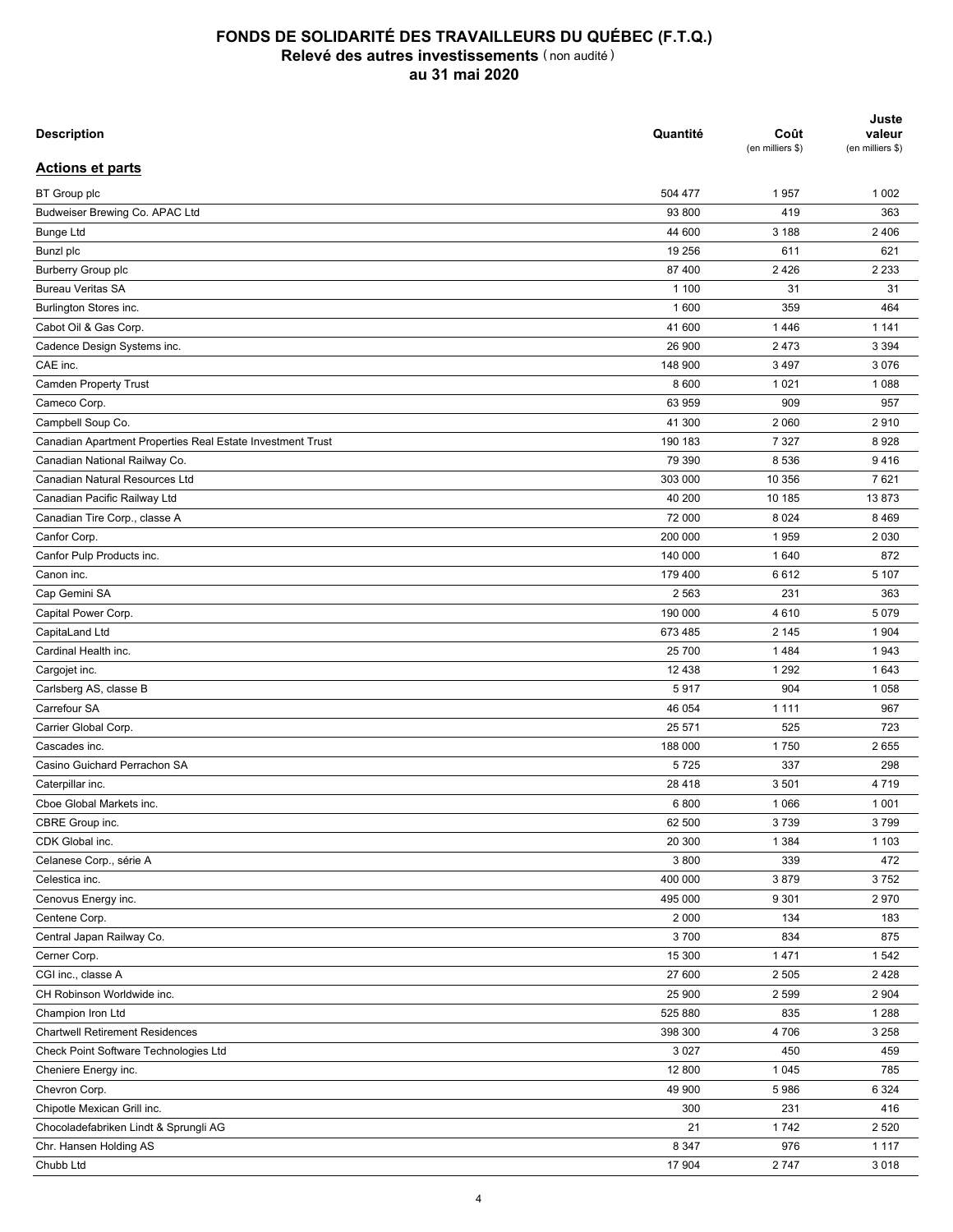| <b>Description</b>                                  | Quantité | Coût<br>(en milliers \$) | Juste<br>valeur<br>(en milliers \$) |
|-----------------------------------------------------|----------|--------------------------|-------------------------------------|
| <b>Actions et parts</b>                             |          |                          |                                     |
| Chugai Pharmaceutical Co. Ltd                       | 20 400   | 3 4 3 9                  | 4 159                               |
| Church & Dwight Co. inc.                            | 19 200   | 947                      | 1992                                |
| Cigna Corp.                                         | 14 3 34  | 2691                     | 3 9 0 9                             |
| Cisco Systems inc.                                  | 208 292  | 9 2 9 0                  | 13767                               |
| Citigroup inc.                                      | 91818    | 5 4 9 2                  | 6081                                |
| Citrix Systems inc.                                 | 35 200   | 4 8 9 9                  | 7 207                               |
| <b>City Developments Ltd</b>                        | 96 100   | 792                      | 723                                 |
| CK Hutchison Holdings Ltd                           | 198 000  | 2743                     | 1674                                |
| <b>Clariant AG</b>                                  | 3 1 0 3  | 101                      | 79                                  |
| Clorox Co.                                          | 26 000   | 3 9 5 1                  | 7412                                |
| CME Group inc.                                      | 10 700   | 1727                     | 2700                                |
| CMS Energy Corp.                                    | 25 000   | 1741                     | 2 0 2 4                             |
| <b>CNH Industrial NV</b>                            | 67 173   | 780                      | 563                                 |
| <b>CNP Assurances</b>                               | 36 285   | 1 0 0 0                  | 527                                 |
| Coca-Cola Amatil Ltd                                | 79 281   | 755                      | 637                                 |
| Coca-Cola Co.                                       | 351 324  | 18 588                   | 22 667                              |
| Coca-Cola European Partners plc                     | 24 822   | 1681                     | 1 2 9 3                             |
| Coca-Cola HBC AG                                    | 46 541   | 1868                     | 1621                                |
| Cochlear Ltd                                        | 4 2 8 5  | 675                      | 759                                 |
| Cogeco Communications inc.                          | 19860    | 1 4 6 5                  | 2 0 4 2                             |
| Cognex Corp.                                        | 13 200   | 974                      | 1 0 3 5                             |
| Cognizant Technology Solutions, classe A            | 19 000   | 1649                     | 1 3 9 2                             |
| Colgate-Palmolive Co.                               | 113 200  | 8638                     | 11 317                              |
| Colliers International Group inc.                   | 18 540   | 1 504                    | 1 3 1 8                             |
| Coloplast AS                                        | 10 776   | 1 3 9 0                  | 2 5 0 1                             |
| Colruyt SA                                          | 15 277   | 1 0 3 6                  | 1 2 7 7                             |
| Comcast Corp., classe A                             | 75 600   | 3 0 7 5                  | 4 1 3 9                             |
| Comerica inc.                                       | 13 300   | 1 1 2 2                  | 668                                 |
| <b>Cominar Real Estate Investment Trust</b>         | 140 000  | 1697                     | 1 0 8 1                             |
| Commonwealth Bank of Australia                      | 21 635   | 1651                     | 1 2 6 5                             |
|                                                     |          |                          | 2 6 6 4                             |
| Compagnie Financière Richemont SA<br>ConocoPhillips | 33 146   | 3 1 8 8                  |                                     |
|                                                     | 83 600   | 5780                     | 4873                                |
| Consolidated Edison inc.                            | 89 100   | 7949                     | 9 2 4 4                             |
| Constellation Software inc.                         | 9 1 5 9  | 10 963                   | 14 3 35                             |
| Cooper Companies inc.                               | 1 900    | 547                      | 832                                 |
| Copart inc.                                         | 2 100    | 172                      | 259                                 |
| Corning inc.                                        | 54 400   | 1 3 2 6                  | 1713                                |
| Corteva inc.                                        | 18776    | 605                      | 709                                 |
| Costco Wholesale Corp.                              | 2 2 0 0  | 395                      | 938                                 |
| Covestro AG                                         | 7409     | 595                      | 379                                 |
| Covivio                                             | 3 9 0 2  | 540                      | 316                                 |
| CRH plc                                             | 12 576   | 391                      | 567                                 |
| Croda International plc                             | 34 043   | 2 609                    | 3 0 1 9                             |
| Crown Castle International Corp.                    | 13 000   | 1 503                    | 3 0 9 4                             |
| Crown Holdings inc.                                 | 4700     | 370                      | 425                                 |
| CSL Ltd                                             | 7 1 9 2  | 846                      | 1823                                |
| CSX Corp.                                           | 24 600   | 1 2 9 9                  | 2 4 3 4                             |
| Cummins inc.                                        | 32 400   | 7 0 5 6                  | 7 5 9 5                             |
| CVS Health Corp.                                    | 37 787   | 2709                     | 3 4 2 4                             |
| Daicel Corp.                                        | 12 800   | 168                      | 150                                 |
| Daifuku Co. Ltd                                     | 8 0 0 0  | 553                      | 861                                 |
| Daiichi Sankyo Co. Ltd                              | 13 100   | 419                      | 1695                                |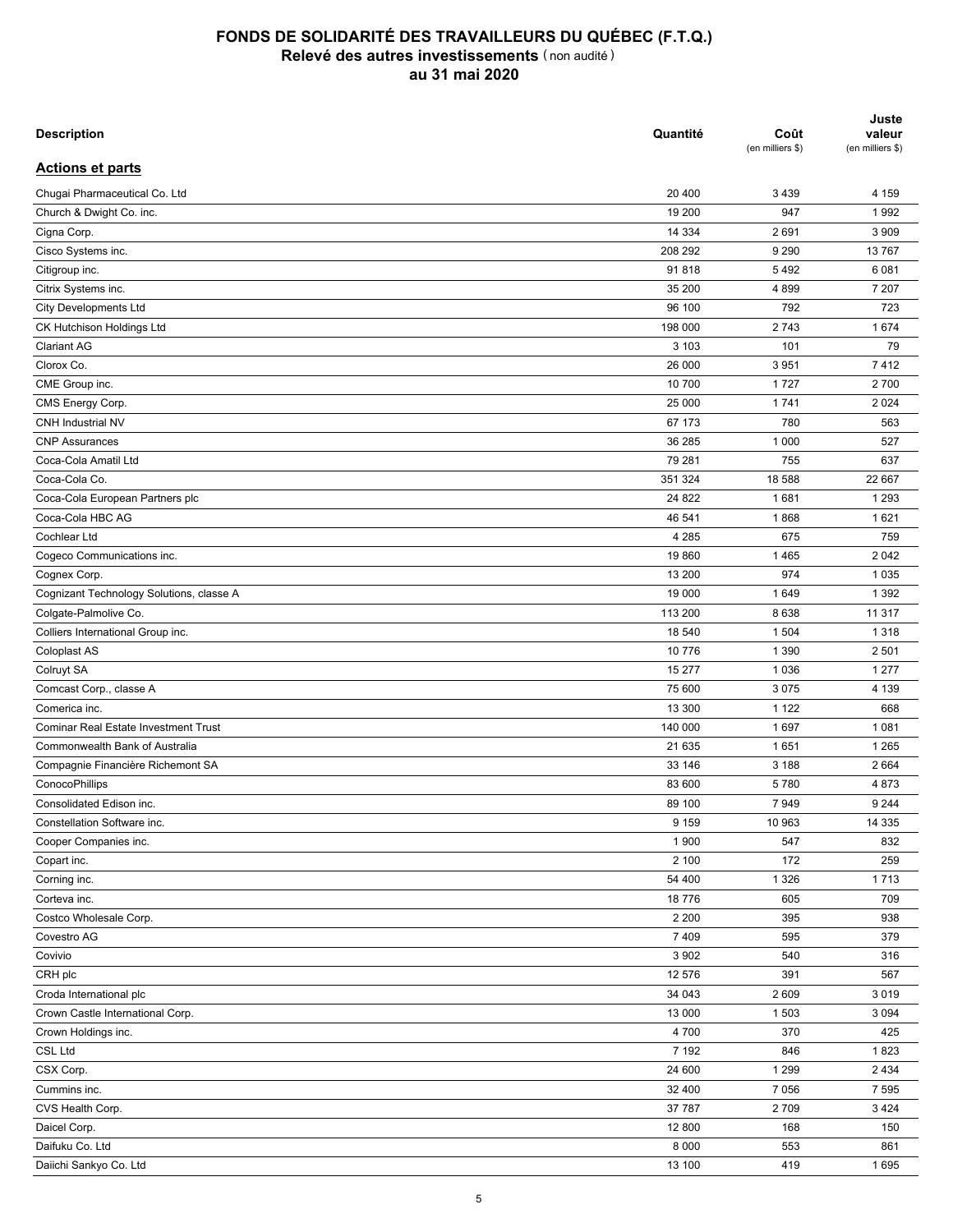| <b>Description</b>                    | Quantité  | Coût<br>(en milliers \$) | Juste<br>valeur<br>(en milliers \$) |
|---------------------------------------|-----------|--------------------------|-------------------------------------|
| <b>Actions et parts</b>               |           |                          |                                     |
| Daikin Industries Ltd                 | 12 100    | 1 1 0 4                  | 2460                                |
| Dairy Farm International Holdings Ltd | 110 000   | 974                      | 642                                 |
| Daiwa House Industry Co. Ltd          | 45 100    | 1 509                    | 1548                                |
| Daiwa House REIT Investment Co.       | 277       | 882                      | 947                                 |
| Danaher Corp.                         | 14 900    | 1685                     | 3 4 3 1                             |
| Danone SA                             | 56 314    | 5 1 2 6                  | 5 3 3 0                             |
| Darden Restaurants inc.               | 3800      | 461                      | 404                                 |
| Dassault Systèmes SE                  | 2860      | 594                      | 669                                 |
| DaVita HealthCare Partners inc.       | 7600      | 659                      | 850                                 |
| DBS Group Holdings Ltd                | 175 573   | 3 4 3 4                  | 3 3 4 3                             |
| DCC plc                               | 17 519    | 1936                     | 2015                                |
| Deere & Co.                           | 9 4 0 0   | 1417                     | 1976                                |
| Delivery Hero AG                      | 5 0 28    | 352                      | 666                                 |
| Dentsply Sirona inc.                  | 19 500    | 1 3 8 5                  | 1 2 5 4                             |
| Deutsche Börse Group                  | 16 863    | 2938                     | 3835                                |
| Deutsche Post AG                      | 16 997    | 642                      | 731                                 |
| Deutsche Telekom AG                   | 328 526   | 7 3 4 9                  | 7 160                               |
| Deutsche Wohnen AG                    | 5 3 7 1   | 246                      | 332                                 |
| DexCom inc.                           | 1600      | 355                      | 837                                 |
| <b>DEXUS Property Group</b>           | 233 470   | 2 5 4 2                  | 1928                                |
| Diageo plc                            | 220 099   | 9028                     | 10 4 95                             |
| Direct Line Insurance Group plc       | 160 108   | 885                      | 724                                 |
| Disco Corp.                           | 1 0 0 0   | 250                      | 309                                 |
| Dollar General Corp.                  | 9 2 0 0   | 1 0 7 7                  | 2 4 3 5                             |
| Dollar Tree inc.                      | 3 4 2 0   | 316                      | 463                                 |
| Dominion Resources inc.               | 48 900    | 4 193                    | 5746                                |
| Dow inc.                              | 19 376    | 987                      | 1 0 3 4                             |
| Drone Delivery Canada Corp.           | 244 700   | 341                      | 182                                 |
| DTE Energy Co.                        | 23 400    | 3 2 7 8                  | 3 4 7 9                             |
|                                       |           |                          |                                     |
| Duke Energy Corp.                     | 60 714    | 5 3 5 0                  | 7 186                               |
| Duke Realty Corp.                     | 16 500    | 619                      | 786                                 |
| Dundee Precious Metals inc.           | 118 000   | 779                      | 884                                 |
| DuPont de Nemours inc.                | 27 901    | 1965                     | 1956                                |
| East Japan Railway Co.                | 22 800    | 2 5 2 1                  | 2 4 7 2                             |
| eBay inc.                             | 7 900     | 380                      | 497                                 |
| Ecolab inc.                           | 46 500    | 8970                     | 13 663                              |
| Edenred                               | 5 0 9 4   | 237                      | 294                                 |
| Edwards Lifesciences Corp.            | 13 100    | 3 0 4 7                  | 4 0 6 9                             |
| Eisai Co. Ltd                         | 10 400    | 694                      | 1 1 2 6                             |
| Electronic Arts inc.                  | 4 600     | 781                      | 781                                 |
| Element Fleet Management Corp.        | 1 334 999 | 12 24 2                  | 13 070                              |
| Eli Lilly & Co.                       | 43 215    | 4 8 7 2                  | 9 1 3 6                             |
| Elisa Co.                             | 38 933    | 2 4 0 4                  | 3 3 7 5                             |
| Emera inc.                            | 59 600    | 3 1 8 8                  | 3 2 6 3                             |
| Empire Co. Ltd, classe A              | 23 900    | 815                      | 745                                 |
| Ems-Chemie Holding AG                 | 699       | 519                      | 715                                 |
| Enagas SA                             | 38 343    | 1 3 2 3                  | 1 1 9 1                             |
| Enbridge inc.                         | 355 457   | 16 363                   | 15917                               |
| Endeavour Mining Corp.                | 117 238   | 2848                     | 3890                                |
| Endesa SA                             | 12 881    | 412                      | 423                                 |
| Enerflex Ltd                          | 85 000    | 1 1 3 9                  | 469                                 |
| Enerplus Corp.                        | 115 000   | 782                      | 424                                 |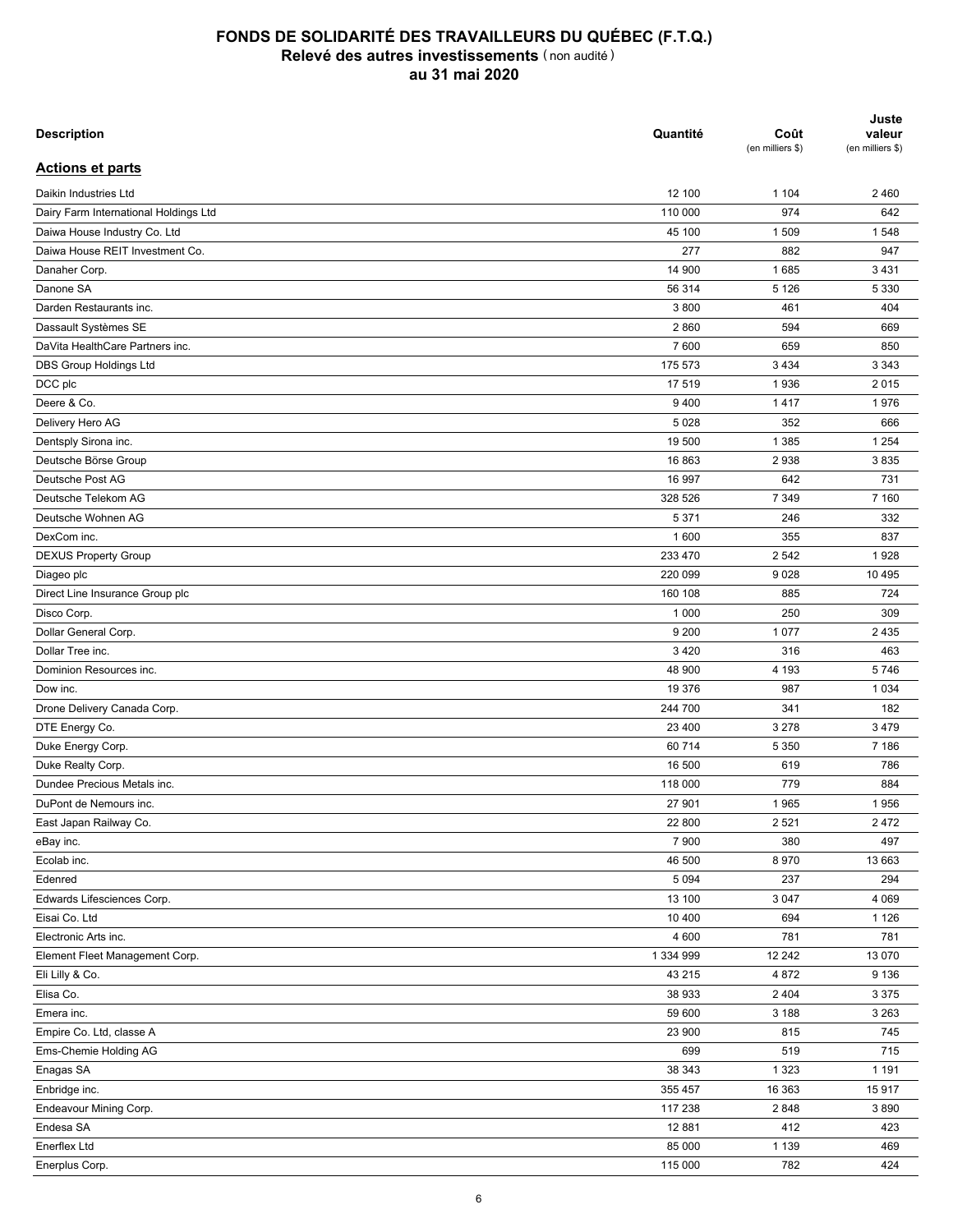| <b>Description</b>                              | Quantité | Coût<br>(en milliers \$) | Juste<br>valeur<br>(en milliers \$) |
|-------------------------------------------------|----------|--------------------------|-------------------------------------|
| <b>Actions et parts</b>                         |          |                          |                                     |
| Entergy Corp.                                   | 8 3 0 0  | 941                      | 1 1 6 8                             |
| EOG Resources inc.                              | 15 600   | 1738                     | 1 0 9 9                             |
| Epiroc AB, classe A                             | 35 156   | 495                      | 539                                 |
| Equinix inc.                                    | 3 9 9 9  | 2 182                    | 3856                                |
| Equinor ASA                                     | 76 262   | 1858                     | 1531                                |
| Equitable Holdings inc.                         | 4 800    | 119                      | 127                                 |
| Equity LifeStyle Properties inc.                | 26 300   | 2 3 6 8                  | 2 2 6 5                             |
| <b>Equity Residential</b>                       | 39 800   | 3 1 9 9                  | 3 3 3 1                             |
| Ericsson LM, classe B                           | 113 249  | 1 3 8 3                  | 1423                                |
| Ero Copper Corp.                                | 51 140   | 816                      | 820                                 |
| Erste Group Bank AG                             | 16 258   | 741                      | 494                                 |
| Essex Property Trust inc.                       | 3700     | 1 2 0 3                  | 1 2 4 2                             |
|                                                 |          |                          |                                     |
| Essity Aktiebolag, classe B                     | 94 4 25  | 3619                     | 4 3 0 7                             |
| Eurazeo SA                                      | 3 4 6 7  | 306                      | 233                                 |
| Everest Re Group Ltd                            | 7700     | 1987                     | 2 1 1 2                             |
| Evergy inc.                                     | 32 900   | 2 5 9 2                  | 2805                                |
| <b>Eversource Energy</b>                        | 51 989   | 5 5 4 6                  | 6015                                |
| Evraz plc                                       | 140 215  | 1 0 0 2                  | 677                                 |
| Exelon Corp.                                    | 107 300  | 6 3 7 0                  | 5681                                |
| Expeditors International of Washington inc.     | 43 100   | 3815                     | 4 5 5 0                             |
| Extra Space Storage inc.                        | 17 100   | 2 3 4 2                  | 2 2 8 7                             |
| Exxon Mobil Corp.                               | 50 400   | 4 1 2 2                  | 3 1 6 8                             |
| F5 Networks inc.                                | 6800     | 1 3 0 2                  | 1 3 6 2                             |
| Facebook inc., classe A                         | 43 900   | 4 5 4 8                  | 13 658                              |
| FactSet Research Systems inc.                   | 5 4 0 0  | 2018                     | 2 2 9 5                             |
| Fairfax Financial Holdings Ltd                  | 1 300    | 722                      | 497                                 |
| Fanuc Corp.                                     | 5 600    | 1 0 8 8                  | 1 3 8 1                             |
| Fast Retailing Co. Ltd                          | 900      | 439                      | 699                                 |
| Fastenal Co.                                    | 29 900   | 1 2 8 1                  | 1705                                |
| Ferguson plc                                    | 18 055   | 1566                     | 1964                                |
| <b>Ferrovial SA</b>                             | 13916    | 523                      | 522                                 |
| Fidelity National Information Services inc.     | 21 400   | 2 166                    | 4 10 6                              |
| Financière Sun Life inc.                        | 379 763  | 18 9 24                  | 17 936                              |
| Finning International inc.                      | 63 700   | 1 502                    | 1 1 7 0                             |
| First Capital Real Estate Investment Trust      | 22 900   | 457                      | 300                                 |
| First Quantum Minerals Ltd                      | 431 596  | 4 4 4 7                  | 3 4 8 3                             |
| FirstService Corp.                              | 25 816   | 3 1 3 1                  | 3 3 0 4                             |
| Fiserv inc.                                     | 19 000   | 1 1 5 7                  | 2 8 0 4                             |
| Fisher & Paykel Healthcare Corp. Ltd            | 14 475   | 276                      | 371                                 |
| FleetCor Technologies inc.                      | 1 900    | 684                      | 640                                 |
| FLIR Systems inc.                               | 32 900   | 2 0 4 1                  | 2 100                               |
| Flutter Entertainment plc                       | 2790     | 399                      | 495                                 |
| FMC Corp.                                       | 5 100    | 404                      | 694                                 |
| <b>FNF Group</b>                                | 16 245   | 752                      | 716                                 |
| Fortescue Metals Group Ltd                      | 143724   | 822                      | 1833                                |
| Fortinet inc.                                   | 2 9 0 0  | 306                      | 558                                 |
| Fortis inc.                                     | 220 648  | 10 939                   | 11 697                              |
| Fortum OYJ                                      | 27 562   | 630                      | 730                                 |
| Fortune Brands Home & Security inc.             | 7 200    | 503                      | 607                                 |
| Franco-Nevada Corp.                             | 121 135  | 12714                    | 23 4 11                             |
|                                                 |          |                          |                                     |
| Franklin Resources inc.                         | 23 100   | 961                      | 602                                 |
| Fraport AG Frankfurt Airport Services Worldwide | 3 1 4 5  | 336                      | 216                                 |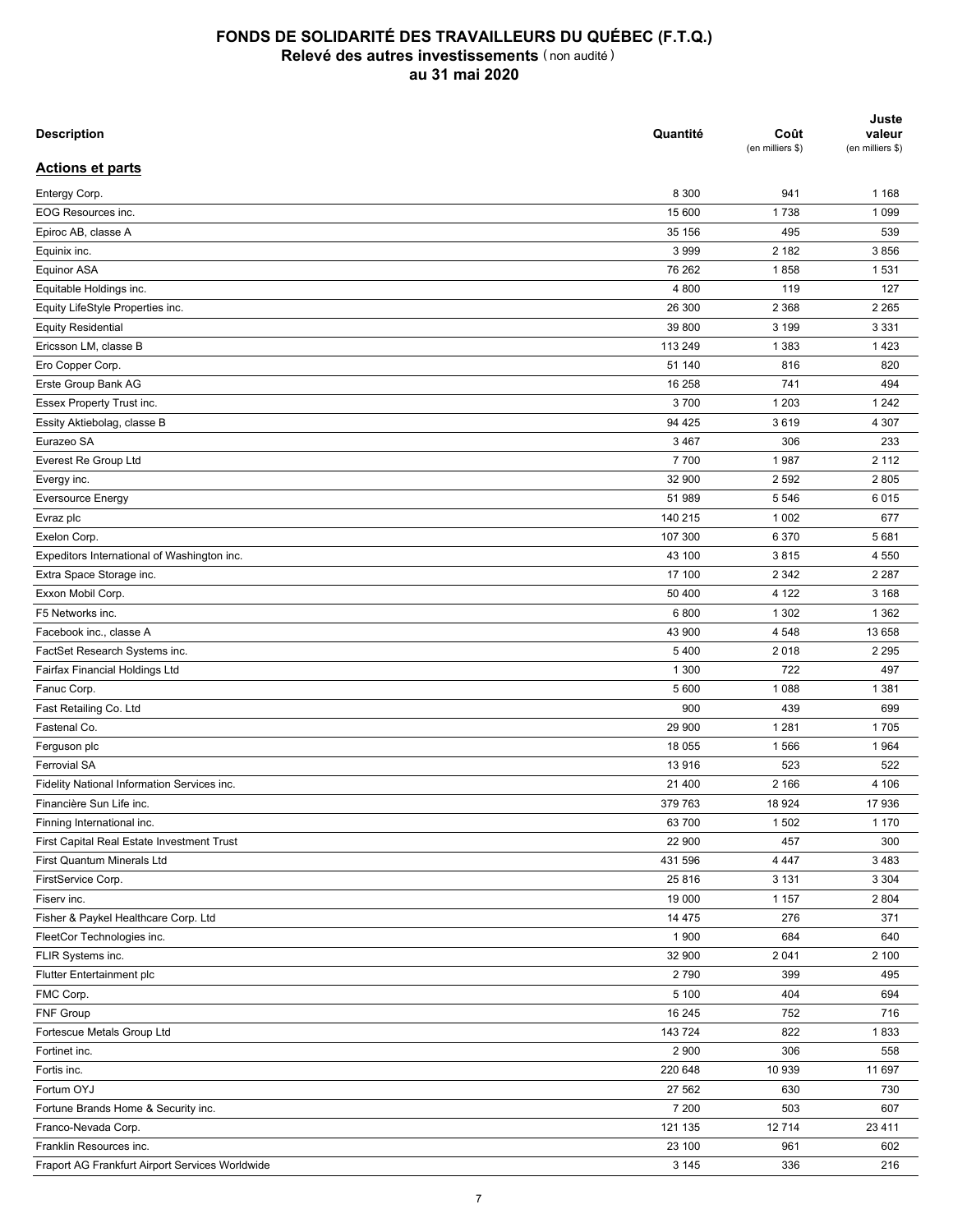| <b>Description</b>                                      | Quantité  | Coût<br>(en milliers \$) | Juste<br>valeur<br>(en milliers \$) |
|---------------------------------------------------------|-----------|--------------------------|-------------------------------------|
| <b>Actions et parts</b>                                 |           |                          |                                     |
| Freeport-McMoRan inc.                                   | 66 000    | 1687                     | 827                                 |
| Fuchs Petrolub SE                                       | 3 9 6 5   | 216                      | 218                                 |
| FUJIFILM Holgings Corp.                                 | 39 500    | 2 0 7 1                  | 2 5 24                              |
| Fujitsu Ltd                                             | 9700      | 771                      | 1 3 8 1                             |
| Galaxy Entertainment Group Ltd                          | 132 000   | 1 1 6 7                  | 1 2 3 1                             |
| Galp Energia SGPS, SA                                   | 159 312   | 3 0 7 1                  | 2625                                |
| Garmin Ltd                                              | 4 500     | 467                      | 561                                 |
| <b>GEA Group AG</b>                                     | 4 0 8 8   | 181                      | 168                                 |
| Geberit AG                                              | 2 0 0 4   | 1 3 5 2                  | 1 3 4 7                             |
| Gecina SA                                               | 9781      | 1828                     | 1740                                |
| General Electric Co.                                    | 470 517   | 8 601                    | 4 2 7 3                             |
| General Mills inc.                                      | 68 500    | 4 0 4 1                  | 5969                                |
| Genuine Parts Co.                                       | 7 900     | 822                      | 911                                 |
| Genworth MI Canada inc.                                 | 16 800    | 520                      | 519                                 |
|                                                         |           |                          |                                     |
| George Weston Ltd                                       | 83 033    | 7727                     | 8 2 5 9                             |
| Gibson Energy inc.                                      | 105 000   | 2 5 3 7                  | 2 2 3 7                             |
| Gilead Sciences inc.                                    | 133 000   | 12 440                   | 14 308                              |
| Givaudan SA                                             | 2 2 6 4   | 5984                     | 11 228                              |
| Glaxosmithkline plc                                     | 113 229   | 3 0 1 0                  | 3 2 3 5                             |
| <b>GN Store Nord AS</b>                                 | 2899      | 216                      | 216                                 |
| <b>GPT Group</b>                                        | 134 309   | 696                      | 492                                 |
| <b>Granite Real Estate Investment Trust</b>             | 38 002    | 2 4 9 0                  | 2 5 8 2                             |
| Great Canadian Gaming Corp.                             | 42 642    | 1499                     | 1 1 7 6                             |
| Groupe Bruxelles Lambert SA                             | 2 5 0 9   | 296                      | 281                                 |
| Groupe Eurotunnel SE                                    | 71 692    | 1419                     | 1 4 3 0                             |
| Groupe SNC-Lavalin inc.                                 | 209 100   | 7715                     | 4 3 6 6                             |
| Groupe TMX Limitée                                      | 41 800    | 4 4 4 7                  | 5769                                |
| H&R Real Estate Investment Trust                        | 181 400   | 3737                     | 1760                                |
| H. Lundbeck AS                                          | 7676      | 381                      | 408                                 |
| Halliburton Co.                                         | 34 100    | 1 2 5 2                  | 554                                 |
| Hamamatsu Photonics K.K.                                | 39 700    | 2 2 9 4                  | 2486                                |
| Hang Lung Properties Ltd                                | 97 000    | 288                      | 282                                 |
| Hang Seng Bank Ltd                                      | 162 600   | 3928                     | 3418                                |
| Hankyu Hanshin Holdings inc.                            | 47 900    | 2 5 4 5                  | 2 4 4 6                             |
| Hasbro inc.                                             | 14 400    | 1 5 9 4                  | 1463                                |
| HCA Holdings inc.                                       | 7 000     | 703                      | 1 0 3 4                             |
| Healthpeak Properties inc.                              | 95 800    | 4 100                    | 3 2 6 3                             |
| Heineken Holding NV                                     | 4 1 3 6   | 424                      | 471                                 |
| Heineken NV                                             | 7 5 3 2   | 710                      | 955                                 |
| Henkel AG & Co. KGaA                                    | 18 893    | 2 2 4 9                  | 2 2 2 4                             |
| Hennes & Mauritz AB, classe B                           | 32 853    | 820                      | 685                                 |
| Henry Schein inc.                                       | 40 200    | 3 2 5 1                  | 3 3 7 4                             |
| Hermès International                                    | 1990      | 1542                     | 2 2 8 8                             |
| Hess Corp.                                              | 39 200    | 2691                     | 2572                                |
| Hewlett Packard Enterprise Co.                          | 226 300   | 3 4 5 3                  | 3 0 3 7                             |
| Hexagon AB                                              | 6981      | 401                      | 530                                 |
| High Liner Foods inc.                                   | 86 200    | 1 1 3 6                  | 577                                 |
| Hirose Electric Co. Ltd                                 | 419       | 58                       | 69                                  |
| Hitachi Construction Machinery Co. Ltd                  | 2 500     | 72                       | 91                                  |
| HK Electric Investments and HK Electric Investments Ltd | 793 470   | 951                      | 1 0 8 7                             |
| HKT Trust and HKT Ltd                                   | 1 080 700 | 1767                     | 2 1 2 4                             |
| Hologic inc.                                            | 13 000    | 952                      | 952                                 |
|                                                         |           |                          |                                     |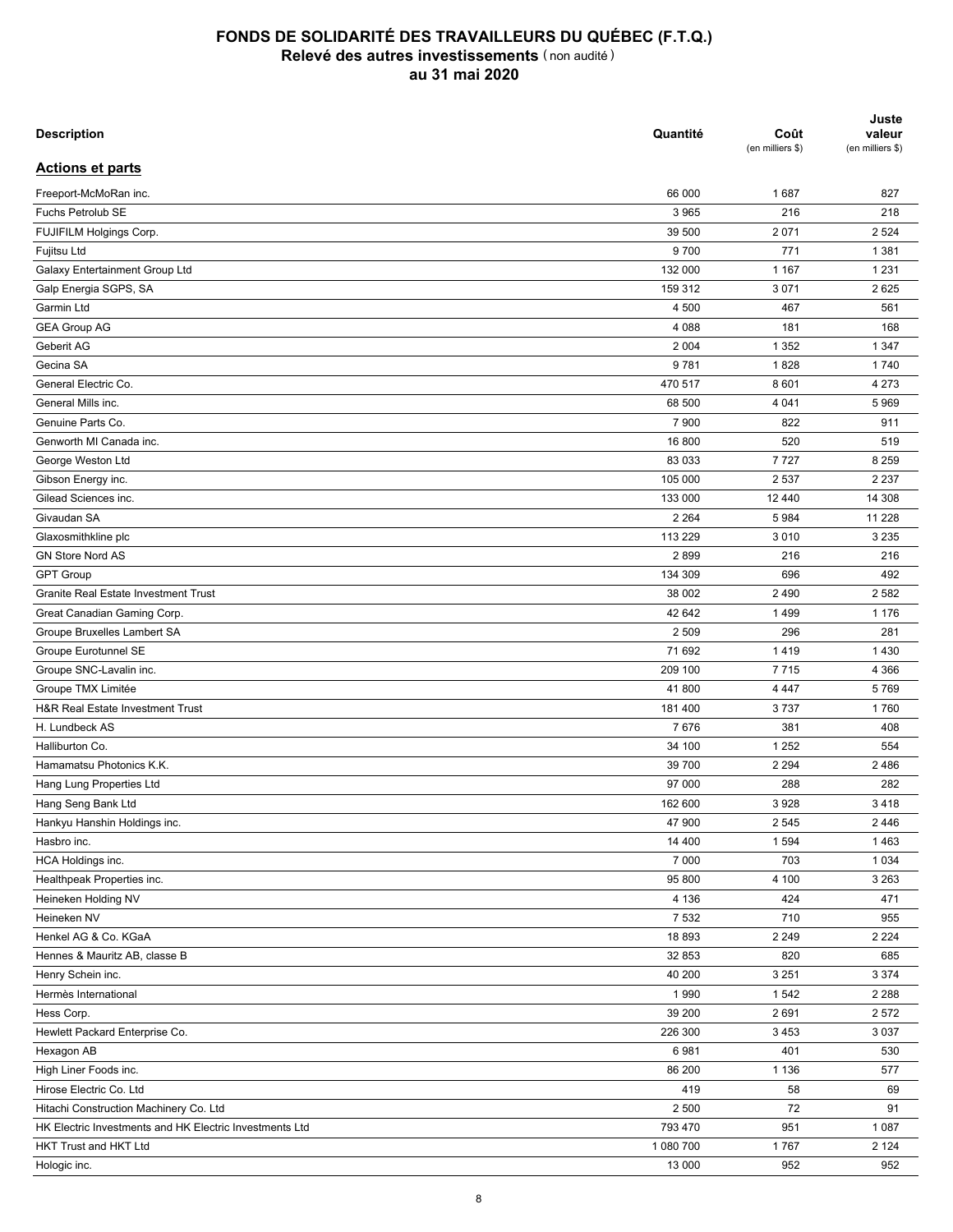| <b>Description</b>                      | Quantité     | Coût<br>(en milliers \$) | Juste<br>valeur<br>(en milliers \$) |
|-----------------------------------------|--------------|--------------------------|-------------------------------------|
| <b>Actions et parts</b>                 |              |                          |                                     |
| Home Depot inc.                         | 40 830       | 7 196                    | 14 023                              |
| Honeywell International inc.            | 36 200       | 6 3 8 0                  | 7 2 9 8                             |
| Hong Kong and China Gas Co. Ltd         | 545 275      | 1 1 9 0                  | 1 2 6 8                             |
| Hong Kong Exchanges and Clearing Ltd    | 42 862       | 1 4 2 3                  | 2 0 6 5                             |
| Hongkong Land Holdings Ltd              | 147 200      | 1 2 8 5                  | 765                                 |
| Hormel Foods Corp.                      | 87 100       | 4 0 0 9                  | 5879                                |
| Host Hotels & Resorts inc.              | 41 500       | 884                      | 685                                 |
| HP inc.                                 | 100 801      | 2 0 8 2                  | 2 109                               |
| <b>HSBC Holdings plc</b>                | 105 742      | 1 0 2 0                  | 668                                 |
| HudBay Minerals inc.                    | 560 000      | 4 3 3 2                  | 2 0 9 4                             |
| Humana inc.                             | 6741         | 1967                     | 3826                                |
| Husky Energy inc.                       | 373 093      | 8 4 9 5                  | 1448                                |
| Hydro One Ltd                           | 138 308      | 3512                     | 3690                                |
| IA Financial Corp. inc.                 | 89 4 26      | 4516                     | 3932                                |
| ICA Gruppen AB                          | 15 293       | 806                      | 993                                 |
| <b>IDEX Corporation</b>                 | 1 900        | 345                      | 419                                 |
| <b>IDEXX Laboratories inc.</b>          | 7638         | 2 3 6 3                  | 3 2 6 1                             |
|                                         |              |                          |                                     |
| <b>IHS Markit Ltd</b>                   | 34 846       | 2625                     | 3 3 4 5                             |
| Illinois Tool Works inc.                | 5 9 0 0      | 850                      | 1406                                |
| Incyte Corp.                            | 4 100        | 578                      | 578                                 |
| Industria de Diseño Textil SA           | 127 210      | 4893                     | 4899                                |
| Infineon Technologies AG                | 73 169       | 1580                     | 2 1 2 1                             |
| Informa plc                             | 63 886       | 837                      | 496                                 |
| Ing Groep NV                            | 66 342       | 746                      | 592                                 |
| Ingenico Group                          | 4 2 7 9      | 528                      | 817                                 |
| Ingredion inc.                          | 3 6 6 5      | 501                      | 427                                 |
| Inpex Corp.                             | 71 900       | 920                      | 692                                 |
| Insurance Australia Group Ltd           | 112 645      | 717                      | 631                                 |
| Intact Financial Corp.                  | 118 200      | 11 978                   | 15 536                              |
| Intel Corp.                             | 248 100      | 10 516                   | 21 580                              |
| Intercontinental Exchange inc.          | 16 971       | 1590                     | 2 2 8 2                             |
| Interfor Corp.                          | 193 000      | 2 3 2 3                  | 1818                                |
| International Business Machines Corp.   | 55 800       | 10 604                   | 9634                                |
| International Flavors & Fragrances inc. | 14 200       | 2 3 3 6                  | 2614                                |
| Intertek Group plc                      | 6583         | 511                      | 619                                 |
| Intesa Sanpaolo SPA                     | 2 902 962    | 7 5 9 6                  | 6929                                |
| Intuit inc.                             | 11 900       | 2979                     | 4775                                |
| Invesco Ltd                             | 82 800       | 1646                     | 912                                 |
| Invitation Homes inc.                   | 12 500       | 381                      | 454                                 |
| IPG Photonics Corp.                     | 1 500        | 384                      | 322                                 |
| Iron Mountain inc.                      | 37 400       | 1576                     | 1 3 3 2                             |
| <b>Isracard Ltd</b>                     | $\mathbf{1}$ | $\overline{\phantom{a}}$ |                                     |
| <b>Israel Chemicals Ltd</b>             | 5678         | 39                       | 27                                  |
| <b>Isuzu Motors Ltd</b>                 | 13 300       | 174                      | 172                                 |
| ITV plc                                 | 774 032      | 1 4 2 3                  | 1 0 6 2                             |
| Ivanhoe Mines Ltd                       | 160 000      | 306                      | 488                                 |
| J Sainsbury plc                         | 374 042      | 1 4 0 0                  | 1 2 4 0                             |
| Jack Henry & Associates inc.            | 18 100       | 3 1 1 2                  | 4 5 2 5                             |
| Jacobs Engineering Group inc.           | 3 500        | 323                      | 406                                 |
| Japan Airlines Co. Ltd                  | 35 600       | 1 4 0 4                  | 967                                 |
| Japan Post Bank Co. Ltd                 | 111 500      | 1712                     | 1 2 7 3                             |
| Japan Post Holdings Co. Ltd             | 318 000      | 4 6 4 6                  | 3 1 9 9                             |
|                                         |              |                          |                                     |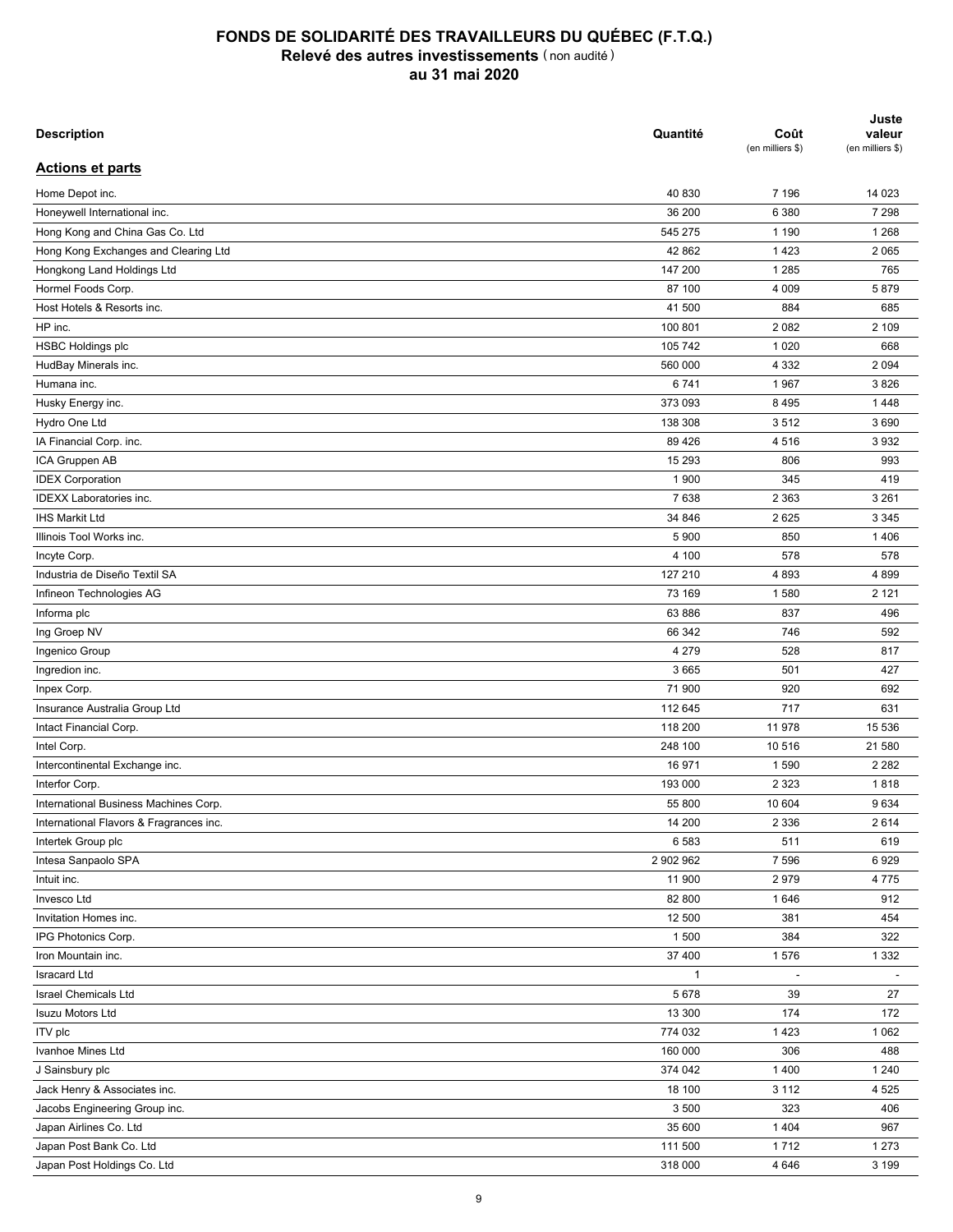| <b>Description</b>                            | Quantité | Coût<br>(en milliers \$) | Juste<br>valeur<br>(en milliers \$) |
|-----------------------------------------------|----------|--------------------------|-------------------------------------|
| <b>Actions et parts</b>                       |          |                          |                                     |
| Japan Real Estate Investment Corp.            | 371      | 2 4 5 0                  | 2799                                |
| Jardine Cycle & Carriage Ltd                  | 16 588   | 529                      | 355                                 |
| Jardine Matheson Holdings Ltd                 | 49 800   | 3779                     | 2763                                |
| Jardine Strategic Holdings Ltd                | 54 800   | 2669                     | 1512                                |
| Jazz Pharmaceuticals plc                      | 2 500    | 455                      | 412                                 |
| <b>JCDecaux SA</b>                            | 18 4 12  | 657                      | 518                                 |
| Jeronimo Martins SGPS SA                      | 20 505   | 428                      | 485                                 |
| JGC Corp.                                     | 8 0 0 0  | 217                      | 119                                 |
| Johnson & Johnson                             | 81 900   | 9709                     | 16839                               |
| Johnson Controls International plc            | 125 576  | 6 1 6 0                  | 5452                                |
| Johnson Matthey plc                           | 41 375   | 1 9 9 7                  | 1494                                |
| Jones Lang Lasalle inc.                       | 5 600    | 1 0 0 8                  | 793                                 |
| JPMorgan Chase & Co.                          | 4 600    | 538                      | 619                                 |
| Juniper Networks inc.                         | 58 500   | 2 0 0 4                  | 1962                                |
| Kansai Paint Co. Ltd                          | 22 500   | 503                      | 645                                 |
| Kansas City Southern                          | 15 200   | 2 3 3 2                  | 3 1 6 2                             |
| Kao Corp.                                     | 10 100   | 526                      | 1 1 2 0                             |
| Kawasaki Heavy Industries Ltd                 | 14 900   | 442                      | 326                                 |
| <b>KBC Groep NV</b>                           | 63 312   | 5468                     | 4 5 8 2                             |
| KDDI Corp.                                    | 127 100  | 3 4 7 0                  | 5 1 1 4                             |
|                                               | 20 500   |                          | 1683                                |
| Keio Corp.                                    |          | 1746                     |                                     |
| Kellogg Co.                                   | 69 200   | 5 0 36                   | 6 2 4 7                             |
| Keppel Corp. Ltd                              | 317800   | 2 0 2 6                  | 1837                                |
| Kering                                        | 3 5 0 1  | 1 207                    | 2 5 2 8                             |
| Kerry Group plc, classe A                     | 27 713   | 3 1 5 7                  | 4743                                |
| Kerry Properties Ltd                          | 72 000   | 314                      | 235                                 |
| Keurig Dr Pepper inc.                         | 17 100   | 660                      | 660                                 |
| KeyCorp                                       | 85 100   | 1903                     | 1 3 9 4                             |
| Keyence Corp.                                 | 11 100   | 6 3 1 7                  | 6316                                |
| Keyera Corp.                                  | 249 800  | 7 0 7 4                  | 5451                                |
| Keysight Technologies inc.                    | 52 300   | 6801                     | 7817                                |
| Killam Apartment Real Estate Investment Trust | 28 7 84  | 569                      | 487                                 |
| Kimberly-Clark Corp.                          | 38 300   | 5 1 7 9                  | 7487                                |
| Kinaxis inc.                                  | 37 524   | 3873                     | 6671                                |
| Kinder Morgan inc.                            | 130 100  | 3419                     | 2841                                |
| Kingfisher plc                                | 450 639  | 1658                     | 1495                                |
| Kingspan Group plc                            | 1 6 3 2  | 94                       | 139                                 |
| Kinross Gold Corp.                            | 436 200  | 2417                     | 3 9 0 4                             |
| Kintetsu Corp.                                | 10 500   | 559                      | 713                                 |
| Kirkland Lake Gold Ltd                        | 37 700   | 1625                     | 2 0 0 0                             |
| KKR & Co. inc., classe A                      | 20 100   | 771                      | 771                                 |
| KLA-Tencor Corp.                              | 7 100    | 846                      | 1727                                |
| Klepierre SA                                  | 9788     | 448                      | 256                                 |
| Komatsu Ltd                                   | 67 300   | 1910                     | 1882                                |
| Kone OYJ, classe B                            | 12911    | 783                      | 1 1 9 7                             |
| Koninklijke Ahold Delhaize NV                 | 35 077   | 1 1 8 5                  | 1 2 3 0                             |
| Koninklijke DSM NV                            | 15 872   | 1821                     | 2 8 0 8                             |
| Koninklijke KPN NV                            | 578 564  | 2 0 3 1                  | 1961                                |
| Koninklijke Philips NV                        | 22 602   | 915                      | 1417                                |
| Koninklijke Vopak NV                          | 14 8 66  | 856                      | 1 1 2 7                             |
| Kroger Co.                                    | 53 300   | 1855                     | 2 4 0 4                             |
| Kuehne + Nagel International AG               | 16 795   | 2923                     | 3 3 4 5                             |
|                                               |          |                          |                                     |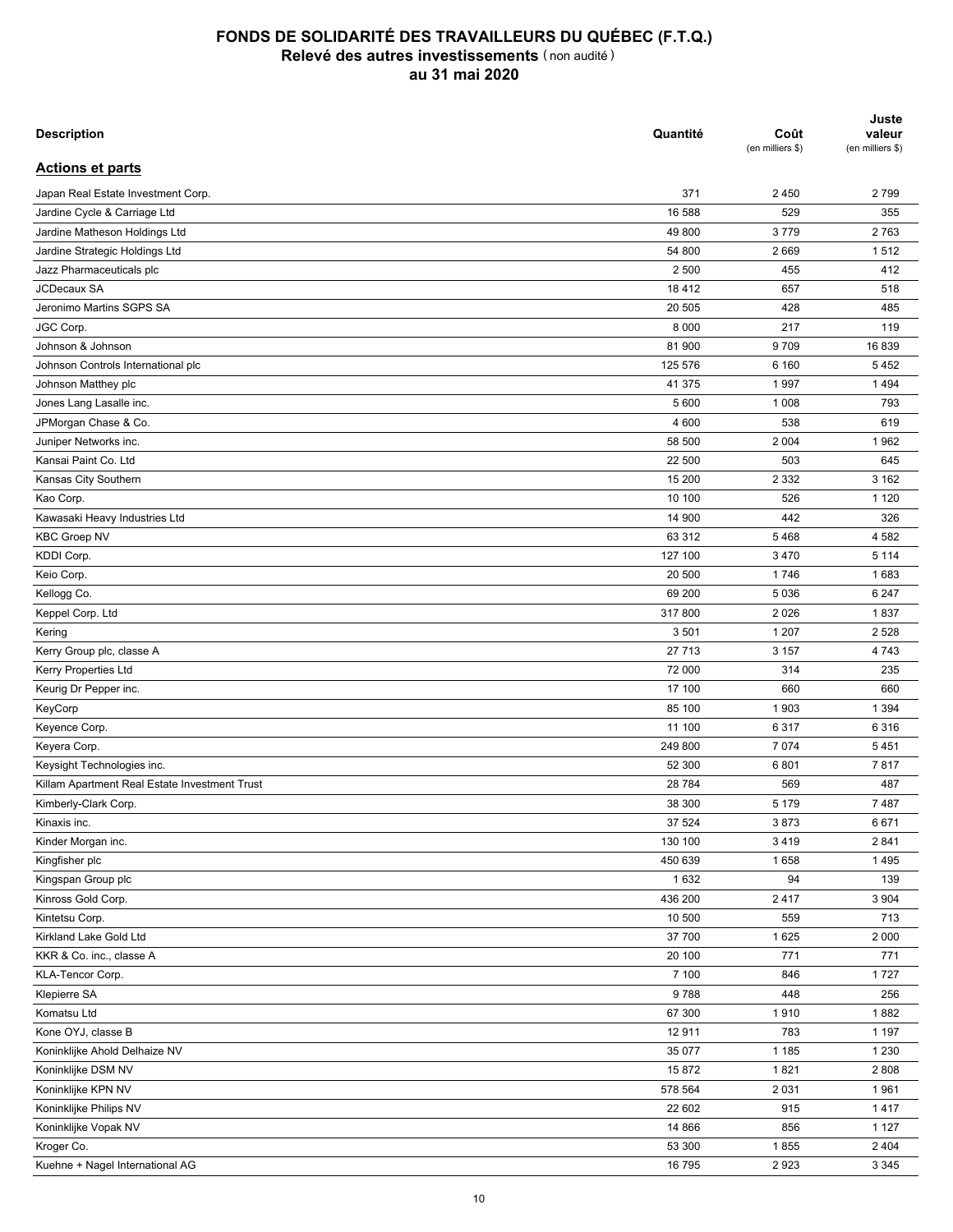| <b>Description</b>                   | Quantité | Coût<br>(en milliers \$) | Juste<br>valeur<br>(en milliers \$) |
|--------------------------------------|----------|--------------------------|-------------------------------------|
| <b>Actions et parts</b>              |          |                          |                                     |
| Kyushu Railway Co.                   | 64 309   | 2679                     | 2 5 2 1                             |
| La Banque de Nouvelle-Écosse         | 514 279  | 33 519                   | 28 374                              |
| Laboratory Corp. of America Holdings | 7600     | 1 0 8 8                  | 1841                                |
| Lam Research Corp.                   | 13 000   | 2670                     | 4918                                |
| Lamb Weston Holdings inc.            | 3 500    | 345                      | 291                                 |
| Land Securities Group plc            | 13729    | 212                      | 142                                 |
| Lanxess AG                           | 3 1 7 2  | 224                      | 227                                 |
| Las Vegas Sands Corp.                | 14 500   | 1 1 2 7                  | 961                                 |
| Lasertec Corp.                       | 2800     | 318                      | 318                                 |
| Lawson inc.                          | 24 900   | 1861                     | 1 9 0 4                             |
| Lear Corp.                           | 1800     | 287                      | 264                                 |
| Legal & General Group plc            | 506 959  | 1850                     | 1719                                |
| Legrand SA                           | 8 4 0 7  | 870                      | 792                                 |
| Leidos Holdings inc.                 | 10 900   | 1 3 2 9                  | 1586                                |
| LendLease Group                      | 56 338   | 759                      | 668                                 |
|                                      |          |                          |                                     |
| Lennox International inc.            | 1 200    | 386                      | 355                                 |
| Les Vêtements de sport Gildan inc.   | 43 100   | 1828                     | 823                                 |
| Liberty Global plc, classe C         | 4 2 7 6  | 134                      | 122                                 |
| Linamar Corp.                        | 105 000  | 5 606                    | 4 0 1 5                             |
| Linde plc                            | 23 400   | 4 1 9 1                  | 6 5 4 4                             |
| LINE Corp.                           | 17 300   | 1 1 9 2                  | 1 1 9 6                             |
| Loblaw Companies Ltd                 | 179 510  | 12 237                   | 12 235                              |
| Loews Corp.                          | 28 900   | 1894                     | 1 3 2 8                             |
| London Stock Exchange Group          | 7830     | 502                      | 1 0 7 4                             |
| Lonza Group AG                       | 6 3 3 6  | 2 5 20                   | 4 2 9 8                             |
| L'Oreal SA                           | 22 294   | 7414                     | 8977                                |
| Lowe's Cos inc.                      | 17 700   | 1 501                    | 3 189                               |
| Lululemon Athletica inc.             | 1 900    | 788                      | 788                                 |
| Lundin Mining Corp.                  | 625 300  | 3 4 5 2                  | 3 9 6 4                             |
| LVMH Moet Hennessy Louis Vuitton SA  | 7 4 0 9  | 2 0 5 9                  | 4 2 7 2                             |
| Macquarie Group Ltd                  | 15 688   | 1 3 9 4                  | 1583                                |
| Magna International inc.             | 94 200   | 5 1 7 7                  | 5469                                |
| Manulife Financial Corp.             | 816 460  | 16 210                   | 13 962                              |
| Mapfre SA                            | 75 577   | 235                      | 184                                 |
| Maple Leaf Foods inc.                | 107 700  | 2 4 4 2                  | 2842                                |
| Markel Corp.                         | 1 2 1 0  | 1 5 5 2                  | 1501                                |
| Marsh & McLennan Cos inc.            | 54 200   | 5 3 3 0                  | 7935                                |
| Maruichi Steel Tube Ltd              | 32 000   | 1 2 3 5                  | 1 1 3 3                             |
| Marvell Technology Group Ltd         | 39 600   | 882                      | 1786                                |
| Masco Corp.                          | 3 3 0 0  | 164                      | 213                                 |
| MasterCard inc., classe A            | 49 300   | 13 582                   | 20 504                              |
| Maxim Integrated Products inc.       | 18 300   | 1 0 5 3                  | 1459                                |
| McCormick & Co. inc.                 | 11 100   | 1 1 9 7                  | 2687                                |
| McDonald's Corp.                     | 16 300   | 2 3 7 4                  | 4 1 9 8                             |
| McDonald's Holdings Co. Japan Ltd    | 19 300   | 813                      | 1419                                |
| Medtronic plc                        | 38 344   | 3 3 0 1                  | 5 2 2 4                             |
| MEIJI Holdings Co. Ltd               | 14 300   | 1 3 1 2                  | 1488                                |
| Melco Resorts & Entertainment Ltd    | 19 5 61  | 460                      | 433                                 |
| MercadoLibre inc.                    | 4 0 3 0  | 1572                     | 4 7 4 4                             |
| Merck & Co. inc.                     | 108 200  | 8823                     | 12 072                              |
| Merck KGaA                           | 29 4 03  | 4 0 0 2                  | 4 6 6 3                             |
| Meridian Energy Ltd                  | 199 721  | 725                      | 812                                 |
|                                      |          |                          |                                     |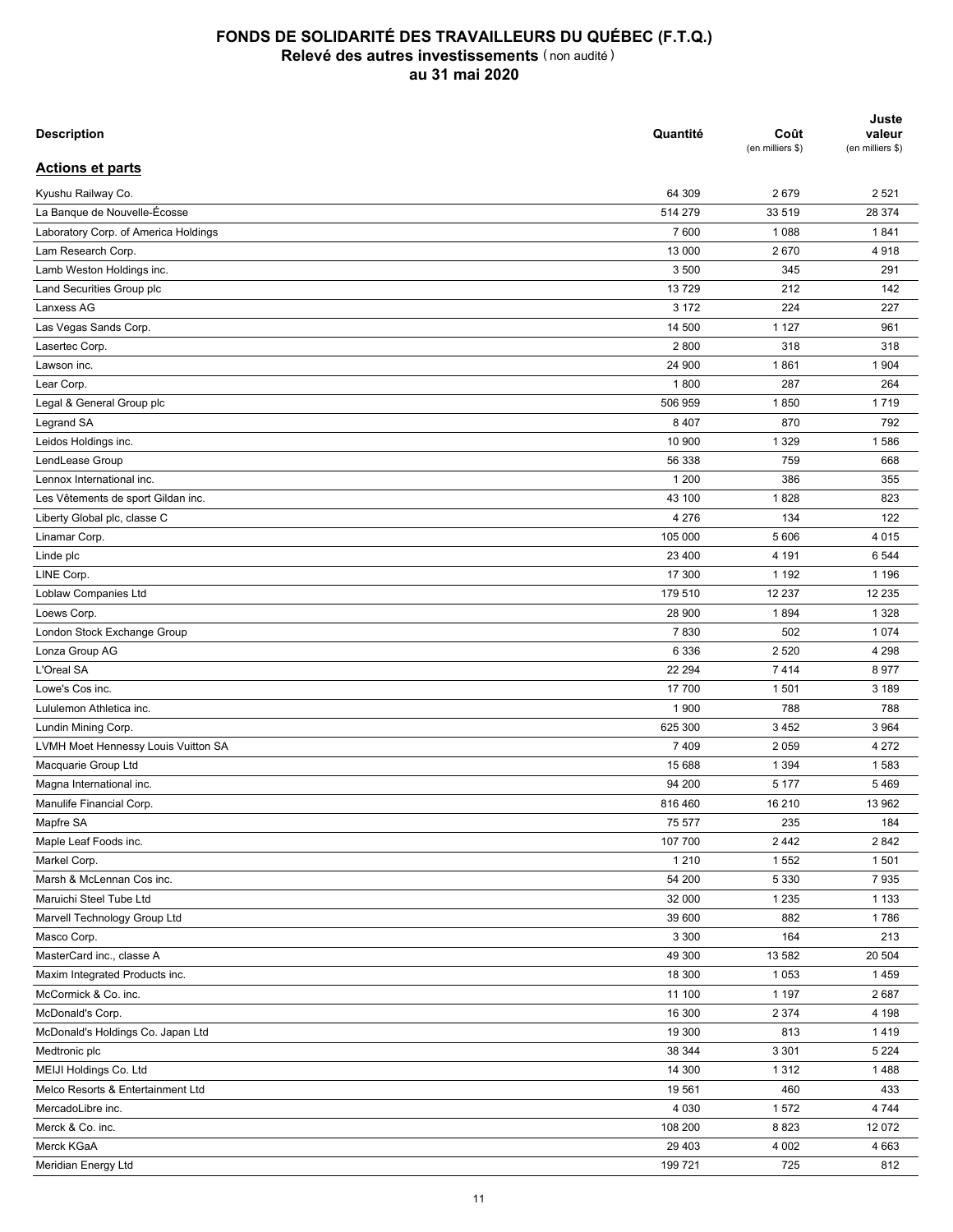| <b>Description</b>                     | Quantité  | Coût<br>(en milliers \$) | Juste<br>valeur<br>(en milliers \$) |
|----------------------------------------|-----------|--------------------------|-------------------------------------|
| <b>Actions et parts</b>                |           |                          |                                     |
| Metro AG                               | 21 645    | 416                      | 279                                 |
| Metro inc.                             | 193 690   | 9589                     | 11 122                              |
| Metso OYJ                              | 28 227    | 1 1 8 6                  | 1 2 6 6                             |
| Mettler-Toledo International inc.      | 2943      | 2 4 3 3                  | 3 2 3 4                             |
| <b>MGM Resorts International</b>       | 6400      | 152                      | 152                                 |
| Microchip Technology inc.              | 8 3 0 0   | 623                      | 1 1 0 2                             |
| Micron Technology inc.                 | 24 100    | 915                      | 1596                                |
| Microsoft Corp.                        | 214 684   | 20 800                   | 54 376                              |
| Mid-America Apartment Communities inc. | 6400      | 980                      | 1 0 2 9                             |
| Minebea Co. Ltd                        | 9 500     | 183                      | 230                                 |
| Mirvac Group                           | 844 125   | 2 3 0 5                  | 1820                                |
| Mitsubishi Gas Chemical Co. inc.       | 6 100     | 99                       | 126                                 |
|                                        |           |                          |                                     |
| Mitsui & Co. Ltd                       | 24 800    | 509                      | 520                                 |
| Mizrahi Tefahot Bank Ltd               | 35 984    | 758                      | 974                                 |
| Mizuho Financial Group inc.            | 1 173 700 | 2 4 0 7                  | 2 0 2 5                             |
| Molson Coors Brewing Co., classe B     | 30 400    | 2011                     | 1595                                |
| Moncler SPA                            | 5769      | 287                      | 297                                 |
| Mondelez International inc., classe A  | 87 728    | 4 3 8 2                  | 6 3 2 0                             |
| Mondi plc                              | 99 435    | 2750                     | 2 5 6 2                             |
| Moody's Corp.                          | 7 000     | 1 3 1 9                  | 2 5 8 7                             |
| Morgan Stanley                         | 39 600    | 1637                     | 2419                                |
| Morguard Corp.                         | 6 0 0 0   | 1 0 6 4                  | 744                                 |
| Morneau Shepell inc.                   | 32 291    | 911                      | 1 0 6 6                             |
| Motorola Solutions inc.                | 22 318    | 2775                     | 4 175                               |
| Mowi ASA                               | 19871     | 500                      | 517                                 |
| MS&AD Insurance Group Holdings inc.    | 81 800    | 3 2 8 9                  | 3 3 2 2                             |
| MTR Corp. Ltd                          | 768 934   | 4 8 8 2                  | 5 0 9 4                             |
| MTU Aero Engines AG                    | 2847      | 717                      | 634                                 |
| Muenchener Rueckver AG                 | 6 5 3 3   | 1850                     | 2 0 5 5                             |
| Murata Manufacturing Co. Ltd           | 42 000    | 1 900                    | 3 2 4 1                             |
| Nabtesco Corp.                         | 3 4 0 0   | 118                      | 146                                 |
| Nagoya Railroad Co. Ltd                | 50 800    | 1 3 1 1                  | 2 1 1 8                             |
| National Australia Bank Ltd            | 81 493    | 1960                     | 1 3 3 2                             |
| National Grid plc                      | 196 247   | 2741                     | 3 1 0 5                             |
| National Oilwell Varco inc.            | 37 900    | 1 0 5 4                  | 653                                 |
| Natixis SA                             | 170 851   | 1 0 4 0                  | 524                                 |
|                                        |           |                          |                                     |
| Naturgy Energy Group SA                | 17 960    | 508                      | 461                                 |
| Nec Corp.                              | 54 700    | 2 2 1 7                  | 3 3 9 3                             |
| Neste Oil OYJ                          | 39 117    | 1622                     | 2 1 8 4                             |
| Nestlé SA                              | 198 892   | 17 171                   | 29 7 20                             |
| Netflix inc.                           | 4 8 0 0   | 765                      | 2785                                |
| New World Development Co. Ltd          | 310 140   | 451                      | 432                                 |
| Newcrest Mining Ltd                    | 88 098    | 1 4 7 7                  | 2472                                |
| Newell Brands inc.                     | 6 3 9 3   | 229                      | 116                                 |
| Newmont Corp.                          | 164 649   | 9 3 3 5                  | 13 3 14                             |
| Nexon Co. Ltd                          | 26 800    | 360                      | 772                                 |
| NextEra Energy inc.                    | 21 300    | 3 0 9 5                  | 7 5 24                              |
| <b>NGK Insulators Ltd</b>              | 16 700    | 319                      | 338                                 |
| NICE Sytems Ltd                        | 2 5 4 8   | 407                      | 637                                 |
| Nidec Corp.                            | 13 000    | 641                      | 1 1 0 4                             |
| Nielsen Holdings plc                   | 23 400    | 601                      | 449                                 |
| NIKE inc., classe B                    | 63 300    | 6 3 3 4                  | 8625                                |
|                                        |           |                          |                                     |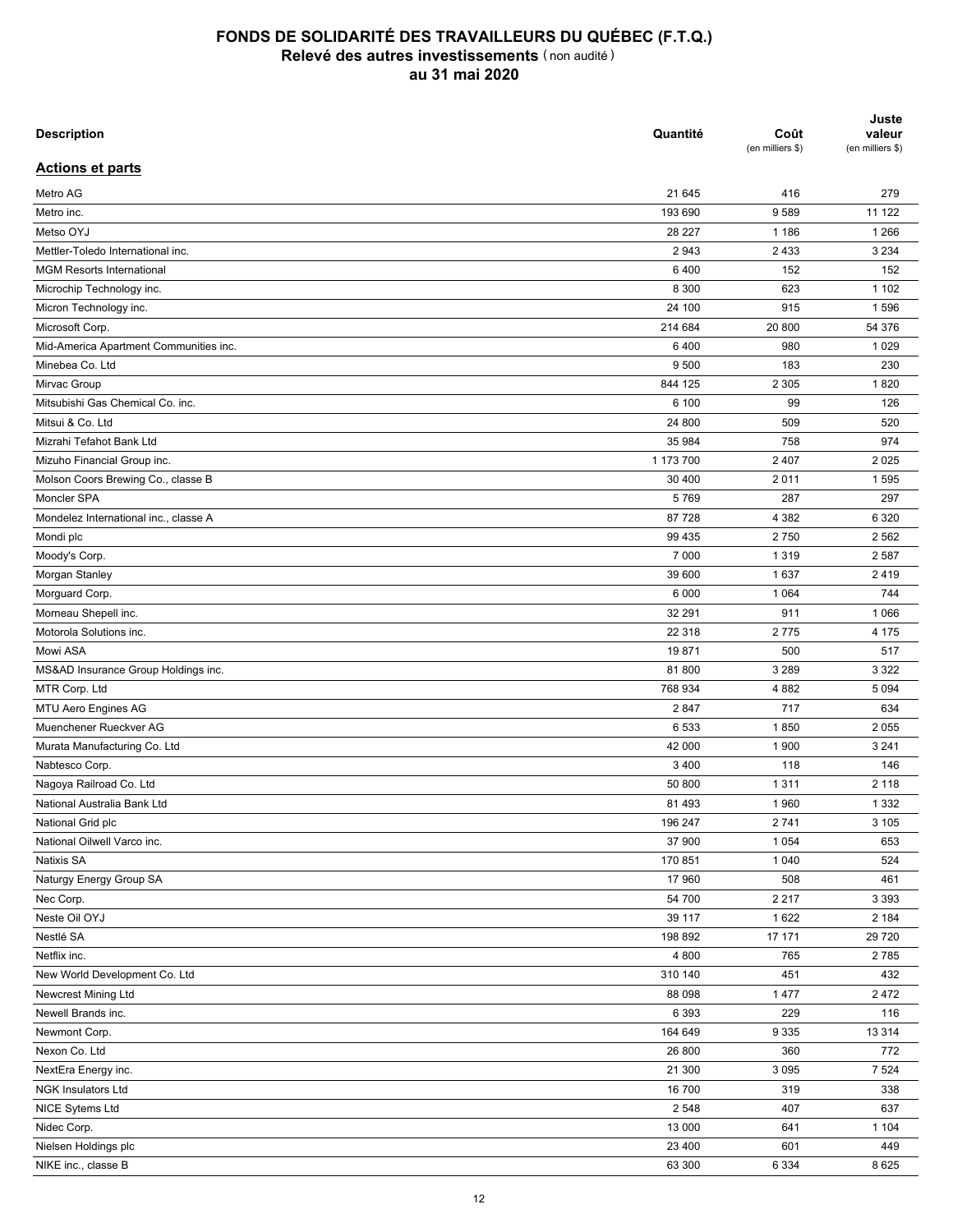| <b>Description</b>                                              | Quantité | Coût<br>(en milliers \$) | Juste<br>valeur<br>(en milliers \$) |
|-----------------------------------------------------------------|----------|--------------------------|-------------------------------------|
| <b>Actions et parts</b>                                         |          |                          |                                     |
| Nikon Corp.                                                     | 6 100    | 91                       | 77                                  |
| Nintendo Co. Ltd                                                | 4 100    | 1494                     | 2 2 9 0                             |
| Nippon Building Fund inc.                                       | 320      | 2 2 7 0                  | 2775                                |
| Nippon Express Co. Ltd                                          | 4 800    | 334                      | 341                                 |
| Nippon Paint Co. Ltd                                            | 5 300    | 254                      | 511                                 |
| Nippon Prologis Real Estate Investment Trust inc.               | 515      | 1 3 8 9                  | 2 0 0 9                             |
| Nippon Telegraph and Telephone Corp.                            | 105 400  | 1992                     | 3 3 0 5                             |
| Nissan Motor Co. Ltd                                            | 256 200  | 2966                     | 1 3 1 8                             |
| Nitori Holdings Co. Ltd                                         | 2 0 0 0  | 501                      | 501                                 |
| Nitto Denko Corp.                                               | 24 200   | 1415                     | 1810                                |
| NMC Health plc                                                  | 8 1 0 2  | 478                      | 5                                   |
| Nokia OYJ                                                       | 437 374  | 2813                     | 2 3 9 8                             |
| Nomura Real Estate Master Fund inc.                             | 363      | 614                      | 617                                 |
| Nomura Research Institute Ltd                                   | 29 500   | 825                      | 1078                                |
| Norbord inc.                                                    | 193 600  | 4 9 7 9                  | 5 1 0 5                             |
|                                                                 |          |                          |                                     |
| Norfolk Southern Corp.                                          | 8 9 0 0  | 1421                     | 2 1 9 3                             |
| Northern Trust Corp.                                            | 27 100   | 2 9 0 1                  | 2 9 6 0                             |
| Northland Power inc.                                            | 149 535  | 3 3 2 5                  | 4761                                |
| Northwest Healcare Properties Real Estate Investment Trust inc. | 145 704  | 1681                     | 1 5 3 4                             |
| NortonLifeLock inc.                                             | 54 400   | 1639                     | 1713                                |
| Novartis AG                                                     | 25 3 28  | 2 2 5 6                  | 3 0 26                              |
| Novo Nordisk AS, classe B                                       | 101 055  | 6 1 5 8                  | 9 0 9 4                             |
| Novozymes AS, classe B                                          | 22 407   | 1 2 1 7                  | 1693                                |
| <b>NSK Ltd</b>                                                  | 15 900   | 220                      | 161                                 |
| NTT Data Corp.                                                  | 23 800   | 313                      | 380                                 |
| NTT DOCOMO inc.                                                 | 478 400  | 15 599                   | 18 115                              |
| <b>Nutrien Ltd</b>                                              | 200 973  | 10 568                   | 9446                                |
| NVIDIA Corp.                                                    | 46 023   | 6851                     | 22 584                              |
| NVR inc.                                                        | 170      | 774                      | 757                                 |
| NWS Holdings Ltd                                                | 253 000  | 526                      | 274                                 |
| <b>NXP Semiconductors NV</b>                                    | 9451     | 1 200                    | 1 2 5 5                             |
| Obayashi Corp.                                                  | 16 500   | 205                      | 211                                 |
| OBIC Co. Ltd                                                    | 1800     | 431                      | 431                                 |
| Odakyu Electric Railway Co. Ltd                                 | 33 100   | 1 0 2 4                  | 1 1 4 2                             |
| Oil Search Ltd                                                  | 246 389  | 1 2 3 2                  | 787                                 |
| Okta inc.                                                       | 3 100    | 530                      | 838                                 |
| Omnicom Group inc.                                              | 7600     | 682                      | 576                                 |
| OMRON Corp.                                                     | 39 600   | 2847                     | 3628                                |
| OMV AG                                                          | 33 469   | 1775                     | 1 5 3 0                             |
| Oneok inc.                                                      | 26 300   | 1845                     | 1 3 3 4                             |
| Open Text Corp.                                                 | 33 2 25  | 1642                     | 1900                                |
| Oracle Corp.                                                    | 32 200   | 1808                     | 2 3 9 3                             |
| Oracle Corp. Japan                                              | 11 300   | 1 3 8 1                  | 1824                                |
| Orange SA                                                       | 332721   | 7 1 2 2                  | 5 5 4 7                             |
| O'Reilly Automotive inc.                                        | 2 4 0 0  | 492                      | 1 3 8 4                             |
| Oriental Land Co. Ltd                                           | 7 100    | 635                      | 1422                                |
| Orkla ASA                                                       | 268 606  | 3 0 6 7                  | 3 3 3 6                             |
| Otis Worldwide Corp.                                            | 13 000   | 946                      | 946                                 |
| Oversea-Chinese Banking Corp. Ltd                               | 284 577  | 2616                     | 2 3 7 9                             |
| <b>Owens Corning</b>                                            | 7 500    | 556                      | 544                                 |
| Palo Alto Networks inc.                                         | 1 100    | 296                      | 358                                 |
| Pan American Silver Corp.                                       | 20 900   | 847                      | 846                                 |
|                                                                 |          |                          |                                     |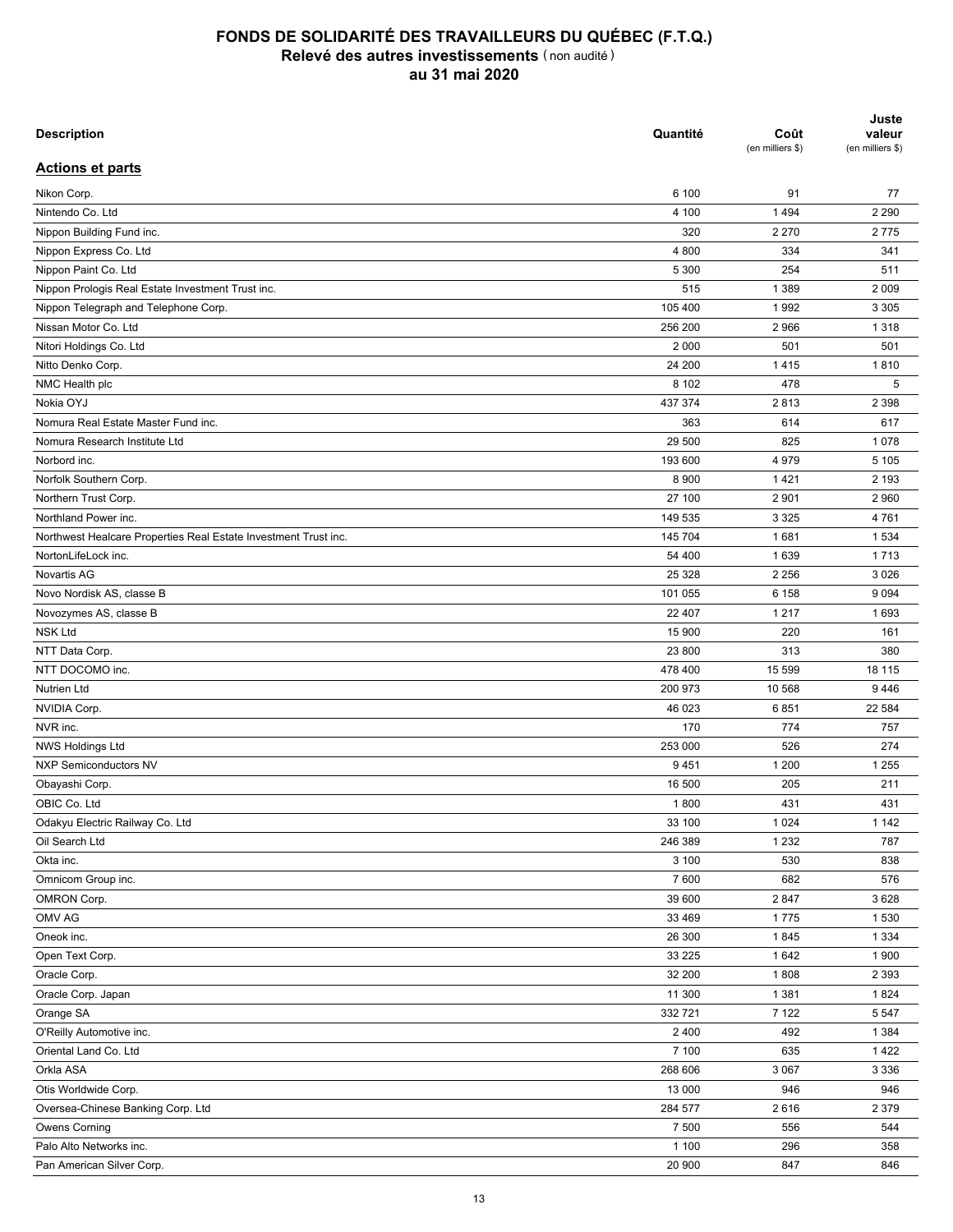| <b>Description</b>                              | Quantité        | Coût<br>(en milliers \$) | Juste<br>valeur<br>(en milliers \$) |
|-------------------------------------------------|-----------------|--------------------------|-------------------------------------|
| <b>Actions et parts</b>                         |                 |                          |                                     |
| Pan Pacific International Holdings Corp.        | 17 100          | 476                      | 476                                 |
| Panasonic Corp.                                 | 139 100         | 1448                     | 1719                                |
| Pandora AS                                      | 10 543          | 648                      | 726                                 |
| Parex Resources inc.                            | 108 648         | 1739                     | 1682                                |
| Park Lawn Corp.                                 | 45 4 95         | 1 2 0 4                  | 1 0 4 5                             |
| Parker Hannifin Corp.                           | 3 0 0 0         | 401                      | 746                                 |
| Parkland Fuel Corp.                             | 194 689         | 6 0 43                   | 7 5 3 8                             |
| Paychex inc.                                    | 44 100          | 3 4 7 8                  | 4 4 0 6                             |
| Paycom Software inc.                            | 2 0 0 0         | 718                      | 822                                 |
| PayPal Holdings inc.                            | 32 000          | 2 4 4 3                  | 6856                                |
| <b>PCCW Ltd</b>                                 | 1 160 395       | 880                      | 879                                 |
| Pearson plc                                     | 32 795          | 504                      | 260                                 |
|                                                 |                 |                          |                                     |
| Pembina Pipeline Corp.                          | 322 700<br>8700 | 11 568<br>165            | 11 101<br>138                       |
| People's United Financial inc.                  |                 |                          |                                     |
| Pepsico inc.                                    | 102 200         | 11 766                   | 18 582                              |
| PerkinElmer inc.                                | 2 9 0 0         | 330                      | 403                                 |
| Pernod Ricard SA                                | 12 637          | 1802                     | 2722                                |
| Perrigo Co.                                     | 2800            | 268                      | 212                                 |
| Pfizer inc.                                     | 86 300          | 3 1 4 6                  | 4 5 5 6                             |
| Phillips 66                                     | 10 324          | 1015                     | 1 1 1 7                             |
| Pigeon Corp.                                    | 4 200           | 225                      | 226                                 |
| Pinnacle West Capital Corp.                     | 22 500          | 2682                     | 2 4 2 3                             |
| Pioneer Natural Resources Co.                   | 5 100           | 1010                     | 646                                 |
| Pirelli & C. SPA                                | 8 0 4 8         | 65                       | 50                                  |
| PNC Financial Services Group                    | 22 800          | 3 0 9 5                  | 3 5 9 4                             |
| Portefeuille d'un fonds d'infrastructures privé | $\mathbf{1}$    | 19 377                   | 10777                               |
| Power Assets Holdings Ltd                       | 58 000          | 582                      | 446                                 |
| Power Corp. of Canada                           | 372 025         | 10 349                   | 8 3 3 8                             |
| PPG Industries inc.                             | 16 200          | 2 2 7 3                  | 2 2 7 7                             |
| PPL Corp.                                       | 26 300          | 919                      | 1016                                |
| PrairieSky Royalty Ltd                          | 85 000          | 691                      | 772                                 |
| Premium Brands Holdings Corp.                   | 5743            | 410                      | 501                                 |
| Pretium Resources inc.                          | 212 000         | 1984                     | 2 5 5 7                             |
| Prologis inc.                                   | 35 355          | 3 5 3 9                  | 4 4 7 1                             |
| Prosus NV                                       | 13 375          | 1 5 3 4                  | 1 5 3 4                             |
| Proximus SA                                     | 40 049          | 1 4 7 4                  | 1 1 5 7                             |
| Prudential Financial inc.                       | 35 200          | 3 5 0 6                  | 2 9 6 6                             |
| Prudential plc                                  | 112 984         | 2 3 4 1                  | 2 0 2 2                             |
| PTC inc.                                        | 4 200           | 453                      | 443                                 |
| Public Service Enterprise Group inc.            | 10 100          | 460                      | 713                                 |
| Public Storage                                  | 16 000          | 4 2 0 8                  | 4 4 8 4                             |
| Puma SE                                         | 18 614          | 1660                     | 1837                                |
| Qorvo inc.                                      | 5 5 6 7         | 568                      | 806                                 |
| Qualcomm inc.                                   | 49 800          | 4 3 5 0                  | 5 5 6 7                             |
| Québecor inc., classe B                         | 252 939         | 6980                     | 7657                                |
| Quest Diagnostics inc.                          | 28 900          | 3 4 8 5                  | 4725                                |
| Ramsay Health Care Ltd                          | 18 684          | 1 2 0 3                  | 1 2 0 1                             |
| Raytheon Technologies Corp.                     | 52 871          | 3 9 9 4                  | 4715                                |
| Real Matters inc.                               | 150 000         | 1660                     | 3 5 6 3                             |
| Reckitt Benckiser Group plc                     | 28 809          | 2639                     | 3 5 5 6                             |
| Red Electrica Corp. SA                          | 91 524          | 2 5 1 0                  | 2 2 2 9                             |
| Regency Centers Corp.                           | 10 900          | 927                      | 645                                 |
|                                                 |                 |                          |                                     |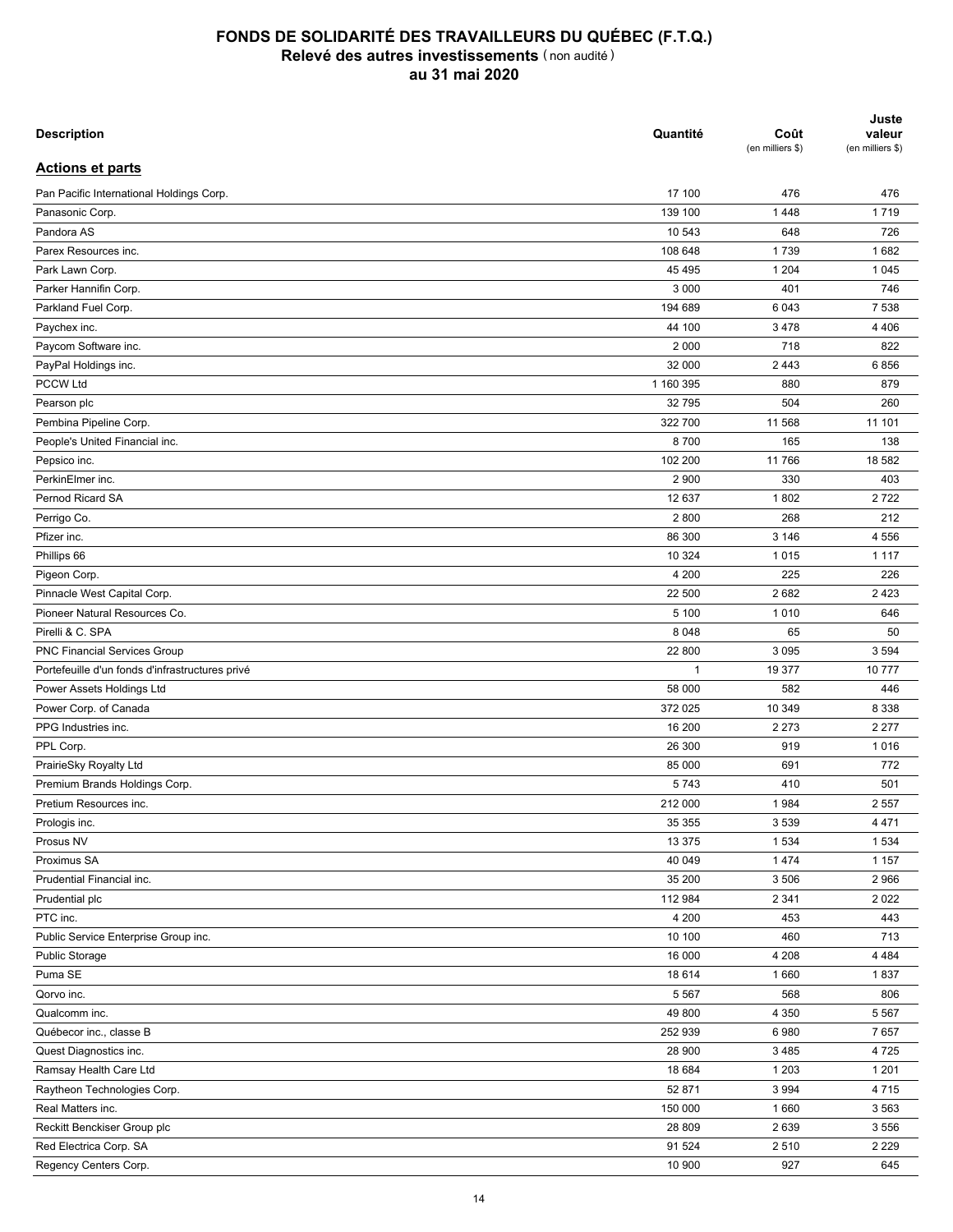| <b>Description</b>                   | Quantité     | Coût<br>(en milliers \$) | Juste<br>valeur<br>(en milliers \$) |
|--------------------------------------|--------------|--------------------------|-------------------------------------|
| <b>Actions et parts</b>              |              |                          |                                     |
| Regeneron Pharmaceuticals inc.       | 8 2 0 0      | 6939                     | 6945                                |
| Regions Financial Corp.              | 123 800      | 1894                     | 1935                                |
| RELX plc                             | 117 140      | 3 1 1 6                  | 3750                                |
| RenaissanceRe Holdings Ltd           | 11 000       | 1 4 0 9                  | 2 5 5 2                             |
| <b>Renault SA</b>                    | 8737         | 619                      | 271                                 |
| Renesas Electronics Corp.            | 16 500       | 118                      | 118                                 |
| Rentokil Initial plc                 | 22 176       | 148                      | 188                                 |
| Republic Services inc.               | 50 700       | 4 5 20                   | 5989                                |
| ResMed inc.                          | 13 400       | 1995                     | 2979                                |
| Resona Holdings inc.                 | 280 200      | 1515                     | 1 3 9 4                             |
| Ricoh Co. Ltd                        | 45 000       | 543                      | 460                                 |
| RingCentral inc.                     | 857          | 220                      | 325                                 |
| Rinnai Corp.                         | 6 100        | 683                      | 710                                 |
| Rio Tinto Ltd                        | 60 035       | 5573                     | 5 1 4 5                             |
| Rio Tinto plc                        | 105 542      | 8 0 0 9                  | 7778                                |
| RioCan Real Estate Investment Trust  | 165 400      | 4 1 9 8                  | 2 4 0 8                             |
| Ritchie Bros. Auctioneers inc.       | 30 335       | 1840                     | 1808                                |
| Robert Half International inc.       | 22 200       | 1703                     | 1557                                |
| Roche Holding AG                     | 19 443       | 6 0 5 4                  | 9 3 0 7                             |
| Rockwell Automation inc.             | 3 4 0 0      | 516                      | 1016                                |
| Rogers Communications inc., classe B | 259 700      | 14 000                   | 14 986                              |
| Rogers Sugar inc.                    | 175 000      | 973                      | 824                                 |
| Rohm Co. Ltd                         | 2 0 0 0      | 136                      | 186                                 |
| Roper Industries inc.                | 636          | 176                      | 346                                 |
| Ross Stores inc.                     | 5 900        | 364                      | 791                                 |
| Royal Dutch Shell plc, classe A      | 114 429      | 4 0 3 9                  | 2462                                |
| Royal Dutch Shell plc, classe B      | 124 705      | 4 1 7 5                  | 2613                                |
| S&P Global inc.                      | 8 600        | 2718                     | 3863                                |
| Salesforce.com inc.                  | 44 700       | 7 7 6 7                  | 10799                               |
| Sampo OYJ, classe A                  | 39 866       | 2 3 4 0                  | 1969                                |
| Sands China Ltd                      | 407 200      | 2 5 0 6                  | 2 1 8 9                             |
| Sandvik AB                           | 32 644       | 599                      | 747                                 |
| Sanofi                               | 12 277       | 1 3 6 6                  | 1653                                |
| SAP SE                               | 42 444       | 5 8 4 0                  | 7 4 0 7                             |
| Saputo inc.                          | 16 400       | 602                      | 555                                 |
| Sartorius AG                         | 485          | 125                      | 249                                 |
| SBA Communications Corp., classe A   |              |                          |                                     |
| Schindler Holding AG                 | 3845<br>1768 | 998<br>518               | 1670<br>567                         |
|                                      |              |                          |                                     |
| Schlumberger Ltd                     | 64 503       | 3974                     | 1647                                |
| Schneider Electric SA                | 49 433       | 4811                     | 6783                                |
| Schroders plc                        | 26 796       | 1 3 0 9                  | 1 3 5 3                             |
| SEB SA                               | 211          | 46                       | 40                                  |
| Secom Co. Ltd                        | 13 900       | 1011                     | 1665                                |
| Securitas AB, classe B               | 652          | 12                       | 12                                  |
| Seek Ltd                             | 66 685       | 1 2 2 6                  | 1 2 3 2                             |
| SEGRO plc                            | 240 125      | 2955                     | 3 4 4 5                             |
| Seiko Epson Corp.                    | 34 900       | 625                      | 543                                 |
| Sekisui Chemical Co. Ltd             | 76 900       | 1510                     | 1485                                |
| Sekisui House Ltd                    | 50 200       | 1 1 2 1                  | 1 3 2 2                             |
| SEMAFO inc.                          | 243 956      | 835                      | 1 1 5 6                             |
| Sempra Energy                        | 17 700       | 2 4 0 7                  | 3 0 9 0                             |
| ServiceNow inc.                      | 5 2 2 2      | 1 2 0 5                  | 2 8 0 0                             |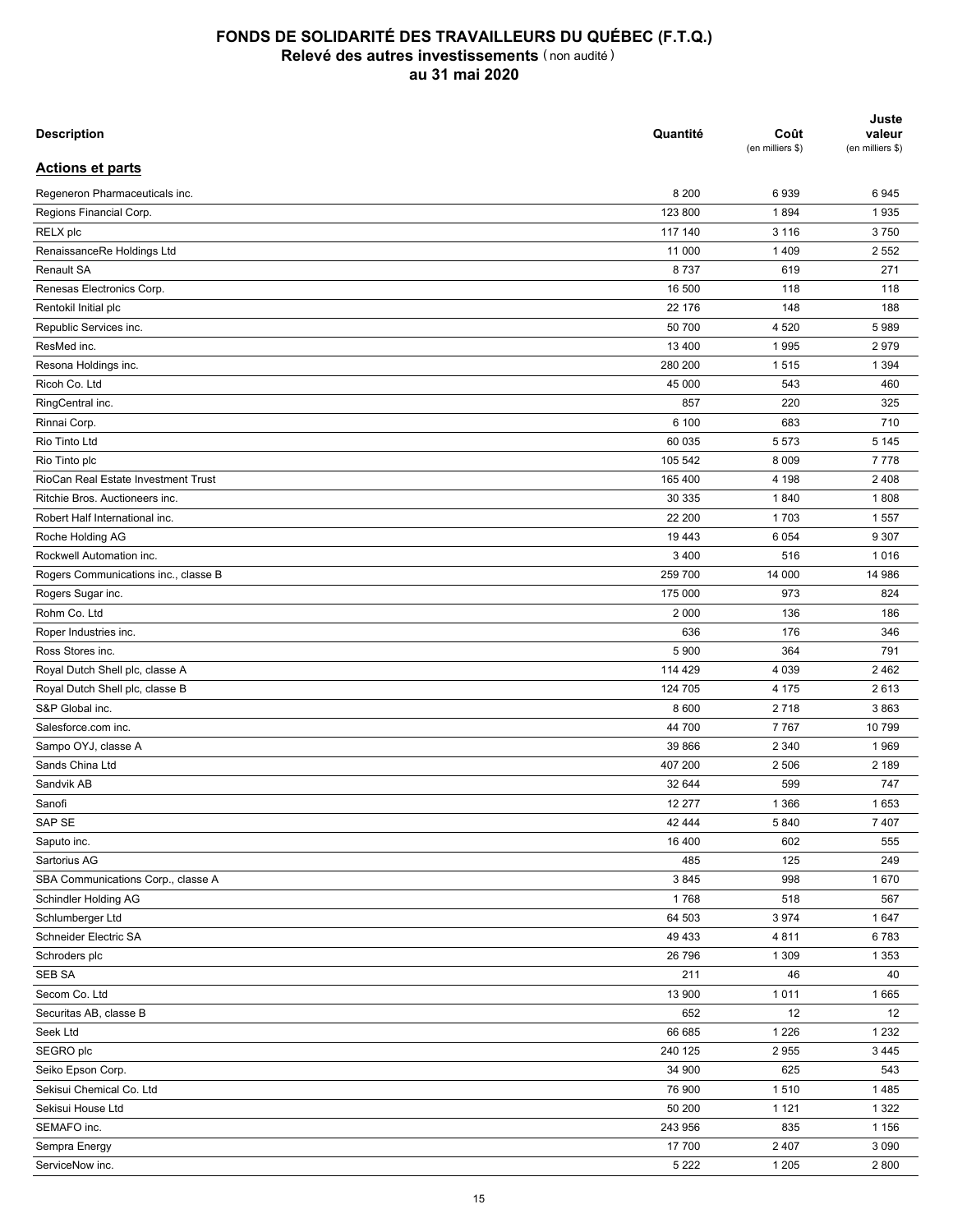| <b>Description</b>                                 | Quantité  | Coût<br>(en milliers \$) | Juste<br>valeur<br>(en milliers \$) |
|----------------------------------------------------|-----------|--------------------------|-------------------------------------|
| <b>Actions et parts</b>                            |           |                          |                                     |
| Seven & I Holdings Co. Ltd                         | 13 600    | 703                      | 643                                 |
| SG Holdings Co. Ltd                                | 26 200    | 1 1 8 2                  | 1 1 8 1                             |
| <b>SGS SA</b>                                      | 365       | 1 0 9 3                  | 1 1 8 4                             |
| Sharp Corp.                                        | 3 100     | 93                       | 46                                  |
| Shaw Communications inc., classe B                 | 310 003   | 7 3 3 3                  | 7 202                               |
| Shimano inc.                                       | 4 700     | 909                      | 1 1 9 5                             |
| Shimizu Corp.                                      | 72 400    | 792                      | 847                                 |
| Shin-Etsu Chemical Co. Ltd                         | 9400      | 1 5 2 2                  | 1522                                |
| Shionogi & Co. Ltd                                 | 13 000    | 845                      | 1 0 6 1                             |
| Shopify inc., classe A                             | 19 955    | 7 2 7 6                  | 20 852                              |
| Siemens AG                                         | 58 932    | 8 0 0 3                  | 8927                                |
| Siemens Healthineers AG                            | 9 1 3 4   | 580                      | 653                                 |
| Sika AG                                            | 3 9 4 9   | 809                      | 935                                 |
| Silvercrest Metals inc.                            | 46 800    | 492                      | 576                                 |
| Singapore Airlines Ltd                             | 176 527   | 523                      | 660                                 |
| Singapore Exchange Ltd                             | 92 200    | 707                      | 747                                 |
| Singapore Press Holdings Ltd                       | 85 700    | 294                      | 107                                 |
| Singapore Technologies Engineering Ltd             | 64 800    | 225                      | 202                                 |
| Singapore Telecommunications Ltd                   | 1 253 655 | 3916                     | 3 0 5 3                             |
| <b>SJM Holdings Ltd</b>                            | 83 000    | 169                      | 127                                 |
| Skandinaviska Enskilda Banken AB, classe A         | 109 141   | 1 2 7 4                  | 1 3 0 9                             |
| Skanska AB                                         | 42 368    | 1 0 2 8                  | 1 1 7 0                             |
| SKF AB, classe B                                   | 8976      | 218                      | 228                                 |
| Skyworks Solutions inc.                            | 6 5 5 0   | 594                      | 1073                                |
| SMC Corp.                                          | 1 500     | 548                      | 1 0 4 6                             |
| Smith & Nephew plc                                 | 25 5 89   | 551                      | 718                                 |
| Smiths Group plc                                   | 21 693    | 487                      | 484                                 |
| Snam SPA                                           | 41 941    | 270                      | 270                                 |
| Société Générale SA                                | 46 590    | 951                      | 948                                 |
| SoftBank Corp.                                     | 228 400   | 4 0 4 4                  | 4 0 0 3                             |
| SoftBank Group Corp.                               | 24 000    | 571                      | 1488                                |
| Solvay SA                                          | 1 2 6 2   | 191                      | 133                                 |
| Sompo Japan Nipponkoa Holdings inc.                | 35 300    | 1644                     | 1735                                |
| Sonic Healthcare Ltd                               | 72 675    | 1482                     | 1878                                |
| Sonova Holding AG                                  | 688       | 208                      | 208                                 |
| Sony Corp.                                         | 57 400    | 3421                     | 5 0 6 2                             |
| Spark New Zealand Ltd                              | 371 689   | 1 2 8 4                  | 1 4 0 6                             |
| Spirax-Sarco Engineering plc                       | 5830      | 862                      | 983                                 |
| Splunk inc.                                        | 5 200     | 1 0 0 7                  | 1 3 3 6                             |
| Square inc.                                        | 4 4 0 0   | 333                      | 493                                 |
|                                                    |           | 1602                     | 2648                                |
| SSR Mining inc.                                    | 100 000   |                          |                                     |
| Standard Chartered plc<br>Stanley Electric Co. Ltd | 196 558   | 2 8 5 4                  | 1 2 3 7                             |
|                                                    | 12 300    | 438                      | 413<br>3 2 0 3                      |
| Stantec inc.                                       | 77 000    | 3 0 9 9                  | 2 3 6 1                             |
| Starbucks Corp.                                    | 21 900    | 1 0 5 6                  |                                     |
| State Street Corp.                                 | 38 400    | 3 2 6 1                  | 3 2 3 6                             |
| STERIS plc                                         | 1 500     | 300                      | 344                                 |
| STMicroelectronics NV                              | 20 390    | 435                      | 693                                 |
| Stockland                                          | 509 123   | 2 0 5 0                  | 1668                                |
| Straumann Holding AG                               | 211       | 223                      | 236                                 |
| Stryker Corp.                                      | 6700      | 1 0 3 8                  | 1813                                |
| Sumco Corp.                                        | 5 600     | 128                      | 119                                 |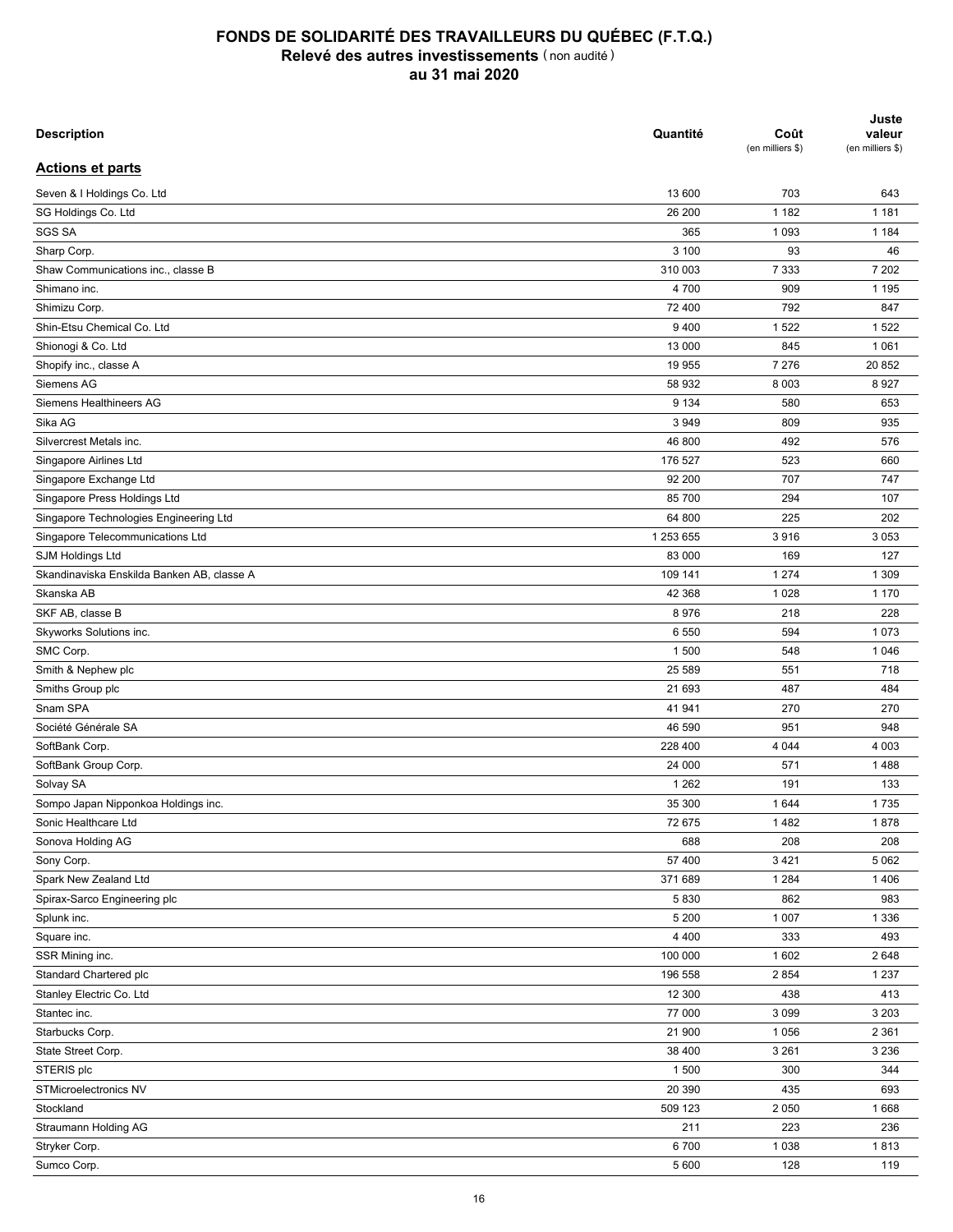| <b>Description</b>                   | Quantité  | Coût<br>(en milliers \$) | Juste<br>valeur<br>(en milliers \$) |
|--------------------------------------|-----------|--------------------------|-------------------------------------|
| <b>Actions et parts</b>              |           |                          |                                     |
| Sumitomo Chemical Co. Ltd            | 318 300   | 1715                     | 1 3 6 4                             |
| Sumitomo Metal Mining Co. Ltd        | 6 900     | 212                      | 266                                 |
| Sumitomo Mitsui Financial Group inc. | 11 200    | 462                      | 448                                 |
| Sumitomo Mitsui Trust Holdings inc.  | 45 700    | 2 1 6 4                  | 1859                                |
| Sun Communities inc.                 | 2 2 0 0   | 479                      | 417                                 |
| Suncor Energy inc.                   | 401 965   | 13 0 14                  | 9514                                |
| Suntory Beverage & Food Ltd          | 29 5 94   | 1 3 3 4                  | 1671                                |
| Superior Plus Corp.                  | 335 000   | 3410                     | 3 1 6 6                             |
| Suzuki Motor Corp.                   | 17 900    | 941                      | 861                                 |
| <b>SVB Financial Group</b>           | 4 200     | 1 1 6 8                  | 1 2 4 7                             |
| Svenska Cellulosa AB SCA, classe B   | 99 019    | 1715                     | 1707                                |
| Svenska Handelsbanken AB, classe A   | 73 379    | 953                      | 960                                 |
| Swire Pacific Ltd, classe A          | 35 000    | 417                      | 251                                 |
| Swire Properties Ltd                 | 247 400   | 1 3 0 6                  | 761                                 |
| Swiss Prime Site AG                  | 14 541    | 1 3 5 3                  | 1870                                |
| Swiss Re AG                          | 47 599    |                          | 4 4 6 0                             |
| Swisscom AG                          |           | 5 3 9 3                  | 9 2 4 7                             |
|                                      | 12 859    | 8 5 5 5                  |                                     |
| <b>Sydney Airport</b>                | 233 917   | 1578                     | 1 2 5 6                             |
| Symrise AG                           | 4575      | 455                      | 692                                 |
| Sysco Corp.                          | 5 4 0 0   | 231                      | 412                                 |
| Sysmex Corp.                         | 14 700    | 1 3 9 0                  | 1623                                |
| T&D Holdings inc.                    | 29 900    | 420                      | 373                                 |
| T. Rowe Price Group inc.             | 22 000    | 3 2 0 1                  | 3676                                |
| <b>Tabcorp Holdings Ltd</b>          | 39 762    | 176                      | 117                                 |
| Takeda Pharmaceutical Co. Ltd        | 21 890    | 850                      | 1 1 7 7                             |
| Take-Two Interactive Software inc.   | 10 400    | 1957                     | 1957                                |
| Target Corp.                         | 16 600    | 1 4 8 7                  | 2807                                |
| Taylor Wimpey plc                    | 57 088    | 180                      | 140                                 |
| TC Energy Corp.                      | 296 982   | 18 192                   | 18 4 27                             |
| TDK Corp.                            | 6 0 0 0   | 403                      | 776                                 |
| <b>TE Connectivity Ltd</b>           | 35 569    | 3 607                    | 3 9 9 5                             |
| Teladoc Health inc.                  | 2 9 0 0   | 698                      | 698                                 |
| Tele2 AB, classe B                   | 75 164    | 1 3 7 3                  | 1 3 8 2                             |
| Telefonica Deutschland Holding AG    | 309 076   | 1 1 7 0                  | 1 3 1 4                             |
| Telefonica SA                        | 339 781   | 4 3 7 6                  | 2 2 1 6                             |
| Telenet Group Holding NV             | 12 186    | 735                      | 691                                 |
| <b>Telenor ASA</b>                   | 264 152   | 6461                     | 5 5 3 6                             |
| Teleperformance SE                   | 8 5 3 3   | 2 1 0 3                  | 2796                                |
| Telia Co. AB                         | 639 881   | 3 5 4 7                  | 3 0 3 1                             |
| Telstra Corp. Ltd                    | 237 861   | 960                      | 707                                 |
| TELUS Corp.                          | 1 240 422 | 26 934                   | 29 596                              |
| Temenos AG                           | 971       | 185                      | 205                                 |
| <b>Tenaris SA</b>                    | 2 5 5 3   | 51                       | 22                                  |
| Teradyne inc.                        | 6400      | 523                      | 593                                 |
| Terna - Rete Elettrica Nazionale SPA | 96 272    | 753                      | 898                                 |
| Tervita Corp. - Bons de souscription | 6819      | $\blacksquare$           |                                     |
| Tesco plc                            | 225 727   | 965                      | 881                                 |
| Tesla Motors inc.                    | 3 5 6 7   | 1 5 2 3                  | 4 1 1 7                             |
| Texas Instruments inc.               | 84 800    | 8 1 7 1                  | 13918                               |
| TFI International inc.               | 30 327    | 1 2 5 7                  | 1 2 6 5                             |
| Thales SA                            | 5 6 22    | 649                      | 595                                 |
| The Bank of New York Mellon Corp.    | 35 700    | 1679                     | 1834                                |
|                                      |           |                          |                                     |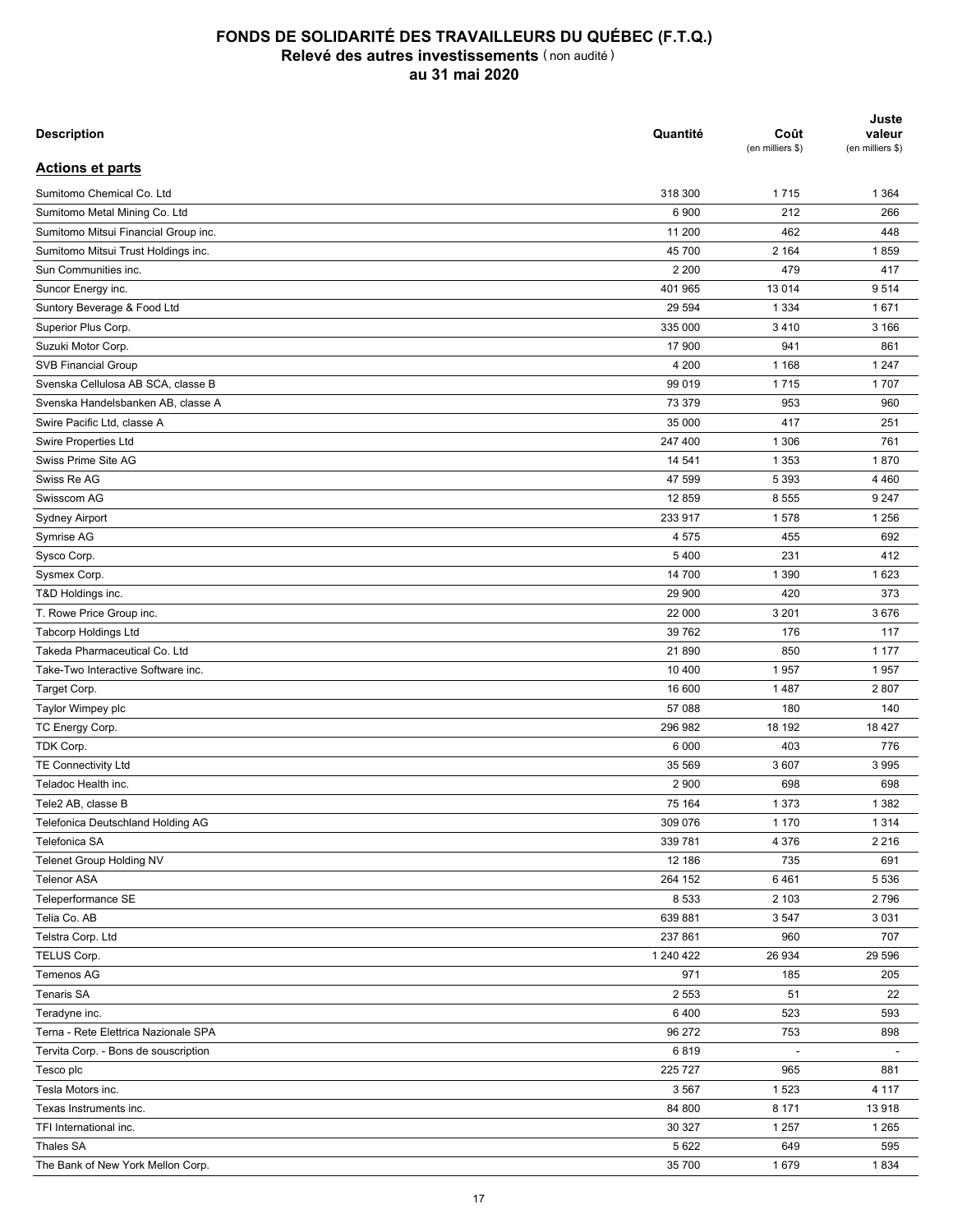| <b>Description</b>                         | Quantité | Coût<br>(en milliers \$) | Juste<br>valeur<br>(en milliers \$) |
|--------------------------------------------|----------|--------------------------|-------------------------------------|
| <b>Actions et parts</b>                    |          |                          |                                     |
| The Berkeley Group Holdings plc            | 22 305   | 1 3 7 6                  | 1561                                |
| The Descartes Systems Group inc.           | 36 000   | 1615                     | 2 3 6 3                             |
| The Estée Lauder Cos. inc., classe A       | 6 500    | 827                      | 1774                                |
| The Hartford Financial Services Group inc. | 34 600   | 2 4 6 1                  | 1831                                |
| The Hershey Co.                            | 27 300   | 4 0 6 5                  | 5 1 2 0                             |
| The J.M. Smucker Co.                       | 15 400   | 1995                     | 2425                                |
| The Link Real Estate Investment Trust      | 65 200   | 511                      | 674                                 |
| The Mosaic Co.                             | 27 937   | 962                      | 467                                 |
| The Procter & Gamble Co.                   | 102 926  | 9843                     | 16 491                              |
| The Progressive Corp.                      | 13 200   | 801                      | 1417                                |
| The Sherwin-Williams Co.                   | 900      | 360                      | 739                                 |
| The Southern Co.                           | 78 200   | 4 2 4 0                  | 6 1 6 9                             |
| The Swatch Group AG                        | 1 1 6 1  | 319                      | 321                                 |
| The Travelers Cos. inc.                    | 27 800   | 3 9 6 6                  | 4 1 1 1                             |
| The Western Union Co.                      | 161 400  | 4 4 5 2                  | 4 4 6 6                             |
| Thermo Fisher Scientific inc.              | 2 600    | 591                      | 1 2 5 5                             |
|                                            | 77 303   | 6 3 3 1                  | 7 1 2 9                             |
| Thomson Reuters Corp.                      | 34 100   | 5 2 7 1                  | 6 0 3 9                             |
| Tiffany & Co.                              |          |                          |                                     |
| TJX Cos. inc.                              | 33 700   | 1457                     | 2458                                |
| T-Mobile US inc.                           | 33 400   | 4 0 8 0                  | 4618                                |
| Tobu Railway Co. Ltd                       | 23 600   | 726                      | 1 1 3 7                             |
| Tokio Marine Holdings inc.                 | 7 200    | 349                      | 431                                 |
| Tokyo Electron Ltd                         | 6 500    | 852                      | 1793                                |
| Tokyo Gas Co. Ltd                          | 17 600   | 529                      | 580                                 |
| Tokyu Corp.                                | 60 500   | 1 3 9 6                  | 1 3 2 6                             |
| Toray Industries inc.                      | 113 300  | 942                      | 762                                 |
| <b>Toromont Industries Ltd</b>             | 31 944   | 2 0 6 0                  | 2 1 2 2                             |
| <b>TOTAL SA</b>                            | 27 241   | 1910                     | 1408                                |
| Tourmaline Oil Corp.                       | 331 300  | 4 5 8 2                  | 4 5 31                              |
| Toyo Suisan Kaisha Ltd                     | 17 000   | 735                      | 1 2 2 8                             |
| Toyota Tsusho Corp.                        | 5 4 0 0  | 189                      | 189                                 |
| <b>Tractor Supply Company</b>              | 1 4 0 0  | 148                      | 236                                 |
| Trane Technologies plc                     | 18 700   | 2 0 3 3                  | 2 3 3 2                             |
| Transurban Group                           | 306 062  | 3 2 7 3                  | 4 0 1 3                             |
| Trimble Navigation Ltd                     | 40 200   | 2073                     | 2 174                               |
| Trisura Group Ltd                          | 21 100   | 866                      | 1 0 9 7                             |
| Tryg AS                                    | 32 506   | 1 0 9 0                  | 1 2 5 9                             |
| Twilio inc.                                | 3 0 0 0  | 499                      | 819                                 |
| Tyler Technologies inc.                    | 8 4 0 0  | 4 0 1 1                  | 4 3 5 8                             |
| Tyson Foods inc., classe A                 | 4 800    | 455                      | 408                                 |
| <b>UBS Group AG</b>                        | 190 116  | 2982                     | 2817                                |
| <b>UCB SA</b>                              | 5 3 6 3  | 572                      | 742                                 |
| UDR inc.                                   | 11 900   | 610                      | 608                                 |
| Umicore SA                                 | 27 267   | 1 2 6 2                  | 1670                                |
| Unibail-Rodamco SE                         | 2 6 5 0  | 650                      | 194                                 |
| Unibail-Rodamco-Westfield                  | 26 922   | 3 4 5 3                  | 1974                                |
| Unicharm Corp.                             | 14 100   | 585                      | 725                                 |
| Unilever NV                                | 68 856   | 3 9 4 0                  | 4 9 2 2                             |
| Unilever plc                               | 67 798   | 4 2 1 1                  | 5019                                |
| Union Pacific Corp.                        | 3 600    | 378                      | 845                                 |
| United Overseas Bank Ltd                   | 60 886   | 1 3 4 2                  | 1 1 6 1                             |
| United Parcel Service inc., classe B       | 17 100   | 2010                     | 2 3 5 7                             |
|                                            |          |                          |                                     |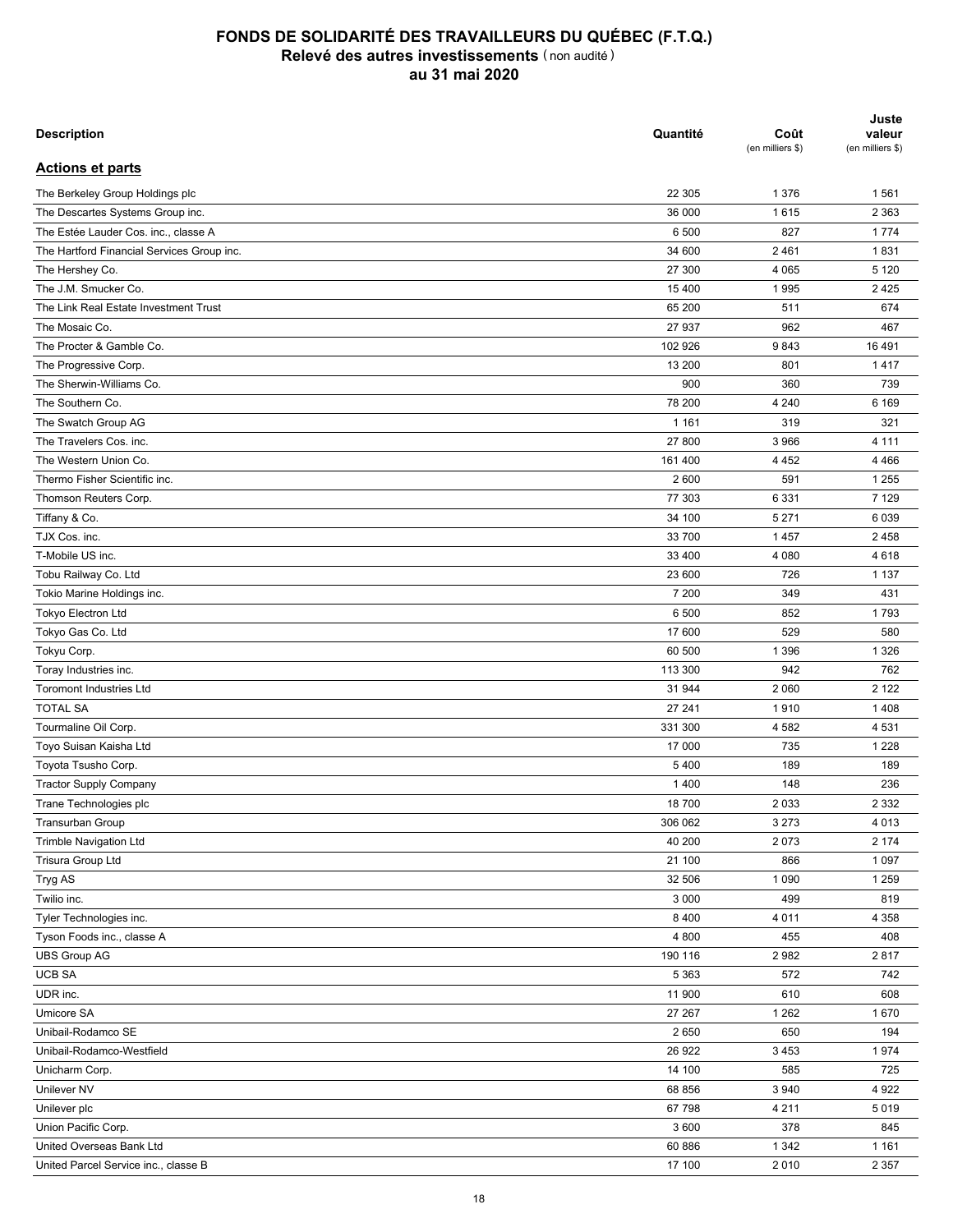| <b>Description</b>                       | Quantité  | Coût<br>(en milliers \$) | Juste<br>valeur<br>(en milliers \$) |
|------------------------------------------|-----------|--------------------------|-------------------------------------|
| <b>Actions et parts</b>                  |           |                          |                                     |
| UnitedHealth Group inc.                  | 21 300    | 3 0 2 5                  | 8975                                |
| Universal Health Services inc., classe B | 7 0 0 0   | 1 0 6 4                  | 1 0 2 0                             |
| UPM-Kymmene OYJ                          | 60 549    | 2 180                    | 2418                                |
| US Bancorp                               | 36 100    | 1816                     | 1774                                |
| Vail Resorts inc.                        | 4 300     | 1 1 9 1                  | 1 1 7 9                             |
| Valeo SA                                 | 44 165    | 1870                     | 1 504                               |
| Ventas inc.                              | 6700      | 399                      | 324                                 |
| Venture Corp. Ltd                        | 8 9 0 0   | 169                      | 133                                 |
| VeriSign inc.                            | 2 0 0 0   | 341                      | 605                                 |
| Verisk Analytics inc., classe A          | 3 600     | 656                      | 859                                 |
| Verizon Communications inc.              | 233 429   | 14 689                   | 18 513                              |
| Vertex Pharmaceuticals inc.              | 30 300    | 9696                     | 12 059                              |
| Vestas Wind Systems AS                   | 11712     | 1 2 2 2                  | 1652                                |
| VF Corp.                                 | 29 700    | 2 4 7 9                  | 2 3 0 3                             |
| ViacomCBS inc., classe B                 | 27 400    | 1727                     | 785                                 |
| Visa inc., classe A                      | 60 000    | 6527                     | 16 192                              |
| VMware inc.                              | 5995      | 1 2 5 9                  | 1 2 9 5                             |
| Vodafone Group plc                       | 988 687   | 3 2 5 7                  | 2 2 4 7                             |
| Volvo AB, classe B                       | 19 45 6   | 346                      | 380                                 |
| Voya Financial inc.                      | 5 100     | 385                      | 318                                 |
| Walt Disney Co.                          | 38 215    | 4 2 6 0                  | 6 196                               |
| Wartsila OYJ Abp                         | 112 283   | 1922                     | 1 2 1 2                             |
| Washington H. Soul Pattinson & Co. Ltd   | 22 611    | 393                      | 393                                 |
| Waste Connections inc.                   | 93 304    | 9 0 3 9                  | 12 089                              |
| Waste Management inc.                    | 26 300    | 2 0 3 6                  | 3881                                |
| Waters Corp.                             | 8 600     | 2 1 3 2                  | 2 3 7 6                             |
| Wayfair inc., classe A                   | 800       | 190                      | 190                                 |
| WEC Energy Group inc.                    | 33 913    | 2 3 6 4                  | 4 300                               |
| Wells Fargo & Co.                        | 16 300    | 993                      | 596                                 |
| Welltower inc.                           | 8 2 0 0   | 769                      | 574                                 |
| Wesdome Gold Mines Ltd                   | 194 426   | 1499                     | 2 2 3 8                             |
| <b>Wesfarmers Ltd</b>                    | 50 780    | 1 5 5 1                  | 1881                                |
| West Japan Railway Co.                   | 29 100    | 2981                     | 2 5 9 5                             |
| West Pharmaceutical Services inc.        | 9 100     | 1830                     | 2717                                |
| Western Digital Corp.                    | 9 2 4 4   | 690                      | 567                                 |
| Western Forest Products inc.             | 1 000 000 |                          |                                     |
|                                          |           | 1770                     | 760                                 |
| Westpac Banking Corp.                    | 94 276    | 2 2 8 8                  | 1 4 9 0                             |
| Weyerhaeuser Co.                         | 45 685    | 1 3 9 1                  | 1 2 7 5                             |
| WH Group Ltd                             | 348 186   | 351                      | 415                                 |
| Wheaton Precious Metals Corp.            | 317992    | 10 755                   | 18 8 64                             |
| Whitbread plc                            | 6 2 4 7   | 464                      | 329                                 |
| William Morrison Supermarkets plc        | 226 940   | 834                      | 724                                 |
| Williams Cos. inc.                       | 29 200    | 962                      | 825                                 |
| Willis Towers Watson plc                 | 1888      | 372                      | 529                                 |
| Wilmar International Ltd                 | 201 800   | 619                      | 785                                 |
| Wirecard AG                              | 3 3 6 1   | 656                      | 489                                 |
| WiseTech Global Ltd                      | 7 5 3 8   | 156                      | 141                                 |
| Wix.com Ltd                              | 1700      | 279                      | 522                                 |
| Wolters Kluwer NV                        | 29 033    | 3 1 6 3                  | 3 2 0 0                             |
| Woodside Petroleum Ltd                   | 211739    | 5732                     | 4 4 0 4                             |
| Woolworths Ltd                           | 82 262    | 2 3 0 7                  | 2667                                |
| Workday inc.                             | 5 3 0 0   | 961                      | 1 3 4 4                             |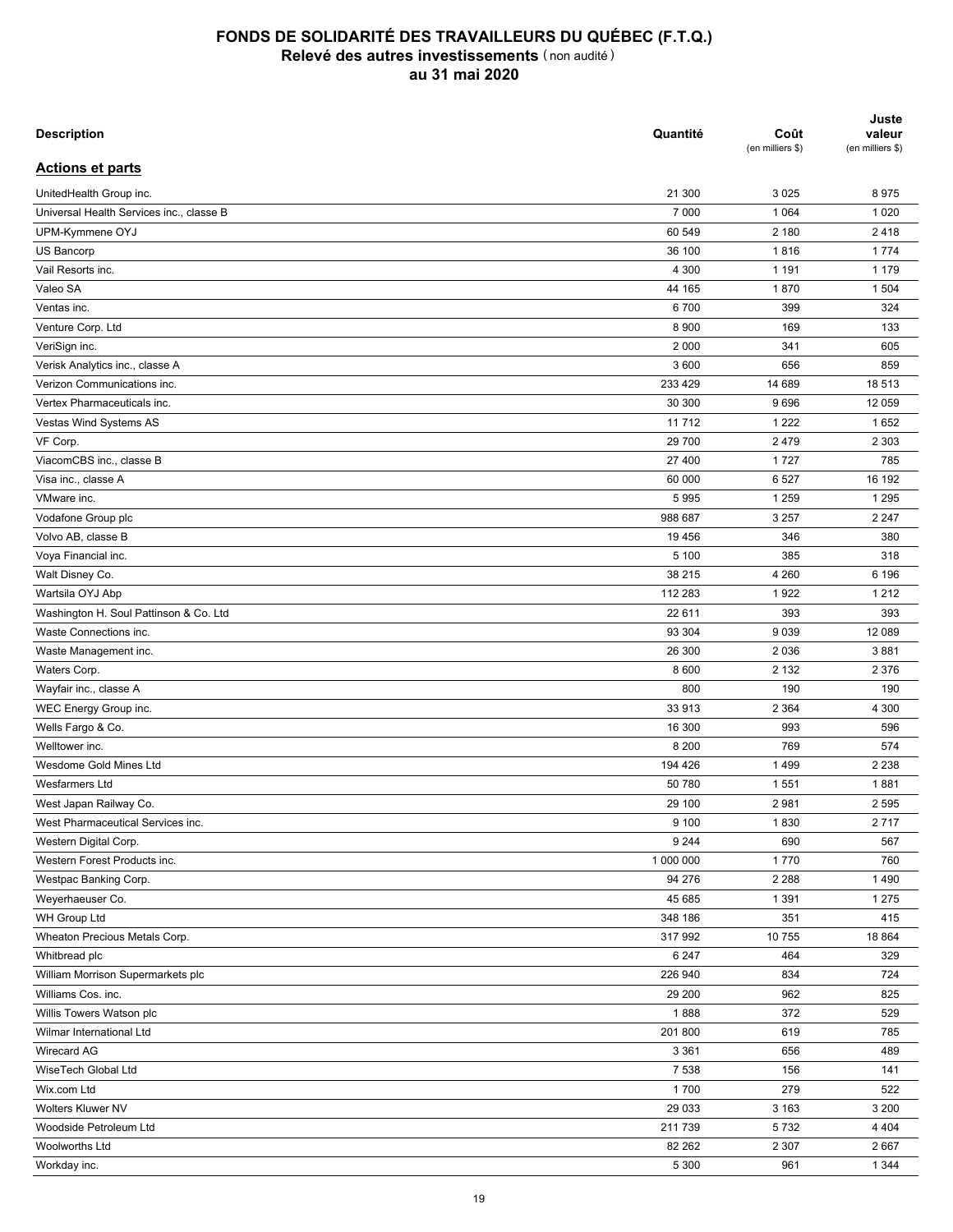| <b>Description</b>                          | Quantité | Coût<br>(en milliers \$) | Juste<br>valeur<br>(en milliers \$) |
|---------------------------------------------|----------|--------------------------|-------------------------------------|
| <b>Actions et parts</b>                     |          |                          |                                     |
| WPP plc                                     | 261 391  | 3 2 6 3                  | 2732                                |
| WPT Industrial Real Estate Investment Trust | 44 000   | 803                      | 747                                 |
| WR Berkley Corp.                            | 39 600   | 2 1 3 5                  | 3 1 7 2                             |
| WSP Global inc.                             | 81 175   | 6312                     | 7 2 1 4                             |
| WW Grainger inc.                            | 4 800    | 1766                     | 2 0 5 4                             |
| Wynn Macau Ltd                              | 108 000  | 397                      | 252                                 |
| Wynn Resort Ltd                             | 4 300    | 793                      | 495                                 |
| Xcel Energy inc.                            | 65 300   | 2800                     | 5869                                |
| Xilinx inc.                                 | 7 100    | 566                      | 902                                 |
| Xylem inc.                                  | 38 400   | 3779                     | 3 5 2 1                             |
| Yamada Denki Co. Ltd                        | 181 100  | 1 1 8 2                  | 1 2 1 7                             |
| Yamaha Corp.                                | 13 500   | 767                      | 908                                 |
| Yamaha Motor Co. Ltd                        | 7 100    | 179                      | 142                                 |
| Yamana Gold inc.                            | 430 300  | 2843                     | 3 2 0 6                             |
| Yangzijiang Shipbuilding Holdings Ltd       | 136 800  | 156                      | 126                                 |
| Yara International ASA                      | 11 308   | 549                      | 535                                 |
| Yaskawa Electric Corp.                      | 12 900   | 519                      | 640                                 |
| Yokogawa Electric Corp.                     | 21 600   | 502                      | 431                                 |
| Yum! Brands inc.                            | 30 300   | 3847                     | 3758                                |
| Zebra Technologies Corp.                    | 872      | 218                      | 315                                 |
| Zimmer Biomet Holdings inc.                 | 3 100    | 476                      | 541                                 |
| Zions Bancorporation                        | 15 900   | 910                      | 723                                 |
| Zoetis inc.                                 | 14 000   | 1 3 0 5                  | 2 6 9 7                             |
| Zurich Insurance Group AG                   | 12727    | 5 1 7 6                  | 5 6 6 7                             |
| Total - actions et parts                    |          | 2 630 564                | 3 143 558                           |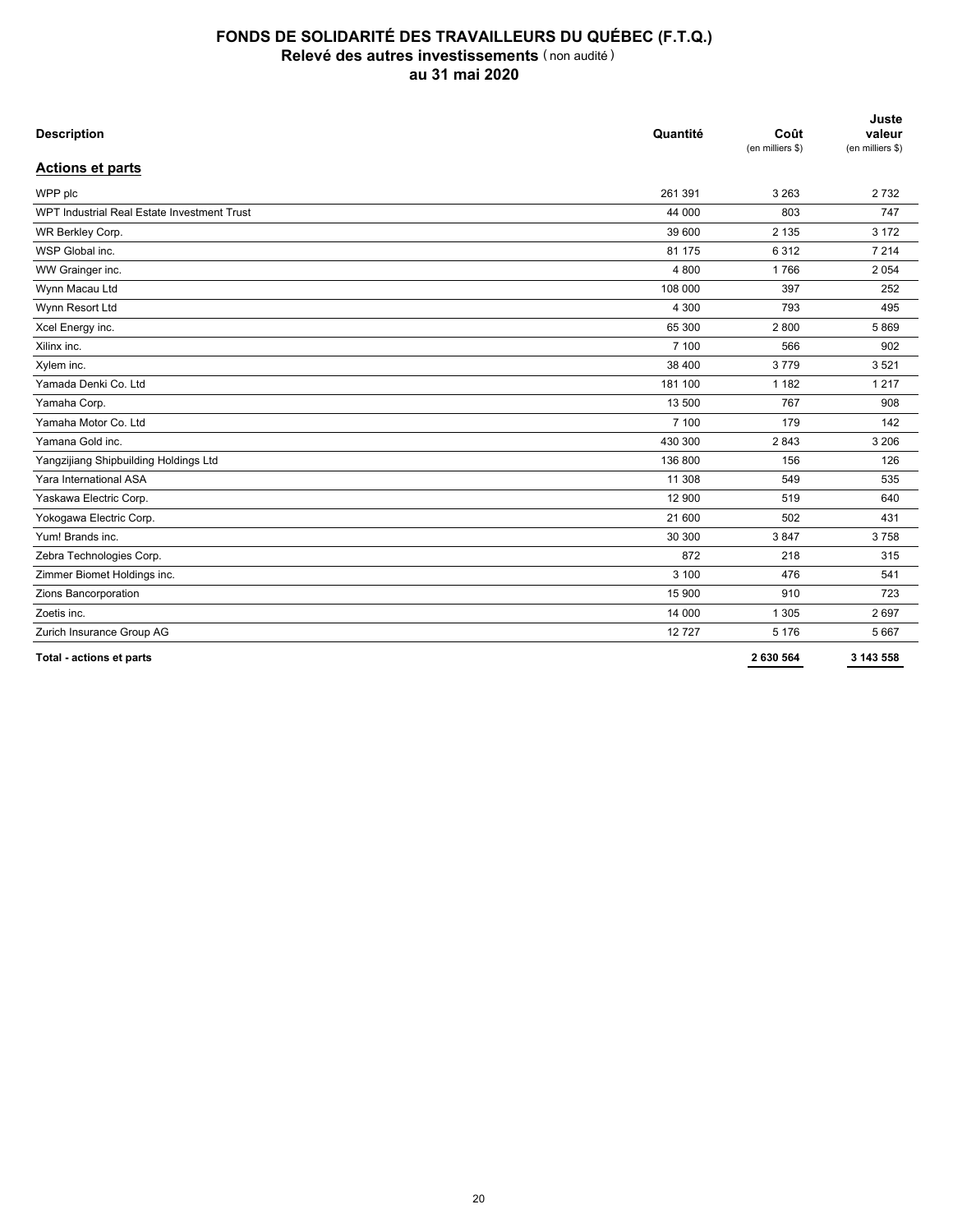| <b>Description</b>                                    |                                                      | Valeur<br>nominale<br>(en milliers \$) | Coût<br>(en milliers \$) | Juste<br>valeur<br>(en milliers \$) |
|-------------------------------------------------------|------------------------------------------------------|----------------------------------------|--------------------------|-------------------------------------|
| <b>Obligations</b>                                    |                                                      |                                        |                          |                                     |
| <b>NBC Asset Trust</b>                                | 7.45 % 2020-06-30                                    | 1727                                   | 1728                     | 1742                                |
| CDP Financial inc.                                    | 4,60 % 2020-07-15                                    | 5 1 5 0                                | 5 1 5 6                  | 5 1 7 4                             |
| Inter Pipeline Ltd                                    | 3,45 % 2020-07-20                                    | 13 000                                 | 13 005                   | 13 007                              |
| Mississagi Power Trust                                | 6,92 % 2020-11-27                                    | 1 5 4 5                                | 1 5 4 5                  | 1585                                |
| Merrill Lynch Canada inc. (NHA MBS)                   | 1,25 % 2020-12-01                                    | 4 0 20                                 | 4 0 1 8                  | 4 0 3 0                             |
| Cadillac Fairview Finance Trust                       | 4,31 % 2021-01-25                                    | 3 0 0 0                                | 3 0 0 0                  | 3 0 7 0                             |
| Merrill Lynch Canada inc. (NHA MBS)                   | 1,25 % 2021-03-01                                    | 8 5 8 4                                | 8572                     | 8 6 2 4                             |
| Merrill Lynch Canada inc. (NHA MBS)                   | 1,40 % 2021-05-01                                    | 8 5 0 1                                | 8 4 9 6                  | 8 5 6 3                             |
| La Banque de Nouvelle-Écosse                          | 2,87 % 2021-06-04                                    | 1705                                   | 1708                     | 1738                                |
| Canada Housing Trust No 1                             | 1,25 % 2021-06-15                                    | 15 250                                 | 15 201                   | 15 402                              |
| Saputo inc.                                           | 2,20 % 2021-06-23                                    | 6 0 0 0                                | 5998                     | 6 0 4 9                             |
| Hydro One inc.                                        | 2,57 % 2021-06-25                                    | 2 0 0 0                                | 2 0 0 1                  | 2 0 3 3                             |
| Choice Properties L.P.                                | 3,60 % 2021-09-20                                    | 1 500                                  | 1 501                    | 1 5 2 4                             |
| <b>Brookfield Property Finance ULC</b>                | 4,12 % 2021-10-19                                    | 1985                                   | 1985                     | 1997                                |
| Merrill Lynch Canada inc. (NHA MBS)                   | 1,37 % 2021-11-01                                    | 7518                                   | 7488                     | 7 5 9 6                             |
| Metro inc.                                            | 3,20 % 2021-12-01 Rachetable à compter du 2021-11-01 | 4 0 2 5                                | 4 0 25                   | 4 1 3 4                             |
| La Banque de Nouvelle-Écosse                          | 1,90 % 2021-12-02                                    | 14 000                                 | 13 901                   | 14 174                              |
| Cogeco Communications inc.                            | 4,93 % 2022-02-14                                    | 4 0 0 0                                | 4 1 2 9                  | 4 1 7 8                             |
| <b>OPB Finance Trust</b>                              | 1,88 % 2022-02-24                                    | 16 130                                 | 16 048                   | 16 4 69                             |
| Banque Laurentienne du Canada (NHA MBS)               | 1,35 % 2022-03-01                                    | 10 622                                 | 10 601                   | 10739                               |
| Merrill Lynch Canada inc. (NHA MBS)                   | 1,62 % 2022-03-01                                    | 4 9 9 3                                | 4987                     | 5 0 6 8                             |
| Banque Royale du Canada                               | 1,97 % 2022-03-02                                    | 8 0 2 5                                | 8 0 2 7                  | 8 1 3 7                             |
| Province de Québec                                    | 1,65 % 2022-03-03                                    | 14 100                                 | 14 058                   | 14 3 9 3                            |
|                                                       |                                                      | 10 000                                 | 9851                     | 10 156                              |
| Banque Canadienne Impériale de Commerce               | 2,04 % 2022-03-21                                    | 7 0 0 0                                |                          | 7 108                               |
| <b>Banque Toronto-Dominion</b>                        | 1,99 % 2022-03-23                                    | 14 000                                 | 6874<br>13718            | 14 231                              |
| Banque Nationale du Canada                            | 1,96 % 2022-06-30                                    |                                        |                          |                                     |
| Banque de Montréal                                    | 2,27 % 2022-07-11                                    | 23 5 25                                | 23 491                   | 24 067                              |
| Fédération des caisses Desjardins du Québec           | 2,39 % 2022-08-25                                    | 16 000                                 | 16 032                   | 16414                               |
| Exportation et développement Canada                   | 1,80 % 2022-09-01                                    | 12 150                                 | 12 143                   | 12 519                              |
| Gouvernement du Canada                                | 1,00 % 2022-09-01                                    | 24 150                                 | 24 496                   | 24 543                              |
| Banque HSBC Canada                                    | 2,25 % 2022-09-15                                    | 1 0 8 0                                | 1 0 8 0                  | 1 0 9 4                             |
| La Banque de Nouvelle-Écosse                          | 2.36 % 2022-11-08                                    | 10 000                                 | 9999                     | 10 278                              |
| Merrill Lynch Canada inc. (NHA MBS)                   | 1,84 % 2022-12-01                                    | 2 140                                  | 2 1 3 0                  | 2 1 9 2                             |
| Banque Royale du Canada                               | 2,36 % 2022-12-05                                    | 5 6 4 0                                | 5678                     | 5800                                |
| Enbridge inc.                                         | 3,19 % 2022-12-05                                    | 2 0 8 5                                | 2 1 1 6                  | 2 1 5 0                             |
| First Capital Realty inc.                             | 3,95 % 2022-12-05                                    | 10 650                                 | 10 958                   | 10813                               |
| Metro inc.                                            | 2,68 % 2022-12-05 Rachetable à compter du 2022-11-05 | 3 500                                  | 3473                     | 3603                                |
| Canada Housing Trust No 1                             | 2,40 % 2022-12-15                                    | 84 000                                 | 86 310                   | 88 113                              |
| AltaGas Ltd                                           | 2,61 % 2022-12-16                                    | 920                                    | 920                      | 933                                 |
| Province de l'Ontario                                 | 1,95 % 2023-01-27                                    | 2 2 8 0                                | 2 2 7 6                  | 2 3 6 1                             |
| Province de Québec                                    | 2,45 % 2023-03-01                                    | 44 295                                 | 44 633                   | 46 539                              |
| <b>Choice Properties Real Estate Investment Trust</b> | 3,20 % 2023-03-07 Rachetable à compter du 2023-02-07 | 3 9 4 5                                | 4 0 4 2                  | 4 0 5 8                             |
| La Banque de Nouvelle-Écosse                          | 2,38 % 2023-05-01                                    | 4 5 5 5                                | 4 5 9 0                  | 4 6 5 5                             |
| <b>EPCOR Utilities inc.</b>                           | 1,30 % 2023-05-19                                    | 400                                    | 400                      | 401                                 |
| <b>Banque Toronto-Dominion</b>                        | 3,01 % 2023-05-30                                    | 21 4 35                                | 21 737                   | 22 556                              |
| Pembina Pipeline Corp.                                | 2,56 % 2023-06-01                                    | 3915                                   | 3933                     | 3 9 6 6                             |
| Banque Canadienne Impériale de Commerce               | 2,43 % 2023-06-09                                    | 12 880                                 | 12 927                   | 13 180                              |
| Banque de Montréal                                    | 2,89 % 2023-06-20                                    | 2795                                   | 2822                     | 2933                                |
| Ivanhoe Cambridge II inc.                             | 2,91 % 2023-06-27 Rachetable à compter du 2023-05-27 | 3 0 0 0                                | 3 0 0 0                  | 3 1 2 7                             |
| <b>Brookfield Property Finance ULC</b>                | 4,35 % 2023-07-03 Rachetable à compter du 2023-06-03 | 1620                                   | 1620                     | 1640                                |
| Banque Canadienne Impériale de Commerce               | 2,97 % 2023-07-11                                    | 2645                                   | 2706                     | 2781                                |
| Toyota Credit Canada inc.                             | 3,04 % 2023-07-12                                    | 2750                                   | 2750                     | 2 8 5 4                             |
|                                                       |                                                      |                                        |                          |                                     |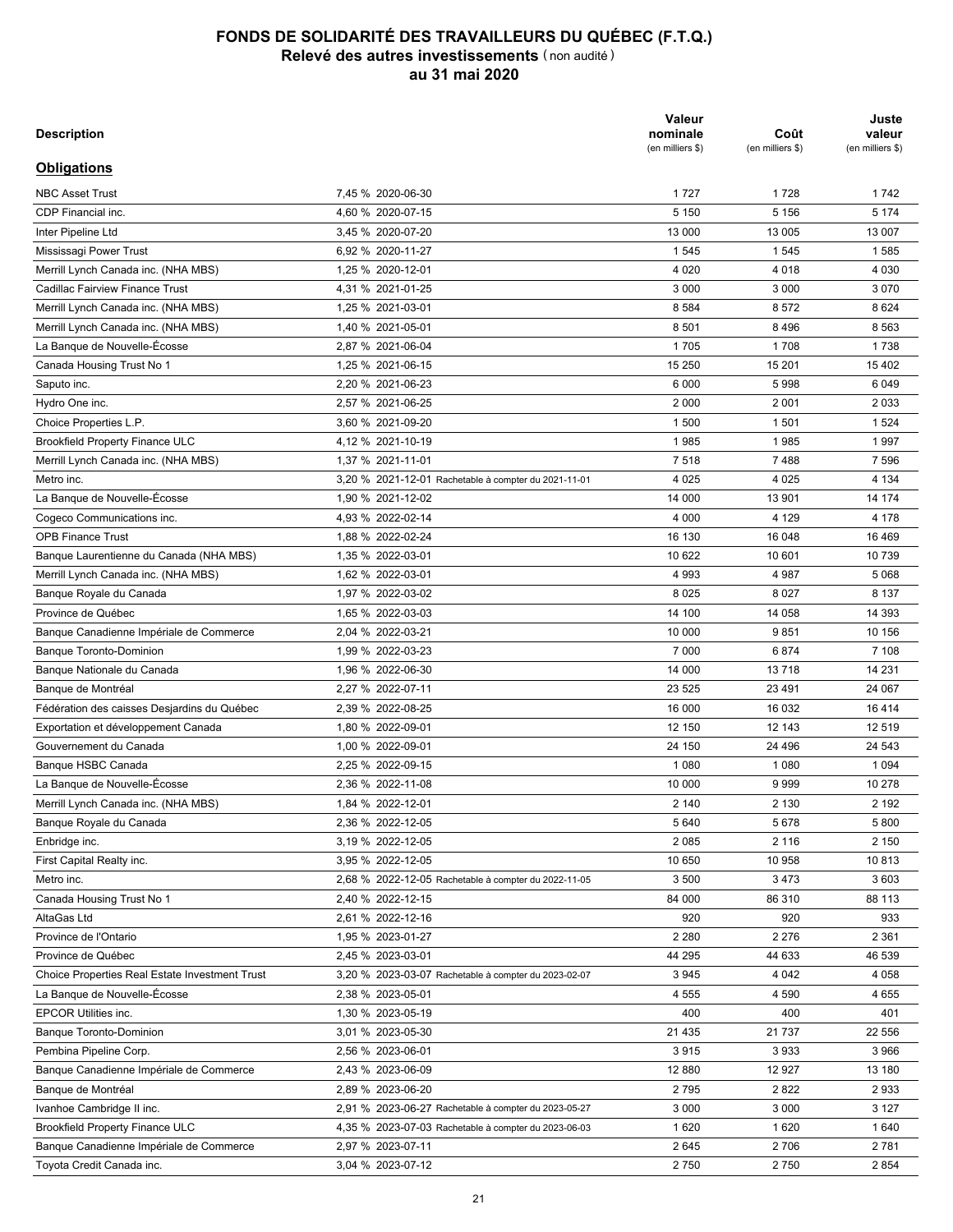| <b>Description</b>                                    |                                                      | Valeur<br>nominale<br>(en milliers \$) | Coût<br>(en milliers \$) | Juste<br>valeur<br>(en milliers \$) |
|-------------------------------------------------------|------------------------------------------------------|----------------------------------------|--------------------------|-------------------------------------|
| <b>Obligations</b>                                    |                                                      |                                        |                          |                                     |
| Canada Housing Trust No 1                             | 2,35 % 2023-09-15                                    | 20 510                                 | 20 921                   | 21 7 1 3                            |
| Canada Housing Trust No 1                             | 3,15 % 2023-09-15                                    | 18 000                                 | 18761                    | 19 522                              |
| Banque Royale du Canada                               | 3,30 % 2023-09-26                                    | 3920                                   | 3966                     | 4 1 2 4                             |
| Wells Fargo & Co.                                     | 2,51 % 2023-10-27                                    | 1 1 2 0                                | 1 1 2 3                  | 1 1 3 9                             |
| AltaLink L.P.                                         | 3,67 % 2023-11-06                                    | 7 2 5 0                                | 7522                     | 7840                                |
| Dollarama inc.                                        | 3,55 % 2023-11-06 Rachetable à compter du 2023-10-06 | 815                                    | 813                      | 862                                 |
| Bankers Hall L.P.                                     | 4,38 % 2023-11-20                                    | 571                                    | 571                      | 606                                 |
| Saputo inc.                                           | 2,83 % 2023-11-21 Rachetable à compter du 2023-09-21 | 2 3 7 5                                | 2 3 7 1                  | 2458                                |
| PSP Capital inc.                                      | 2,09 % 2023-11-22                                    | 9600                                   | 9 5 9 9                  | 10 036                              |
| Banque Royale du Canada                               | 2,33 % 2023-12-05                                    | 5 0 0 0                                | 4917                     | 5 1 7 1                             |
| Central 1 Crédit Union                                | 2,58 % 2023-12-06                                    | 3925                                   | 3843                     | 3 9 0 6                             |
| Fortis inc.                                           | 2,85 % 2023-12-12 Rachetable à compter du 2023-10-12 | 2 9 0 0                                | 2 9 0 0                  | 3 0 2 7                             |
| Scotia Capital inc. (NHA MBS)                         | 2,05 % 2024-01-01                                    | 8816                                   | 8791                     | 9 1 2 8                             |
| Banque Canadienne Impériale de Commerce               | 3,29 % 2024-01-15                                    | 1990                                   | 1990                     | 2096                                |
| Wells Fargo & Co.                                     |                                                      | 4 0 0 0                                |                          |                                     |
|                                                       | 3,18 % 2024-02-08 Rachetable à compter du 2024-01-08 |                                        | 4 0 0 0                  | 4 1 5 2                             |
| West Edmonton Mall Property inc.                      | 4,06 % 2024-02-13                                    | 1586                                   | 1601                     | 1606                                |
| IPL Energy inc.                                       | 8,20 % 2024-02-15                                    | 756                                    | 869                      | 911                                 |
| Province de Québec                                    | 2,25 % 2024-02-22                                    | 41 250                                 | 41 245                   | 43 546                              |
| <b>OMERS Realty Corp.</b>                             | 2,86 % 2024-02-23 Rachetable à compter du 2024-01-23 | 4 0 0 0                                | 4 0 0 5                  | 4 1 9 8                             |
| Banque de Montréal                                    | 2,85 % 2024-03-06                                    | 6 185                                  | 6 186                    | 6431                                |
| <b>Banque Toronto-Dominion</b>                        | 2,85 % 2024-03-08                                    | 1 3 5 5                                | 1 3 5 5                  | 1410                                |
| Rogers Communications inc.                            | 4,00 % 2024-03-13                                    | 2 0 0 0                                | 2 102                    | 2 1 6 4                             |
| Toyota Credit Canada inc.                             | 2,64 % 2024-03-27                                    | 5 0 0 0                                | 5 0 0 7                  | 5 1 3 9                             |
| Genworth MI Canada inc.                               | 4,24 % 2024-04-01                                    | 1 3 9 5                                | 1412                     | 1434                                |
| TELUS Corp.                                           | 3,35 % 2024-04-01 Rachetable à compter du 2024-01-02 | 4 500                                  | 4476                     | 4755                                |
| Ventas Canada Finance Ltd                             | 2,80 % 2024-04-12 Rachetable à compter du 2024-03-12 | 1 0 3 5                                | 1 0 3 5                  | 999                                 |
| Merrill Lynch Canada inc. (NHA MBS)                   | 1,75 % 2024-06-01                                    | 9 2 9 1                                | 9 2 5 7                  | 9549                                |
| Province du Nouveau-Brunswick                         | 3,65 % 2024-06-03                                    | 19800                                  | 20 355                   | 21 966                              |
| Loblaw Companies Ltd                                  | 3,92 % 2024-06-10 Rachetable à compter du 2024-05-10 | 8 0 0 0                                | 8 0 21                   | 8683                                |
| Banque Royale du Canada                               | 2.35 % 2024-07-02                                    | 4 0 0 0                                | 4 0 0 0                  | 4 0 8 9                             |
| Banque de Montréal                                    | 2,28 % 2024-07-29                                    | 12 010                                 | 12 0 21                  | 12 2 3 7                            |
| Exportation et développement Canada                   | 1.65 % 2024-07-31                                    | 35 000                                 | 34 966                   | 36 478                              |
| Banque Canadienne Impériale de Commerce               | 2,35 % 2024-08-28                                    | 595                                    | 595                      | 607                                 |
| Merrill Lynch Canada inc. (NHA MBS)                   | 1,80 % 2024-09-01                                    | 28 7 64                                | 28 702                   | 29 655                              |
| La Banque de Nouvelle-Écosse                          | 2,49 % 2024-09-23                                    | 1 300                                  | 1 300                    | 1 3 3 5                             |
| Fédération des caisses Desjardins du Québec           | 2,42 % 2024-10-04                                    | 7705                                   | 7705                     | 7879                                |
| Banque Royale du Canada                               | 2,61 % 2024-11-01                                    | 3 0 0 0                                | 3 0 3 8                  | 3 0 9 6                             |
| Enbridge inc.                                         | 3,95 % 2024-11-19 Rachetable à compter du 2024-08-19 | 3700                                   | 3733                     | 3 9 5 6                             |
| Saputo inc.                                           | 2,88 % 2024-11-19 Rachetable à compter du 2024-10-19 | 6 3 3 0                                | 6 3 3 3                  | 6575                                |
| <b>Banque Toronto-Dominion</b>                        | 2,50 % 2024-12-02                                    | 8 1 8 5                                | 8 2 6 0                  | 8421                                |
| Ivanhoe Cambridge II inc.                             | 2,30 % 2024-12-12 Rachetable à compter du 2024-11-12 | 2 9 0 0                                | 2 900                    | 2984                                |
| Canada Housing Trust No 1                             | 1,80 % 2024-12-15                                    | 23 900                                 | 23 868                   | 25 116                              |
| Scotia Capital inc. (NHA MBS)                         | 1,74 % 2025-01-01                                    | 6 3 7 8                                | 6 3 2 4                  | 6 5 6 5                             |
| <b>Choice Properties Real Estate Investment Trust</b> | 3,55 % 2025-01-10 Rachetable à compter du 2024-11-10 | 4 4 0 0                                | 4 3 7 4                  | 4613                                |
| <b>Bell Canada</b>                                    | 2,75 % 2025-01-29 Rachetable à compter du 2024-12-29 | 3 200                                  | 3 2 0 7                  | 3 3 2 8                             |
| La Banque de Nouvelle-Écosse                          | 2,16 % 2025-02-03                                    | 7 500                                  | 7498                     | 7 5 9 6                             |
| Province de l'Ontario                                 | 2,65 % 2025-02-05                                    | 78 000                                 | 78 263                   | 84 311                              |
| RioCan Real Estate Investment Trust                   | 2,58 % 2025-02-12 Rachetable à compter du 2025-01-12 | 700                                    | 700                      | 689                                 |
| Hydro One inc.                                        | 1,76 % 2025-02-28 Rachetable à compter du 2025-01-28 | 3 0 0 0                                | 2999                     | 3 0 4 6                             |
| <b>Banque Toronto-Dominion</b>                        | 1,94 % 2025-03-13 Rachetable à compter du 2025-03-01 | 2 5 9 0                                | 2 5 9 0                  | 2 604                               |
| Canada Housing Trust No 1                             | 2,55 % 2025-03-15                                    | 24 200                                 | 24 515                   | 26 331                              |
|                                                       |                                                      |                                        |                          | 1948                                |
| Reliance L.P.                                         | 3,84 % 2025-03-15 Rachetable à compter du 2025-01-15 | 1 9 0 5                                | 1906                     |                                     |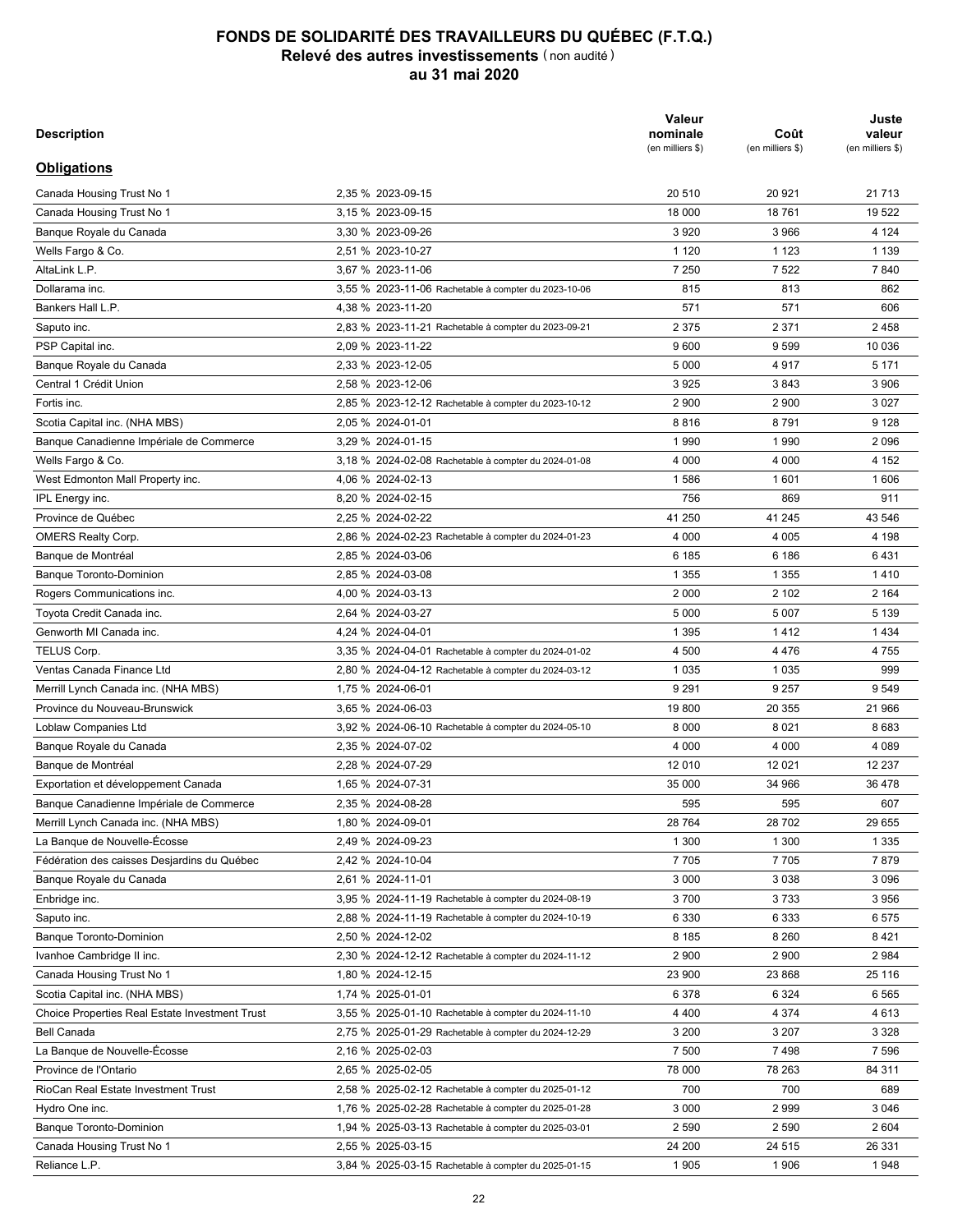| <b>Description</b>                      |                                                                  | Valeur<br>nominale<br>(en milliers \$) | Coût<br>(en milliers \$) | Juste<br>valeur<br>(en milliers \$) |
|-----------------------------------------|------------------------------------------------------------------|----------------------------------------|--------------------------|-------------------------------------|
| <b>Obligations</b>                      |                                                                  |                                        |                          |                                     |
| Banque Canadienne Impériale de Commerce | 2.00 % 2025-04-17                                                | 4 9 8 0                                | 4976                     | 5 0 0 0                             |
| Bank of America Corp.                   | 2,93 % 2025-04-25 Variable et rachetable à compter du 2024-04-25 | 6 500                                  | 6 500                    | 6709                                |
| Thomson Reuters Corp.                   | 2,24 % 2025-05-14 Rachetable à compter du 2025-04-14             | 2 3 8 0                                | 2 3 8 0                  | 2 3 9 9                             |
| 407 International inc.                  | 1,80 % 2025-05-22 Rachetable à compter du 2025-04-22             | 2 150                                  | 2 149                    | 2 1 7 1                             |
| CI Financial Corp.                      | 3,76 % 2025-05-26 Rachetable à compter du 2025-04-26             | 3 5 3 5                                | 3 5 3 5                  | 3 5 6 7                             |
| Nova Gas Transmission Ltd               | 8,90 % 2025-05-27                                                | 2 0 0 0                                | 2 2 0 3                  | 2 5 7 2                             |
| Alimentation Couche-Tard inc.           | 3,60 % 2025-06-02 Rachetable à compter du 2025-03-02             | 4 300                                  | 4 2 9 7                  | 4 5 7 4                             |
| Province du Manitoba                    | 2,45 % 2025-06-02                                                | 7 500                                  | 7413                     | 8 0 3 2                             |
| Province de Québec                      | 2,60 % 2025-07-06                                                | 33 085                                 | 32 937                   | 35 875                              |
| Westcoast Energy inc.                   | 8,85 % 2025-07-21                                                | 1 1 3 6                                | 1 2 1 1                  | 1479                                |
| Saputo inc.                             | 3,60 % 2025-08-14 Rachetable à compter du 2025-06-14             | 2 0 0 0                                | 2 000                    | 2 146                               |
| Lievre Power Financing Corp.            | 5,56 % 2025-10-06                                                | 1 500                                  | 1 500                    | 1651                                |
| Alliance Pipeline L.P.                  | 6,77 % 2025-12-31                                                | 212                                    | 212                      | 245                                 |
| Brookfield Asset Management inc.        | 4,82 % 2026-01-28                                                | 475                                    | 485                      | 525                                 |
| <b>Bell Canada</b>                      | 3,55 % 2026-03-02 Rachetable à compter du 2025-12-02             | 4 600                                  | 4799                     | 4978                                |
| TELUS Corp.                             | 3,75 % 2026-03-10 Rachetable à compter du 2025-12-10             | 4 2 5 0                                | 4 2 3 7                  | 4 641                               |
| Reliance L.P.                           | 3,75 % 2026-03-15 Rachetable à compter du 2026-01-15             | 550                                    | 549                      | 558                                 |
| Altagas Canada inc.                     | 3,15 % 2026-04-06 Rachetable à compter du 2026-02-06             | 3680                                   | 3701                     | 3879                                |
| North West Redwater Partnership         | 3.20 % 2026-04-24 Rachetable à compter du 2026-01-24             | 1 300                                  | 1 2 9 8                  | 1 3 6 8                             |
| First Capital Realty inc.               | 3,60 % 2026-05-06 Rachetable à compter du 2026-02-06             | 2 2 1 5                                | 2 2 1 4                  | 2 1 7 2                             |
| Wells Fargo & Co.                       | 2,98 % 2026-05-19                                                | 4 0 1 0                                | 3978                     | 4 1 2 4                             |
| <b>CT Real Estate Investment Trust</b>  | 3,29 % 2026-06-01 Rachetable à compter du 2026-03-01             | 5480                                   | 5494                     | 5 5 2 9                             |
| Province du Manitoba                    | 2,55 % 2026-06-02                                                | 23 800                                 | 23 751                   | 25 733                              |
| TELUS Corp.                             | 2,75 % 2026-07-08 Rachetable à compter du 2026-05-08             | 1865                                   | 1866                     | 1943                                |
| Enbridge Gas inc.                       | 2,50 % 2026-08-05 Rachetable à compter du 2026-05-05             | 3 500                                  | 3 3 7 6                  | 3673                                |
| <b>Bell Canada</b>                      | 2,90 % 2026-08-12 Rachetable à compter du 2026-05-12             | 4 300                                  | 4 2 9 2                  | 4517                                |
| Canada Housing Trust No 1               | 1,90 % 2026-09-15                                                | 25 700                                 | 25 428                   | 27 463                              |
| Capital Desjardins inc.                 | 4,95 % 2026-12-15 Variable et rachetable à compter du 2021-12-15 | 5 0 0 0                                | 5465                     | 5 2 3 3                             |
| <b>OPB Finance Trust</b>                | 2,98 % 2027-01-25 Rachetable à compter du 2026-10-25             | 10 000                                 | 10 222                   | 10 920                              |
| Banque Royale du Canada                 | 2,33 % 2027-01-28                                                | 1 500                                  | 1515                     | 1531                                |
| Province de l'Ontario                   | 1,85 % 2027-02-01                                                | 13 4 05                                | 13 370                   | 14 0 28                             |
| Province de Québec                      | 1,85 % 2027-02-13                                                | 15 965                                 | 15 954                   | 16742                               |
| Algonguin Power Co.                     | 4.09 % 2027-02-17 Rachetable à compter du 2026-11-17             | 350                                    | 370                      | 376                                 |
| Genworth MI Canada inc.                 | 2,96 % 2027-03-01 Rachetable à compter du 2027-01-01             | 1450                                   | 1451                     | 1 3 4 4                             |
| RioCan Real Estate Investment Trust     | 2,36 % 2027-03-10                                                | 4 100                                  | 4 100                    | 3916                                |
| Brookfield Asset Management inc.        |                                                                  | 4735                                   | 4 7 3 7                  | 4 9 9 4                             |
| Rogers Communications inc.              | 3,80 % 2027-03-16 Rachetable à compter du 2026-12-16             |                                        |                          |                                     |
|                                         | 3,65 % 2027-03-31                                                | 1 0 6 5                                | 1 0 6 0                  | 1 1 6 2<br>2 3 1 1                  |
| TransCanada Pipelines Ltd               | 3,80 % 2027-04-05 Rachetable à compter du 2027-02-05             | 2 150                                  | 2 147                    |                                     |
| Energir inc.                            | 2,10 % 2027-04-16 Rachetable à compter du 2027-02-16             | 2800                                   | 2800                     | 2 8 6 4                             |
| Alectra inc.                            | 2,49 % 2027-05-17 Rachetable à compter du 2027-02-17             | 6 200                                  | 6 200                    | 6 5 22                              |
| Gouvernement du Canada                  | 1,00 % 2027-06-01                                                | 3655                                   | 3511                     | 3799                                |
| North West Redwater Partnership         | 2,80 % 2027-06-01 Rachetable à compter du 2027-03-01             | 1 600                                  | 1 5 9 7                  | 1641                                |
| Province de l'Alberta                   | 2,55 % 2027-06-01                                                | 31 500                                 | 31 247                   | 33 975                              |
| Province de l'Ontario                   | 2,60 % 2027-06-02                                                | 23 700                                 | 23 999                   | 25 927                              |
| Enbridge inc.                           | 3,20 % 2027-06-08                                                | 5 200                                  | 5 3 2 7                  | 5 3 8 6                             |
| Canada Housing Trust No 1               | 2,35 % 2027-06-15                                                | 7800                                   | 8464                     | 8 6 0 3                             |
| First Capital Realty inc.               | 3,75 % 2027-07-12 Rachetable à compter du 2027-04-12             | 1 2 0 5                                | 1 2 3 8                  | 1 1 7 7                             |
| Province du Nouveau-Brunswick           | 2,35 % 2027-08-14                                                | 10 000                                 | 9998                     | 10715                               |
| Province de Québec                      | 2,75 % 2027-09-01                                                | 14 100                                 | 14 063                   | 15 628                              |
| AltaGas Ltd                             | 3,98 % 2027-10-04 Rachetable à compter du 2027-07-04             | 1 0 9 0                                | 1 1 7 8                  | 1 1 8 1                             |
| Loblaw Companies Ltd                    | 6,65 % 2027-11-08                                                | 400                                    | 470                      | 519                                 |
| Metro inc.                              | 3,39 % 2027-12-06 Rachetable à compter du 2027-09-06             | 1 300                                  | 1 2 9 1                  | 1415                                |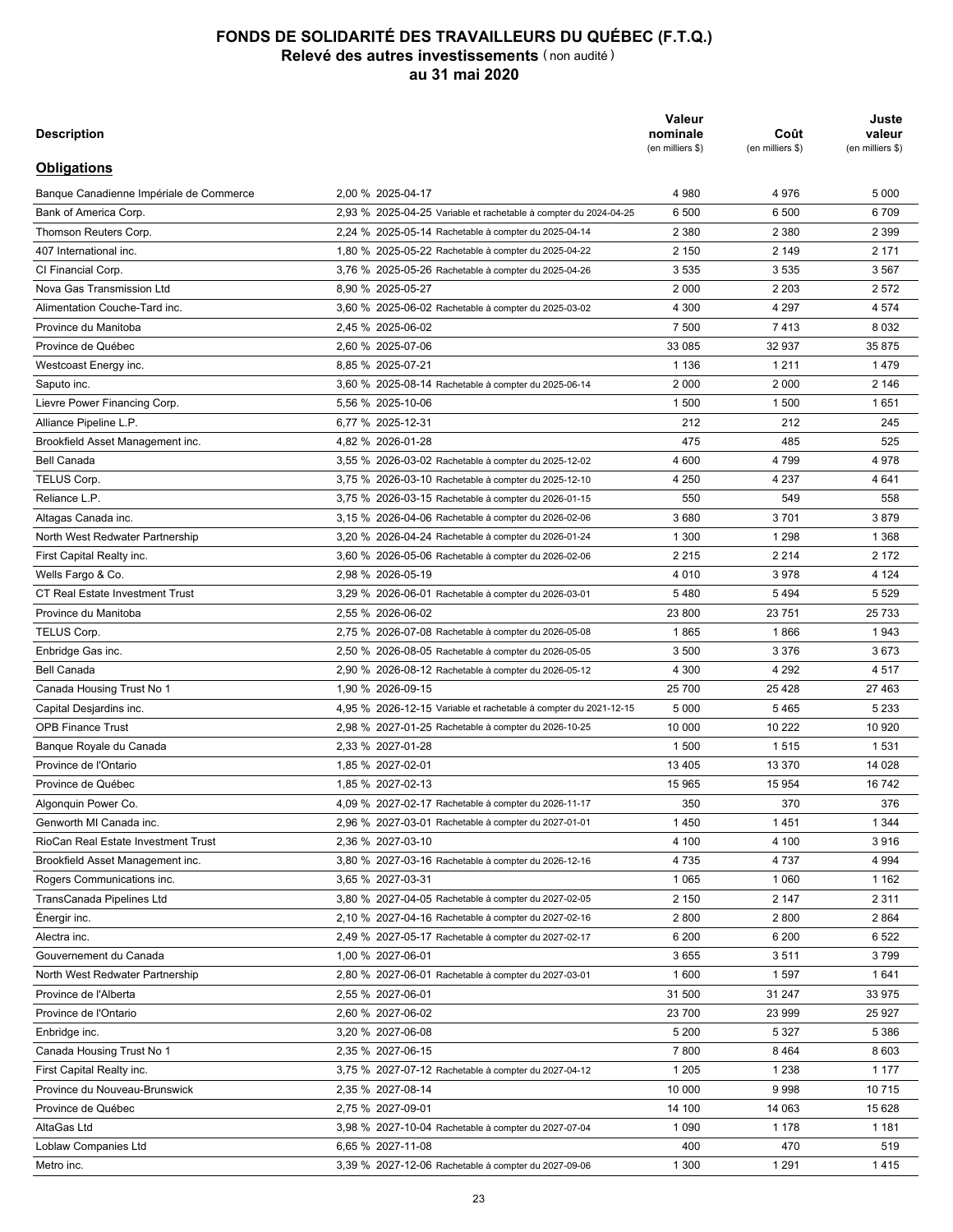| <b>Description</b>                                           |                                                                  | Valeur<br>nominale<br>(en milliers \$) | Coût<br>(en milliers \$) | Juste<br>valeur<br>(en milliers \$) |
|--------------------------------------------------------------|------------------------------------------------------------------|----------------------------------------|--------------------------|-------------------------------------|
| <b>Obligations</b>                                           |                                                                  |                                        |                          |                                     |
| <b>TELUS Corp.</b>                                           | 2,35 % 2028-01-27 Rachetable à compter du 2027-11-27             | 580                                    | 579                      | 584                                 |
| Loblaw Companies Ltd                                         | 6,45 % 2028-02-09                                                | 2 2 4 0                                | 2 2 8 7                  | 2894                                |
| Canada Housing Trust No 1                                    | 2.65 % 2028-03-15                                                | 8 2 0 0                                | 8601                     | 9 2 8 1                             |
| Pembina Pipeline Corp.                                       | 4,02 % 2028-03-27 Rachetable à compter du 2027-12-27             | 1 2 6 5                                | 1 3 4 9                  | 1 3 5 8                             |
| Manulife Financial Corp.                                     | 3,32 % 2028-05-09 Variable et rachetable à compter du 2023-05-09 | 11880                                  | 11 972                   | 12 333                              |
| Province de l'Ontario                                        | 2,90 % 2028-06-02                                                | 17 100                                 | 18 008                   | 19 190                              |
| CPPIB Capital inc.                                           | 3,00 % 2028-06-15                                                | 23 000                                 | 22 947                   | 25 958                              |
| Province de Québec                                           | 2.75 % 2028-09-01                                                | 28 100                                 | 29 599                   | 31 359                              |
| <b>Banque Toronto-Dominion</b>                               | 3,59 % 2028-09-14 Rachetable à compter du 2023-09-14             | 6 300                                  | 6 3 1 2                  | 6577                                |
| Industrielle Alliance, Assurance et services financiers inc. | 3,30 % 2028-09-15 Variable et rachetable à compter du 2023-09-15 | 7 7 0 5                                | 7968                     | 7995                                |
| Sun Life Financial inc.                                      | 3,05 % 2028-09-19 Variable et rachetable à compter du 2023-09-19 | 6995                                   | 7014                     | 7 2 3 8                             |
| Municipal Finance Authority of British Columbia              | 3,05 % 2028-10-23                                                | 4 3 1 0                                | 4 2 9 9                  | 4 8 5 1                             |
| Shaw Communications inc.                                     | 4,40 % 2028-11-02 Rachetable à compter du 2028-08-02             | 5 6 5 0                                | 5639                     | 6411                                |
| South Coast British Columbia Transportation Authority        | 3,25 % 2028-11-23                                                | 17 000                                 | 16 979                   | 19 345                              |
| Province de la Saskatchewan                                  | 3.05 % 2028-12-02                                                | 10 000                                 | 10 244                   | 11 301                              |
| Loblaw Companies Ltd                                         | 4.49 % 2028-12-11 Rachetable à compter du 2028-09-11             | 2 1 5 0                                | 2 2 2 8                  | 2 5 2 8                             |
| Canada Housing Trust No 1                                    | 2.65 % 2028-12-15                                                | 7 2 5 0                                | 7 5 6 2                  | 8 2 6 7                             |
| Melancthon Wolfe Wind L.P.                                   | 3,83 % 2028-12-31                                                | 769                                    | 770                      | 822                                 |
| <b>Brookfield Renewable Partners ULC</b>                     | 4,25 % 2029-01-15 Rachetable à compter du 2028-10-15             | 5870                                   | 6 1 1 3                  | 6576                                |
| Loblaw Companies Ltd                                         | 6,50 % 2029-01-22                                                | 1 1 7 2                                | 1 1 4 5                  | 1537                                |
| Algonquin Power Co.                                          | 4,60 % 2029-01-29 Rachetable à compter du 2028-10-29             | 1755                                   | 1805                     | 1946                                |
| <b>Bell Canada</b>                                           | 6,55 % 2029-05-01                                                | 2 1 4 3                                | 1981                     | 2 8 2 4                             |
| Rogers Communications inc.                                   | 3,25 % 2029-05-01 Rachetable à compter du 2029-02-01             | 2 500                                  | 2496                     | 2685                                |
| TELUS Corp.                                                  | 3,30 % 2029-05-02 Rachetable à compter du 2029-02-02             | 2 500                                  | 2 5 6 5                  | 2689                                |
| <b>OMERS Finance Trust</b>                                   |                                                                  |                                        |                          |                                     |
|                                                              | 2,60 % 2029-05-14                                                | 6485                                   | 6479                     | 7 000<br>3914                       |
| <b>Choice Properties Real Estate Investment Trust</b>        | 3,53 % 2029-06-11 Rachetable à compter du 2029-03-11             | 3750                                   | 3750                     |                                     |
| Province de la Colombie-Britannique                          | 5,70 % 2029-06-18                                                | 38 155                                 | 46 433                   | 52 299                              |
| Banque Canadienne Impériale de Commerce                      | 2,95 % 2029-06-19 Variable et rachetable à compter du 2024-06-19 | 11 770                                 | 11 780                   | 12 010                              |
| La Banque de Nouvelle-Écosse                                 | 2,84 % 2029-07-03 Variable et rachetable à compter du 2024-07-03 | 2 1 8 0                                | 2 1 7 9                  | 2 2 1 7                             |
| Banque Royale du Canada                                      | 2,74 % 2029-07-25 Variable et rachetable à compter du 2024-07-25 | 5 0 0 0                                | 5 0 0 0                  | 5075                                |
| <b>Banque Toronto-Dominion</b>                               | 3,22 % 2029-07-25 Variable et rachetable à compter du 2024-07-25 | 1 2 1 0                                | 1 2 1 0                  | 1 2 5 4                             |
| Sun Life Financial inc.                                      | 2,38 % 2029-08-13 Variable et rachetable à compter du 2024-08-13 | 3 3 0 0                                | 3 3 0 2                  | 3 3 3 4                             |
| Manulife Financial Corp.                                     | 3,05 % 2029-08-20 Variable et rachetable à compter du 2024-08-20 | 7 0 5 0                                | 7 0 4 3                  | 7 300                               |
| Province de Québec                                           | 2,30 % 2029-09-01                                                | 2 500                                  | 2 5 2 6                  | 2712                                |
| Province du Manitoba                                         | 3.25 % 2029-09-05                                                | 4 8 5 0                                | 4996                     | 5 5 9 4                             |
| Bell Canada                                                  | 2,90 % 2029-09-10 Rachetable à compter du 2029-06-10             | 600                                    | 601                      | 627                                 |
| Banque de Montréal                                           | 2,88 % 2029-09-17 Variable et rachetable à compter du 2024-09-17 | 3 0 0 0                                | 3 0 0 1                  | 3 0 5 3                             |
| Gibson Energy inc.                                           | 3,60 % 2029-09-17 Rachetable à compter du 2029-06-17             | 690                                    | 688                      | 669                                 |
| TransCanada PipeLines Ltd                                    | 3,00 % 2029-09-18 Rachetable à compter du 2029-06-18             | 3830                                   | 3821                     | 3 9 0 9                             |
| Enbridge inc.                                                | 2.99 % 2029-10-03 Rachetable à compter du 2029-07-03             | 1600                                   | 1 6 2 4                  | 1618                                |
| Ontario School Boards Financing Corp.                        | 5,48 % 2029-11-26                                                | 1 2 4 7                                | 1 247                    | 1 503                               |
| Shaw Communications inc.                                     | 3,30 % 2029-12-10 Rachetable à compter du 2029-09-10             | 1 2 5 0                                | 1 2 4 5                  | 1 3 1 4                             |
| SmartCentres Real Estate Investment Trust                    | 3,53 % 2029-12-20 Rachetable à compter du 2029-09-20             | 5775                                   | 5914                     | 5866                                |
| Banque Royale du Canada                                      | 2,88 % 2029-12-23 Variable et rachetable à compter du 2024-12-23 | 6 0 0 0                                | 5999                     | 6 1 1 7                             |
| <b>Brookfield Renewable Partners ULC</b>                     | 3,38 % 2030-01-15 Rachetable à compter du 2029-10-15             | 920                                    | 920                      | 961                                 |
| PSP Capital inc.                                             | 2,05 % 2030-01-15                                                | 2 500                                  | 2 5 3 3                  | 2648                                |
| Pembina Pipeline Corp.                                       | 3,31 % 2030-02-01 Rachetable à compter du 2029-11-01             | 3485                                   | 3483                     | 3510                                |
| TELUS Corp.                                                  | 3,15 % 2030-02-19 Rachetable à compter du 2029-11-19             | 2 4 0 0                                | 2 3 9 3                  | 2 5 5 2                             |
| Hydro One inc.                                               | 2,16 % 2030-02-28 Rachetable à compter du 2029-11-28             | 4 0 0 0                                | 3999                     | 4 117                               |
| <b>Choice Properties Real Estate Investment Trust</b>        | 2,98 % 2030-03-04 Rachetable à compter du 2029-12-04             | 1 1 8 0                                | 1 1 8 0                  | 1 1 7 4                             |
| 407 International inc.                                       | 3,14 % 2030-03-06 Rachetable à compter du 2029-12-06             | 2 0 0 0                                | 1999                     | 2 194                               |
| Enbridge Gas inc.                                            | 2,90 % 2030-04-01 Rachetable à compter du 2030-01-01             | 1 1 7 0                                | 1 1 6 9                  | 1 2 6 1                             |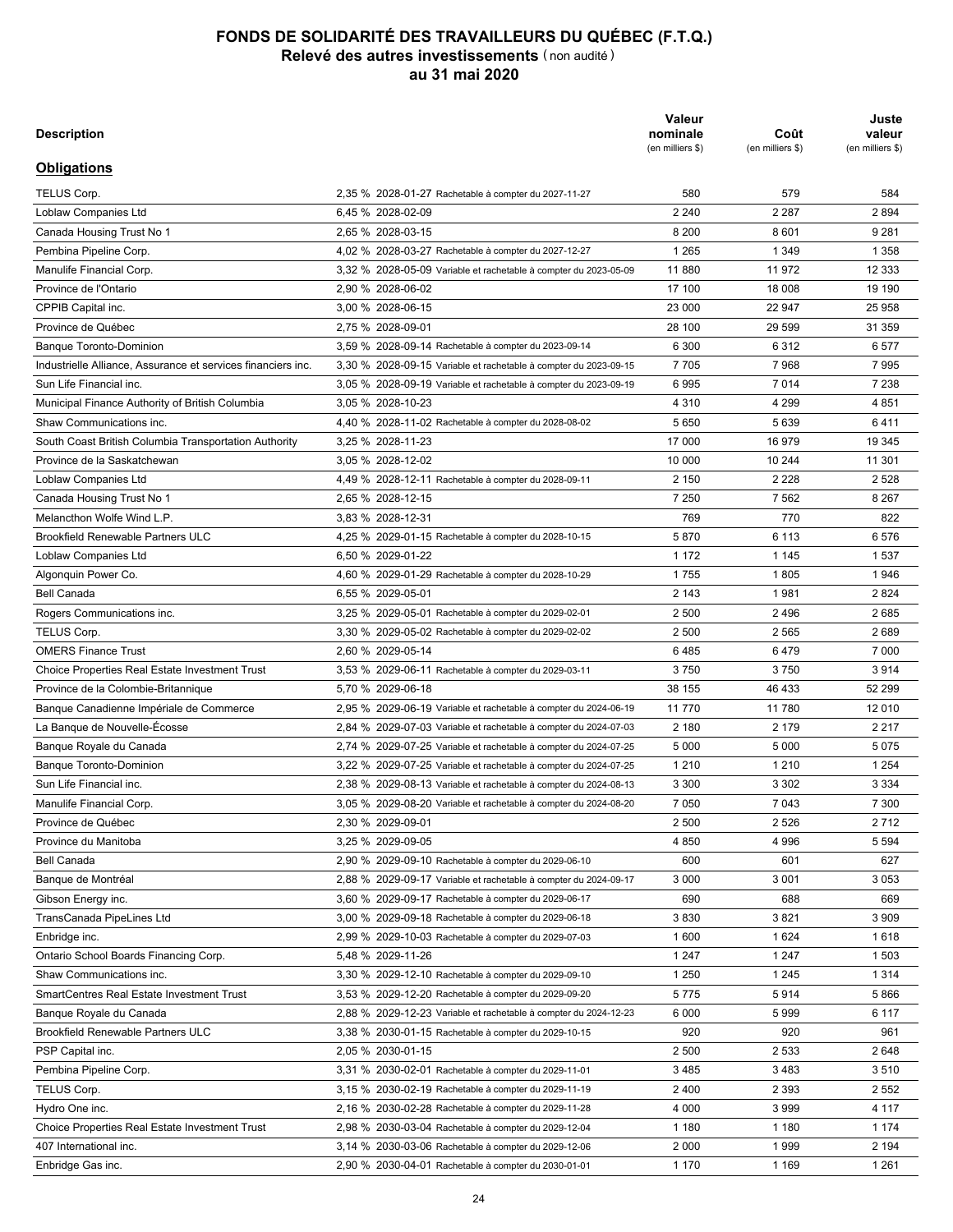| <b>Description</b>                            |                                                                  | Valeur<br>nominale<br>(en milliers \$) | Coût<br>(en milliers \$) | Juste<br>valeur<br>(en milliers \$) |
|-----------------------------------------------|------------------------------------------------------------------|----------------------------------------|--------------------------|-------------------------------------|
| <b>Obligations</b>                            |                                                                  |                                        |                          |                                     |
| <b>Banque Toronto-Dominion</b>                | 3,11 % 2030-04-22 Rachetable à compter du 2025-04-22             | 7655                                   | 7655                     | 7892                                |
| Loblaw Companies Ltd                          | 2,28 % 2030-05-07 Rachetable à compter du 2030-02-07             | 250                                    | 250                      | 249                                 |
| Fédération des caisses Desjardins du Québec   | 2,86 % 2030-05-26 Taux variable                                  | 3 9 6 5                                | 3 9 6 5                  | 4 0 1 0                             |
| NAV Canada                                    | 2.06 % 2030-05-29 Rachetable à compter du 2030-02-28             | 750                                    | 750                      | 758                                 |
| Gouvernement du Canada                        | 1,25 % 2030-06-01                                                | 2 0 0 0                                | 2096                     | 2 1 4 1                             |
| Province de l'Alberta                         | 2,05 % 2030-06-01                                                | 53 300                                 | 52 643                   | 55 283                              |
| Province de l'Ontario                         | 2,05 % 2030-06-02                                                | 11 250                                 | 11 519                   | 11 936                              |
| Hydro One inc.                                | 7,35 % 2030-06-03                                                | 2 3 8 7                                | 2751                     | 3 4 8 0                             |
| <b>Greater Toronto Airports Authority</b>     | 7,05 % 2030-06-12                                                | 3437                                   | 3 5 0 5                  | 4 8 4 0                             |
| Enbridge inc.                                 | 7,22 % 2030-07-24                                                | 3 0 5 0                                | 3520                     | 4 0 5 3                             |
| Ontario School Boards Financing Corp.         | 4,79 % 2030-08-08                                                | 1694                                   | 1693                     | 1987                                |
| Province de Nouvelle Écosse                   | 2,00 % 2030-09-01                                                | 350                                    | 348                      | 366                                 |
| Province de Québec                            | 1,90 % 2030-09-01                                                | 3 0 0 0                                | 3 0 4 6                  | 3 1 5 2                             |
| <b>Heathrow Funding Ltd</b>                   | 3,78 % 2030-09-04 Rachetable à compter du 2030-06-04             | 570                                    | 570                      | 587                                 |
| Energir inc.                                  | 7,05 % 2030-10-30                                                | 1 0 0 0                                | 999                      | 1445                                |
| TransCanada PipeLines Ltd                     | 6.50 % 2030-12-09                                                | 1 1 1 5                                | 1 0 4 9                  | 1417                                |
| Ontario School Boards Financing Corp.         | 5,07 % 2031-04-18                                                | 1 0 6 8                                | 1 0 6 8                  | 1 2 7 8                             |
| IA Financial Corp. inc.                       | 3,07 % 2031-09-24 Variable et rachetable à compter du 2026-09-24 | 8 0 8 0                                | 8 0 8 0                  | 8 3 1 1                             |
| <b>Banque Toronto-Dominion</b>                | 3,06 % 2032-01-26 Variable et rachetable à compter du 2027-01-26 | 5 0 3 0                                | 5 0 3 6                  | 5 1 8 7                             |
| Aéroport de Montréal                          | 6,95 % 2032-04-16                                                | 1429                                   | 1469                     | 1867                                |
| Sun Life Financial inc.                       | 2,58 % 2032-05-10 Rachetable à compter du 2027-05-10             | 4700                                   | 4 6 9 9                  | 4721                                |
| Province de Québec                            | 6,25 % 2032-06-01                                                | 35 540                                 | 47 911                   | 53 645                              |
| North Battleford Power L.P.                   | 4,96 % 2032-12-31                                                | 512                                    | 512                      | 610                                 |
| Province de l'Ontario                         | 5,85 % 2033-03-08                                                | 3 0 0 0                                | 3890                     | 4 4 4 3                             |
| 55 Ontario School Board Trust                 | 5,90 % 2033-06-02                                                | 6 2 6 5                                | 6 3 7 1                  | 9 0 4 0                             |
| Bruce Power L.P.                              | 4,13 % 2033-06-21 Rachetable à compter du 2033-03-21             | 1 2 2 5                                | 1 2 2 5                  | 1 3 4 2                             |
| SEC L.P. and Arci Ltd                         | 5,19 % 2033-08-29                                                | 399                                    | 399                      | 428                                 |
|                                               | 6,55 % 2033-10-11                                                | 2600                                   | 2914                     | 3685                                |
| Aéroport de Montréal<br>Province de l'Alberta | 3,90 % 2033-12-01                                                | 7 0 0 0                                | 7 5 9 5                  | 8587                                |
|                                               |                                                                  |                                        |                          |                                     |
| Financement-Québec                            | 5,25 % 2034-06-01                                                | 17614                                  | 18 640                   | 24 817                              |
| Cordelio Amalco GP I                          | 4,09 % 2034-06-30                                                | 571                                    | 571                      | 629                                 |
| University of Ontario Institute of Technology | 6,35 % 2034-10-15                                                | 3 5 0 9                                | 3 5 5 8                  | 4 551                               |
| Hydro-Québec                                  | 6,50 % 2035-02-15                                                | 25 540                                 | 33 114                   | 40 580                              |
| Manulife Financial Corp.                      | 2,82 % 2035-05-13 Variable et rachetable à compter du 2030-05-13 | 6 900                                  | 6 900                    | 6835                                |
| North West Redwater Partnership               | 3,65 % 2035-06-01 Rachetable à compter du 2034-12-01             | 2 5 2 5                                | 2 5 2 4                  | 2607                                |
| Province de l'Ontario                         | 5,60 % 2035-06-02                                                | 14 30 5                                | 18781                    | 21 269                              |
| Brookfield Asset Management inc.              | 5,95 % 2035-06-14                                                | 1 3 6 0                                | 1 3 8 7                  | 1599                                |
| Hydro One inc.                                | 5,36 % 2036-05-20                                                | 1 500                                  | 1936                     | 1988                                |
| Gaz Métro inc.                                | 5,70 % 2036-07-10                                                | 1700                                   | 2 1 8 5                  | 2 3 6 7                             |
| Province de Québec                            | 5,75 % 2036-12-01                                                | 11 100                                 | 14 732                   | 17 089                              |
| Enbridge Pipelines inc.                       | 5,08 % 2036-12-19                                                | 1 300                                  | 1454                     | 1522                                |
| Toronto Community Housing Corp.               | 4,88 % 2037-05-11                                                | 1 200                                  | 1 200                    | 1623                                |
| Gouvernement du Canada                        | 5,00 % 2037-06-01                                                | 4 200                                  | 5773                     | 6 9 0 4                             |
| <b>Greater Toronto Airports Authority</b>     | 3,26 % 2037-06-01 Rachetable à compter du 2036-12-01             | 5400                                   | 5 3 9 1                  | 5 6 4 7                             |
| North West Redwater Partnership               | 4,75 % 2037-06-01 Rachetable à compter du 2036-12-01             | 2 0 0 0                                | 1972                     | 2 2 9 7                             |
| Ontario Infrastructure Projects Corp.         | 4,70 % 2037-06-01                                                | 6 0 0 0                                | 6 0 0 9                  | 8 1 5 2                             |
| Province de l'Ontario                         | 4,70 % 2037-06-02                                                | 10 000                                 | 12 082                   | 13919                               |
| Province de la Colombie-Britannique           | 4,70 % 2037-06-18                                                | 17 000                                 | 19421                    | 23 791                              |
| Fair Hydro Trust                              | 3,52 % 2038-05-15 Rachetable à compter du 2037-11-15             | 1 500                                  | 1 501                    | 1788                                |
| Province de Québec                            | 5,00 % 2038-12-01                                                | 13 250                                 | 14 839                   | 19 370                              |
| Ville de Montréal                             | 3,50 % 2038-12-01                                                | 1 0 0 0                                | 1 1 4 6                  | 1 1 6 3                             |
| Province de l'Ontario                         | 4,60 % 2039-06-02                                                | 30 750                                 | 42 081                   | 43 058                              |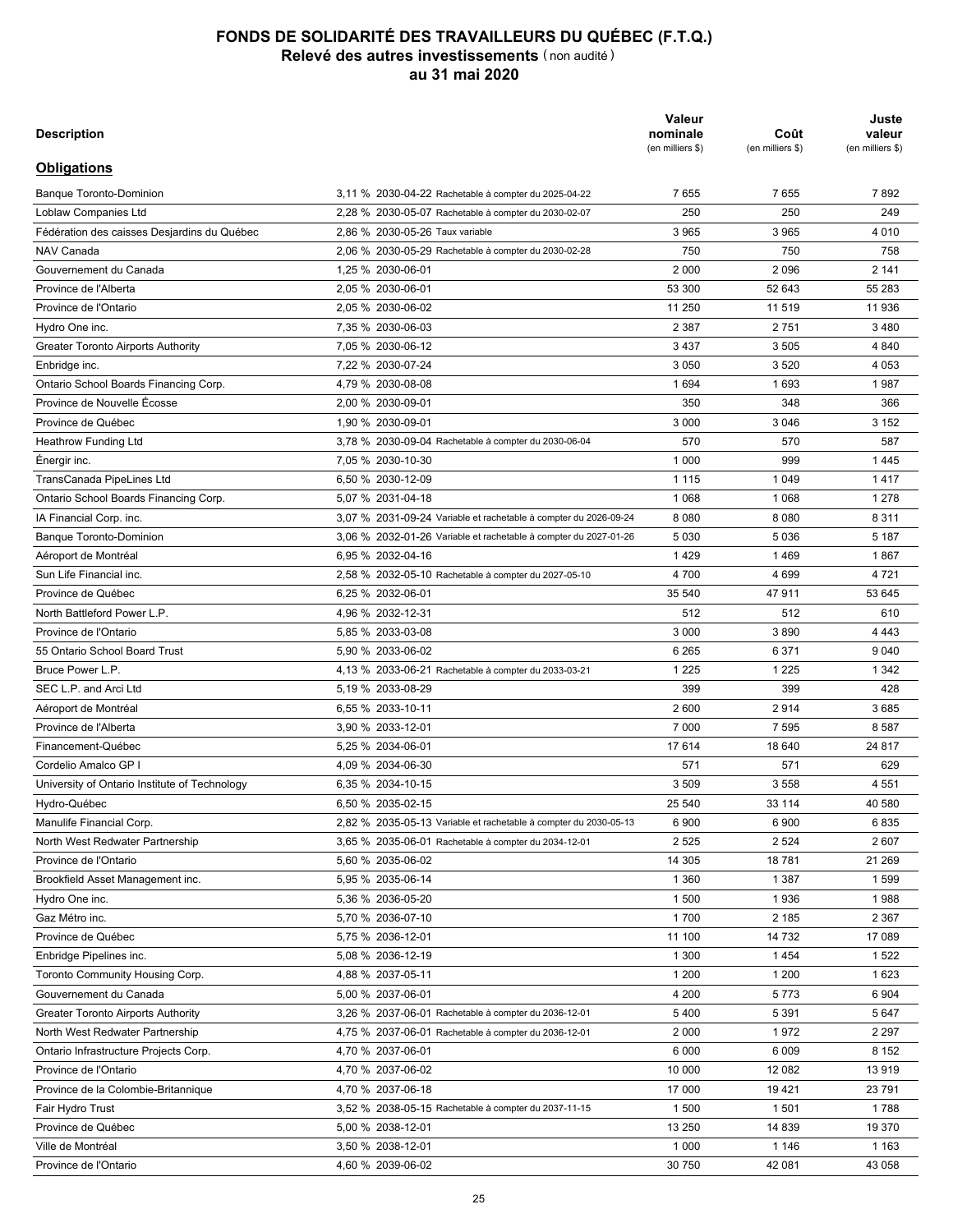| <b>Description</b>                            |                                                                  | Valeur<br>nominale<br>(en milliers \$) | Coût<br>(en milliers \$) | Juste<br>valeur<br>(en milliers \$) |
|-----------------------------------------------|------------------------------------------------------------------|----------------------------------------|--------------------------|-------------------------------------|
| <b>Obligations</b>                            |                                                                  |                                        |                          |                                     |
| Greater Toronto Airports Authority            | 2,75 % 2039-10-17 Rachetable à compter du 2039-04-17             | 1 0 0 0                                | 999                      | 976                                 |
| Rogers Communications inc.                    | 6.68 % 2039-11-04                                                | 700                                    | 855                      | 1 0 0 2                             |
| Shaw Communications inc.                      | 6,75 % 2039-11-09                                                | 600                                    | 759                      | 816                                 |
| Enbridge Pipelines inc.                       | 5,33 % 2040-04-06                                                | 2 500                                  | 2916                     | 3 0 3 4                             |
| Canada Post Corp.                             | 4.36 % 2040-07-16                                                | 3 0 0 0                                | 3 0 0 0                  | 4 2 1 0                             |
| Hydro One inc.                                | 5,49 % 2040-07-16                                                | 1 500                                  | 1862                     | 2 10 6                              |
| 407 International inc.                        | 7,13 % 2040-07-26                                                | 503                                    | 511                      | 796                                 |
| Winnipeg Airport Authority inc.               | 5,21 % 2040-09-28                                                | 1 0 2 9                                | 1 0 2 9                  | 1 2 2 1                             |
| <b>Greater Toronto Airports Authority</b>     | 5,30 % 2041-02-25                                                | 2 500                                  | 2 501                    | 3 4 0 3                             |
| Gouvernement du Canada                        | 4,00 % 2041-06-01                                                | 17 660                                 | 23 872                   | 27 538                              |
| Province de Nouvelle-Écosse                   | 4,70 % 2041-06-01                                                | 9 2 0 0                                | 10 969                   | 12 975                              |
| Province de l'Ontario                         | 4,65 % 2041-06-02                                                | 69 800                                 | 88 663                   | 99 775                              |
| AltaLink L.P.                                 | 4,46 % 2041-11-08                                                | 2 4 5 0                                | 2843                     | 3 0 8 5                             |
| 407 International inc.                        | 4.45 % 2041-11-15                                                | 2 9 0 0                                | 3 3 0 8                  | 3586                                |
| TransCanada PipeLines Ltd                     | 4.55 % 2041-11-15                                                | 10 100                                 | 10 616                   | 11 0 26                             |
| Province de Québec                            | 5,00 % 2041-12-01                                                | 7 000                                  | 8686                     | 10 519                              |
| <b>Greater Toronto Airports Authority</b>     | 4,53 % 2041-12-02                                                | 2 2 5 0                                | 2 5 8 0                  | 2814                                |
| Manulife Finance Delaware L.P.                | 5,06 % 2041-12-15 Variable et rachetable à compter du 2036-12-15 | 800                                    | 907                      | 910                                 |
| <b>EPCOR Utilities inc.</b>                   | 4,55 % 2042-02-28                                                | 3500                                   | 3493                     | 4 4 0 9                             |
| Northern Courier Pipeline Limited Partnership | 3.37 % 2042-06-30                                                | 1 2 5 8                                | 1 2 5 8                  | 1 3 5 3                             |
| <b>OPB Finance Trust</b>                      | 3,89 % 2042-07-04                                                | 2620                                   | 2629                     | 3 2 2 1                             |
| Aéroport de Montréal                          | 3,92 % 2042-09-26                                                | 1400                                   | 1 3 9 5                  | 1613                                |
| Pembina Pipeline Corp.                        | 4,75 % 2043-04-30 Rachetable à compter du 2042-10-30             | 1 0 7 5                                | 1 0 5 9                  | 1 1 0 7                             |
| AltaLink L.P.                                 | 4,92 % 2043-09-17                                                | 1610                                   | 1913                     | 2 2 0 3                             |
| Hydro One inc.                                | 4,59 % 2043-10-09 Rachetable à compter du 2043-04-09             | 2 0 0 0                                | 2 3 7 3                  | 2 5 8 5                             |
| TELUS Corp.                                   | 5,15 % 2043-11-26                                                | 1 3 3 5                                | 1412                     | 1623                                |
| Enbridge inc.                                 | 4,57 % 2044-03-11                                                | 1 200                                  | 1 2 3 0                  | 1 2 9 9                             |
| <b>TELUS Corp.</b>                            | 4,85 % 2044-04-05 Rachetable à compter du 2043-10-05             | 2 3 8 0                                | 2661                     | 2796                                |
| Union Gas Ltd                                 | 4,20 % 2044-06-02 Rachetable à compter du 2043-12-02             | 4 0 0 0                                | 3 9 6 5                  | 4 8 4 2                             |
| AltaGas Ltd                                   |                                                                  | 550                                    | 556                      |                                     |
|                                               | 4,50 % 2044-08-15 Rachetable à compter du 2044-02-15             |                                        |                          | 556                                 |
| CU inc.                                       | 4,09 % 2044-09-02 Rachetable à compter du 2044-03-02             | 6 900                                  | 7 3 3 0                  | 8 2 5 8                             |
| 407 International inc.                        | 3,65 % 2044-09-08 Rachetable à compter du 2044-03-08             | 7 300                                  | 7448                     | 8 1 7 4                             |
| Toronto Hydro Corp.                           | 4.08 % 2044-09-16 Rachetable à compter du 2044-03-16             | 600                                    | 637                      | 738                                 |
| Hydro-Québec                                  | 5,00 % 2045-02-15                                                | 26 000                                 | 37 293                   | 39 975                              |
| Province de Nouvelle-Écosse                   | 3,45 % 2045-06-01                                                | 12 900                                 | 12 805                   | 15 708                              |
| Province de l'Ontario                         | 3,45 % 2045-06-02                                                | 52 410                                 | 55 193                   | 65 446                              |
| Province de la Saskatchewan                   | 3,90 % 2045-06-02                                                | 7 000                                  | 7 0 5 0                  | 8980                                |
| Aéroport de Montréal                          | 3,92 % 2045-06-12 Rachetable à compter du 2044-12-12             | 1 100                                  | 1 100                    | 1 2 7 9                             |
| CU inc.                                       | 3,96 % 2045-07-27 Rachetable à compter du 2045-01-27             | 450                                    | 463                      | 534                                 |
| Toronto Hydro Corp.                           | 3,55 % 2045-07-28 Rachetable à compter du 2045-01-28             | 1 2 5 0                                | 1 2 4 9                  | 1426                                |
| Province de Québec                            | 3,50 % 2045-12-01                                                | 14 000                                 | 15 321                   | 17732                               |
| Lower Mattagami Energy L.P.                   | 4,18 % 2046-02-23                                                | 850                                    | 937                      | 1 0 6 0                             |
| NAV Canada                                    | 3,53 % 2046-02-23 Rachetable à compter du 2045-08-23             | 1 500                                  | 1625                     | 1698                                |
| Enbridge Pipelines inc.                       | 4,13 % 2046-08-09 Rachetable à compter du 2046-02-09             | 4 2 7 5                                | 4 2 1 4                  | 4 5 4 5                             |
| AltaLink L.P.                                 | 3,72 % 2046-12-03 Rachetable à compter du 2046-06-03             | 3 0 0 0                                | 3 0 6 2                  | 3 5 0 2                             |
| Pembina Pipeline Corp.                        | 4,74 % 2047-01-21 Rachetable à compter du 2046-07-21             | 335                                    | 340                      | 345                                 |
| <b>Bell Canada</b>                            | 4,45 % 2047-02-27 Rachetable à compter du 2046-08-27             | 3 3 5 5                                | 3 3 9 1                  | 3819                                |
| TransCanada PipeLines Ltd                     | 4,33 % 2047-09-16 Rachetable à compter du 2047-03-16             | 575                                    | 575                      | 613                                 |
| Ville d'Ottawa                                | 3,25 % 2047-11-10                                                | 15715                                  | 16 459                   | 18 010                              |
| Enbridge Gas inc.                             | 3,51 % 2047-11-29 Rachetable à compter du 2047-05-29             | 2 500                                  | 2495                     | 2789                                |
| NAV Canada                                    | 3,29 % 2048-03-30 Rachetable à compter du 2047-09-30             | 725                                    | 725                      | 792                                 |
| 407 International inc.                        | 3,72 % 2048-05-11 Rachetable à compter du 2047-11-11             | 600                                    | 600                      | 681                                 |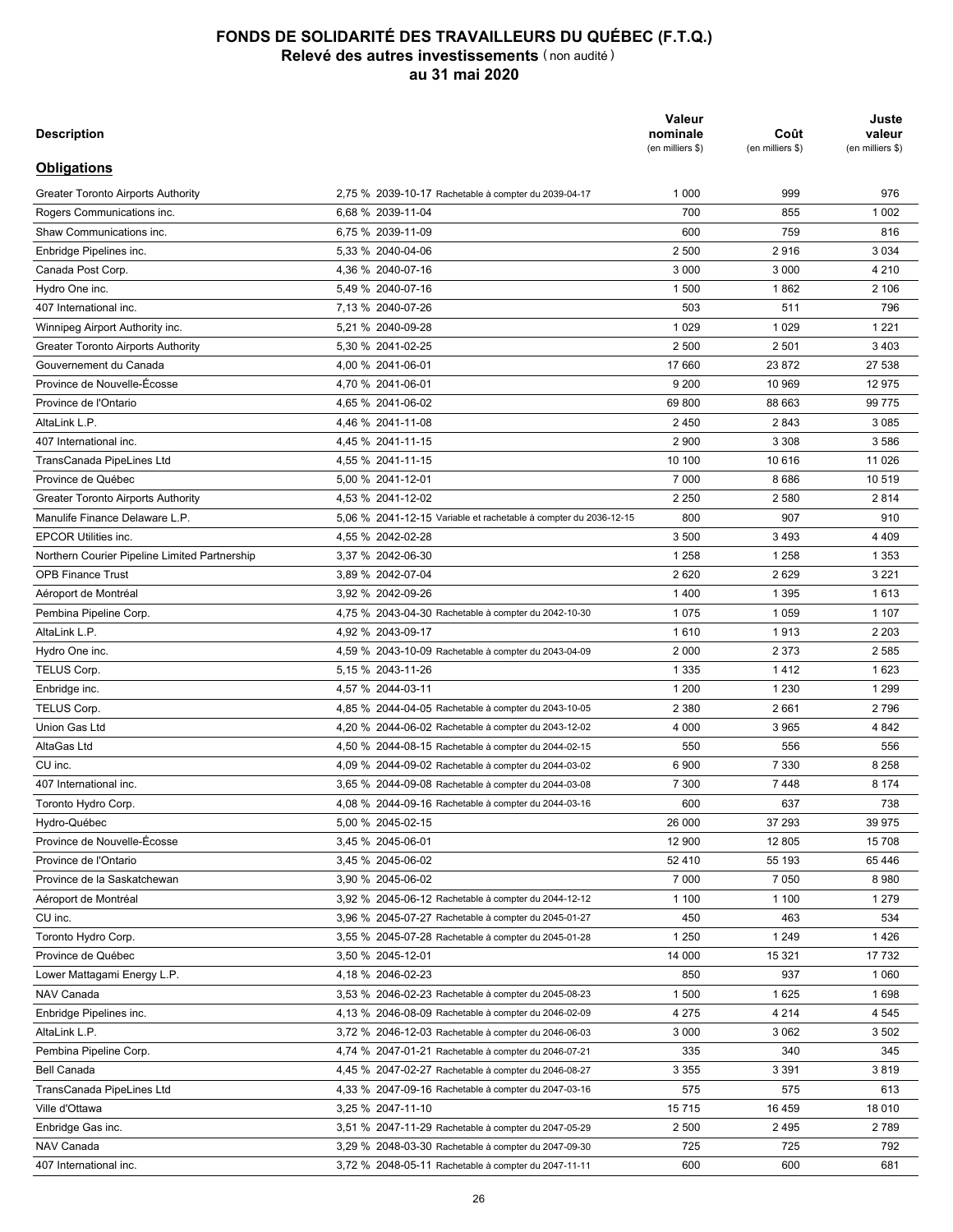| <b>Description</b>                                    |                                                                  | Valeur<br>nominale<br>(en milliers \$) | Coût<br>(en milliers \$) | Juste<br>valeur<br>(en milliers \$) |
|-------------------------------------------------------|------------------------------------------------------------------|----------------------------------------|--------------------------|-------------------------------------|
| <b>Obligations</b>                                    |                                                                  |                                        |                          |                                     |
| Province de la Saskatchewan                           | 3,30 % 2048-06-02                                                | 22 115                                 | 22 461                   | 26 315                              |
| Province de la Colombie-Britannique                   | 2,80 % 2048-06-18                                                | 24 000                                 | 23 447                   | 27 597                              |
| Ontario Power Generation inc.                         | 3,84 % 2048-06-22 Rachetable à compter du 2047-12-22             | 2600                                   | 2621                     | 2913                                |
| TransCanada PipeLines Ltd                             | 4,18 % 2048-07-03 Rachetable à compter du 2048-01-03             | 1 2 5 0                                | 1 2 5 8                  | 1 3 0 6                             |
| Ville de Toronto                                      | 3.20 % 2048-08-01                                                | 3 500                                  | 3 4 9 2                  | 3983                                |
| FortisAlberta inc.                                    | 3,73 % 2048-09-18 Rachetable à compter du 2048-03-18             | 1 100                                  | 1 100                    | 1 2 7 2                             |
| Vancouver Airport Authority                           | 3,66 % 2048-11-23 Rachetable à compter du 2048-05-23             | 1 500                                  | 1 500                    | 1691                                |
| Gouvernement du Canada                                | 2,75 % 2048-12-01                                                | 6 3 3 0                                | 8 2 3 9                  | 8863                                |
| Province de l'Alberta                                 | 3.05 % 2048-12-01                                                | 21 300                                 | 21 397                   | 23 9 29                             |
| Enbridge Pipelines inc.                               | 4,33 % 2049-02-22 Rachetable à compter du 2048-08-22             | 300                                    | 294                      | 329                                 |
| 407 International inc.                                | 3,67 % 2049-03-08 Rachetable à compter du 2048-09-08             | 250                                    | 250                      | 285                                 |
| Pembina Pipeline Corp.                                | 4,54 % 2049-04-03 Rachetable à compter du 2048-10-03             | 3 0 0 0                                | 3075                     | 3 0 1 0                             |
| Nova Scotia Power inc.                                | 3,57 % 2049-04-05 Rachetable à compter du 2048-10-05             | 390                                    | 409                      | 423                                 |
| Hydro One inc.                                        | 3,63 % 2049-06-25 Rachetable à compter du 2048-12-25             | 9 9 0 0                                | 10 922                   | 11 402                              |
| CU inc.                                               | 2,96 % 2049-09-07 Rachetable à compter du 2049-03-07             | 3660                                   | 3659                     | 3725                                |
| TransCanada PipeLines Ltd                             | 4,34 % 2049-10-15 Rachetable à compter du 2049-04-15             | 1 2 1 0                                | 1 2 7 3                  | 1 2 9 7                             |
| <b>Brookfield Renewable Partners ULC</b>              | 4,29 % 2049-11-05 Rachetable à compter du 2049-05-05             | 500                                    | 499                      | 500                                 |
| Shaw Communications inc.                              | 4,25 % 2049-12-09 Rachetable à compter du 2049-06-29             | 1885                                   | 1876                     | 1934                                |
| Canadian National Railway Co.                         | 3.05 % 2050-02-08 Rachetable à compter du 2049-08-08             | 4 5 5 0                                | 4516                     | 4 6 4 6                             |
| Hydro-Québec                                          | 5,00 % 2050-02-15                                                | 5 3 6 5                                | 7 150                    | 8711                                |
| TELUS Corp.                                           | 3,95 % 2050-02-16 Rachetable à compter du 2049-08-16             | 1 0 0 0                                | 992                      | 1 0 3 5                             |
| Metro inc.                                            | 3,41 % 2050-02-28 Rachetable à compter du 2049-08-28             | 3400                                   | 3 4 0 0                  | 3 3 6 2                             |
| Province du Manitoba                                  | 3,20 % 2050-03-05                                                | 7 300                                  | 7616                     | 8699                                |
| 407 International inc.                                | 2,84 % 2050-03-07 Rachetable à compter du 2049-09-07             | 300                                    | 318                      | 295                                 |
| IGM Financial inc.                                    | 4,21 % 2050-03-21 Rachetable à compter du 2049-09-21             | 2 185                                  | 2 185                    | 2 2 4 2                             |
| Aéroport de Montréal                                  | 3,03 % 2050-04-21 Rachetable à compter du 2049-10-21             | 400                                    | 400                      | 405                                 |
| <b>EPCOR Utilities inc.</b>                           | 2,90 % 2050-05-19 Rachetable à compter du 2049-11-19             | 390                                    | 391                      | 389                                 |
| Pembina Pipeline Corp.                                | 4,67 % 2050-05-28 Rachetable à compter du 2049-11-28             | 1 3 5 0                                | 1 3 4 9                  | 1 3 6 2                             |
| Province de l'Alberta                                 | 3,10 % 2050-06-01                                                | 7 0 0 0                                | 6891                     | 8 0 3 0                             |
| Province de la Saskatchewan                           | 3,10 % 2050-06-02                                                | 3855                                   | 4 104                    | 4 4 8 8                             |
| Province de la Colombie-Britannique                   | 2.95 % 2050-06-18                                                | 7 3 5 0                                | 7 2 8 5                  | 8822                                |
| <b>Bell Canada</b>                                    | 3,50 % 2050-09-30 Rachetable à compter du 2050-03-30             | 3010                                   | 3 0 0 8                  | 2930                                |
| Province de Terre-Neuve                               | 2,65 % 2050-10-17                                                | 2 4 0 0                                | 2 2 6 7                  | 2 3 3 3                             |
| South Coast British Columbia Transportation Authority | 2,65 % 2050-10-29                                                | 2800                                   | 2794                     | 2897                                |
| Province de l'Ontario                                 | 2,65 % 2050-12-02                                                | 26 480                                 | 28 994                   | 29 772                              |
| NAV Canada                                            | 2,92 % 2051-09-29 Rachetable à compter du 2051-03-29             | 750                                    | 750                      | 767                                 |
| Province de Québec                                    | 3,10 % 2051-12-01                                                | 25 3 20                                | 28 8 26                  | 31 302                              |
| Sun Life Capital Trust                                | 7,09 % 2052-06-30 Rachetable à compter du 2032-06-30             | 965                                    | 1 0 4 9                  | 1 2 7 0                             |
| Hydro-Québec                                          | 4,00 % 2055-02-15                                                | 500                                    | 710                      | 729                                 |
| CU inc.                                               | 4,21 % 2055-10-29                                                | 1 1 7 5                                | 1 1 7 5                  | 1491                                |
| Scotia Capital Trust                                  | 5,65 % 2056-12-31 Variable et rachetable à compter du 2036-12-31 | 1 2 1 0                                | 1690                     | 1 3 8 5                             |
|                                                       |                                                                  |                                        |                          |                                     |
| The Hospital for Sick Children                        | 3,42 % 2057-12-07 Rachetable à compter du 2057-06-07             | 5 0 0 0                                | 5 0 0 0                  | 5994                                |
| University of Ottawa<br>TransCanada Trust             | 2,64 % 2060-02-13                                                | 1 2 5 0<br>445                         | 1 2 5 0<br>413           | 1 2 2 2<br>411                      |
|                                                       | 4,65 % 2077-05-18 Variable et rachetable à compter du 2027-05-18 |                                        |                          |                                     |
| ATCO Ltd                                              | 5,50 % 2078-11-01 Variable et rachetable à compter du 2028-11-01 | 630                                    | 630                      | 659                                 |
| <b>Total - obligations</b>                            |                                                                  | 2 484 321                              | 2617007                  | 2828534                             |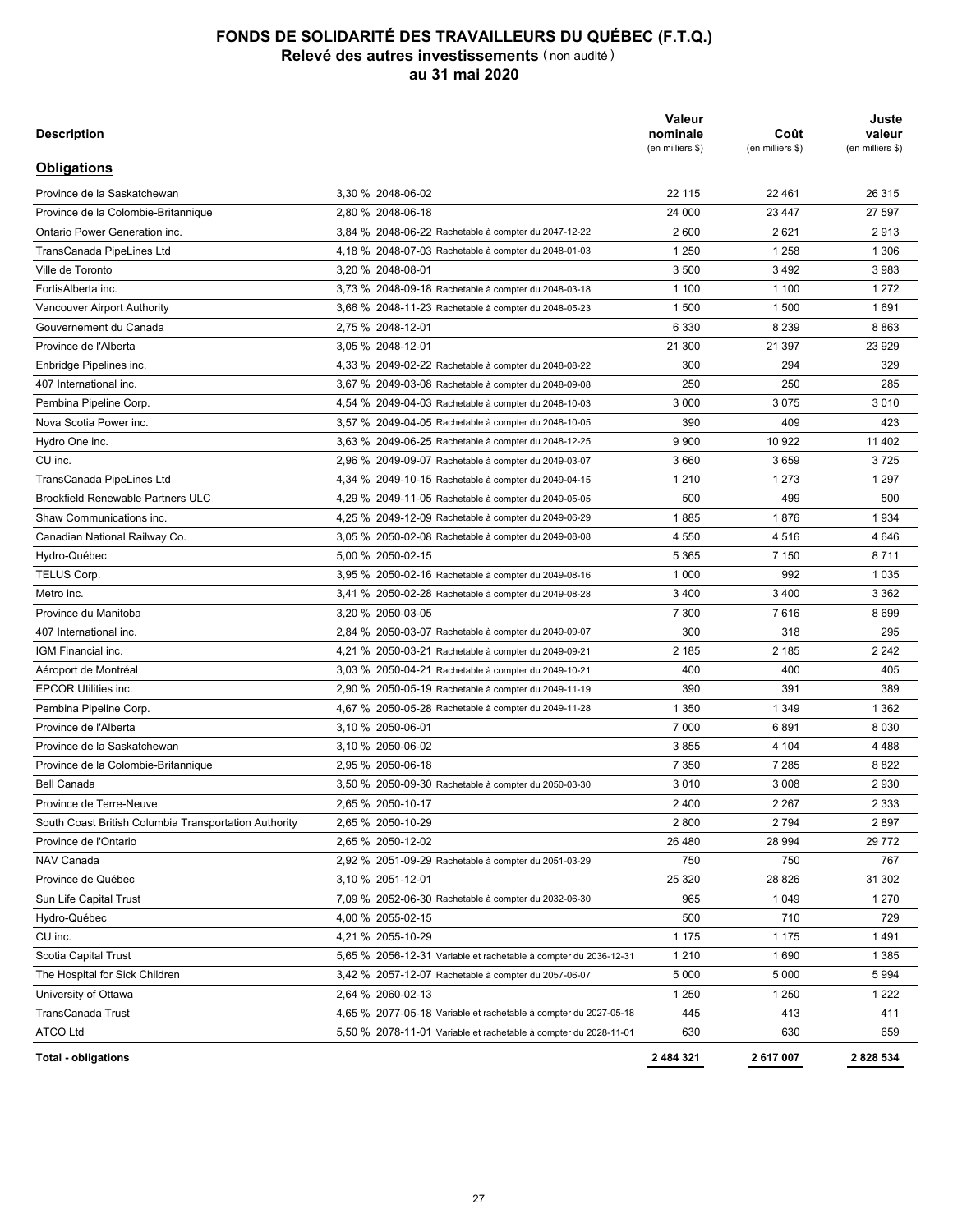| <b>Description</b>                               |                   | Valeur<br>nominale<br>(en milliers \$) | Coût<br>(en milliers \$) | Juste<br>valeur<br>(en milliers \$) |
|--------------------------------------------------|-------------------|----------------------------------------|--------------------------|-------------------------------------|
| Instruments du marché monétaire                  |                   |                                        |                          |                                     |
| Gouvernement du Canada, bon du trésor            | 0.18 % 2020-06-11 | 800                                    | 799                      | 799                                 |
| Gouvernement du Canada, bon du trésor            | 0.17 % 2020-06-25 | 990                                    | 990                      | 990                                 |
| Gouvernement du Canada, bon du trésor            | 0.16 % 2020-07-16 | 4 4 2 5                                | 4 4 2 4                  | 4 4 2 4                             |
| Banque Nationale du Canada, acceptation bancaire | 1.21 % 2020-07-29 | 4 0 0 0                                | 3996                     | 3998                                |
| Province de l'Ontario, bon du trésor             | 0.29 % 2020-07-29 | 400                                    | 400                      | 400                                 |
| Province de l'Alberta, bon du trésor             | 0.29 % 2020-08-04 | 3 0 9 0                                | 3 0 8 8                  | 3 0 8 9                             |
| Province du Québec, bon du trésor                | 0.25 % 2020-08-14 | 1 300                                  | 1 2 9 9                  | 1 2 9 9                             |
| Gouvernement du Canada, bon du trésor            | 0.23 % 2020-08-20 | 3 100                                  | 3098                     | 3 0 9 9                             |
| Province de l'Ontario, bon du trésor             | 0.26 % 2020-08-26 | 700                                    | 700                      | 700                                 |
| Province du Québec, bon du trésor                | 0.35 % 2020-10-30 | 12 000                                 | 11 980                   | 11 986                              |
| Total - instruments du marché monétaire          |                   | 30 805                                 | 30 774                   | 30 784                              |